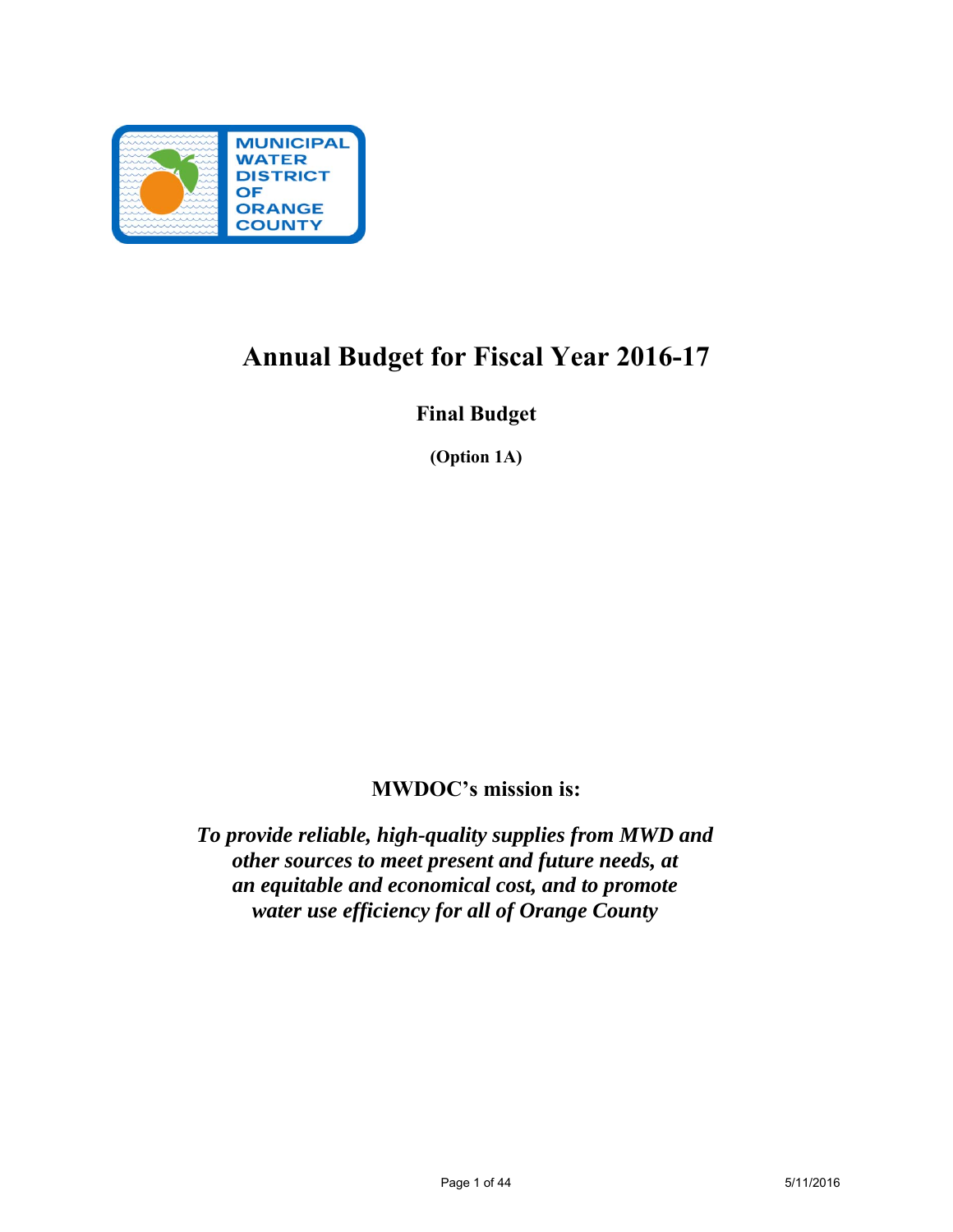#### **Exhibit A2 SUMMARY OF REVENUES AND EXPENSES BY LINE ITEMS CORE FUND**

|                                          | FY 2015-2016<br><b>ADOPTED</b><br><b>BUDGET</b> | FY 2015-2016<br><b>PROJECTED</b><br><b>ACTUALS</b> | <b>VARIANCE</b><br><b>ACTUALS TO</b><br><b>BUDGET</b> | FY 2016-2017<br><b>PROPOSED</b><br><b>BUDGET</b> | <b>VARIANCE TO</b><br><b>PROJECTED</b><br><b>ACTUALS</b> | <b>VARIANCE TO</b><br>FY 2015-2016<br><b>BUDGET</b> |  |
|------------------------------------------|-------------------------------------------------|----------------------------------------------------|-------------------------------------------------------|--------------------------------------------------|----------------------------------------------------------|-----------------------------------------------------|--|
| <b>OPERATING EXPENSES:</b>               |                                                 |                                                    |                                                       |                                                  |                                                          |                                                     |  |
| Salaries & Wages                         | \$<br>2,811,451                                 | \$<br>2,423,718                                    | \$<br>(387, 733)                                      | $2,943,115^{41}$ \$<br>\$                        | 519,397                                                  | \$<br>131,664                                       |  |
| less for Recovery from Grants            | \$                                              | \$                                                 | \$                                                    | \$                                               |                                                          | 0                                                   |  |
| <b>Employee Benefits</b>                 | 738,389                                         | 714,105                                            | (24, 284)                                             | $834,890^{2}$                                    | 120,785                                                  | 96,501                                              |  |
| <b>Director Compensation</b>             | 220,588                                         | 179,118                                            | (41, 470)                                             | 231,937                                          | 52,819                                                   | 11,349                                              |  |
| <b>Director Benefits</b>                 | 60,024                                          | 69,420                                             | 9,396                                                 | 66,297                                           | (3, 123)                                                 | 6,273                                               |  |
| <b>MWD Representation</b>                | 126,050                                         | 117,155                                            | (8,895)                                               | 132,535                                          | 15,380                                                   | 6,485                                               |  |
| <b>OPEB Annual Contribution</b>          | 105,188                                         | 180,906                                            | 75,718                                                | 105,249                                          | (75, 657)                                                | 61                                                  |  |
| Overhead Reimbursement                   | (223, 770)                                      | (214,800)                                          | 8,969                                                 | (193,712)                                        | 21,088                                                   | 30,058                                              |  |
| Health Insurance Coverage for Retirees   | 50,387                                          | 45,530                                             | (4, 857)                                              | 50,326                                           | 4,796                                                    | (61)                                                |  |
| <b>Audit Expense</b>                     | 23,000                                          | 23,000                                             |                                                       | 24,000                                           | 1,000                                                    | 1,000                                               |  |
| Automotive & Toll Road Expenses          | 14,775                                          | 13,900                                             | (875)                                                 | 14,928                                           | 1,028                                                    | 153                                                 |  |
| Conference Expense - Staff               | 19,450                                          | 19,000                                             | (450)                                                 | 22,125                                           | 3,125                                                    | 2,675                                               |  |
| Conference Expense - Directors           | 9,800                                           | 9,200                                              | (600)                                                 | 10,725                                           | 1,525                                                    | 925                                                 |  |
| <b>Engineering Expense</b>               | 300,000                                         | 430,918                                            | 130,918                                               | 405,000                                          | (25, 918)                                                | 105,000                                             |  |
| Insurance Expense                        | 96,000                                          | 85,000                                             | (11,000)                                              | 90,000                                           | 5,000                                                    | (6,000)                                             |  |
| Legal Expense - General                  | 355,000                                         | 280,000                                            | (75,000)                                              | 320,000                                          | 40,000                                                   | (35,000)                                            |  |
| Maintenance Expense                      | 126,670                                         | 124,000                                            | (2,670)                                               | 123,185                                          | (815)                                                    | (3,485)                                             |  |
| Membership / Sponsorship                 | 103,961                                         | 98,906                                             | (5,055)                                               | 134,458                                          | 35,552                                                   | 30,497                                              |  |
| <b>CDR Participation</b>                 | 39,740                                          | 39,740                                             |                                                       | 39,972                                           | 232                                                      | 232                                                 |  |
| Miscellaneous Expense                    | 104,170                                         | 95,175                                             | (8,995)                                               | 111,020                                          | 15,845                                                   | 6,850                                               |  |
| Postage / Mail Delivery                  | 11,285                                          | 10,300                                             | (985)                                                 | 11,400                                           | 1,100                                                    | 115                                                 |  |
| <b>Professional Fees</b>                 | 785,278                                         | 544,600                                            | (240, 678)                                            | 698,178                                          | 153,578                                                  | (87, 100)                                           |  |
| Rents & Leases                           | 19,000                                          | 19,000                                             |                                                       | 7,000                                            | (12,000)                                                 | (12,000)                                            |  |
| Outside Printing, Subscription & Books   | 48,620                                          | 19,320                                             | (29, 300)                                             | 38,225                                           | 18,905                                                   | (10, 395)                                           |  |
| <b>Office Supplies</b>                   | 29.400                                          | 31,000                                             | 1,600                                                 | 38,280                                           | 7,280                                                    | 8,880                                               |  |
| <b>Building Repair &amp; Maintenance</b> | 11,000                                          | 9,500                                              | (1,500)                                               | 11,000                                           | 1,500                                                    | 0                                                   |  |
| <b>Computer Maintenance</b>              | 7,100                                           | 7,100                                              |                                                       | 10,000                                           | 2,900                                                    | 2,900                                               |  |
| <b>Business Expense</b>                  | 6,800                                           | 5,100                                              | (1,700)                                               | 6,000                                            | 900                                                      | (800)                                               |  |
| Software Support & Expense               | 52,500                                          | 52,500                                             |                                                       | 77,300                                           | 24,800                                                   | 24,800                                              |  |
| <b>Computers and Equipment</b>           | 21,150                                          | 21,500                                             | 350                                                   | 32,500                                           | 11,000                                                   | 11,350                                              |  |
| <b>Telecommunications Expense</b>        | 15,650                                          | 15,950                                             | 300                                                   | 19,200                                           | 3,250                                                    | 3,550                                               |  |
| <b>Temporary Help Expense</b>            |                                                 | 1,260                                              | 1,260                                                 |                                                  | (1,260)                                                  | -                                                   |  |
| <b>Training Expense</b>                  | 18,000                                          | 6,000                                              | (12,000)                                              | 12,000                                           | 6,000                                                    | (6,000)                                             |  |
| <b>Tuition Reimbursement</b>             | 5,000                                           |                                                    | (5,000)                                               | 5,000                                            | 5,000                                                    | $\overline{\phantom{0}}$                            |  |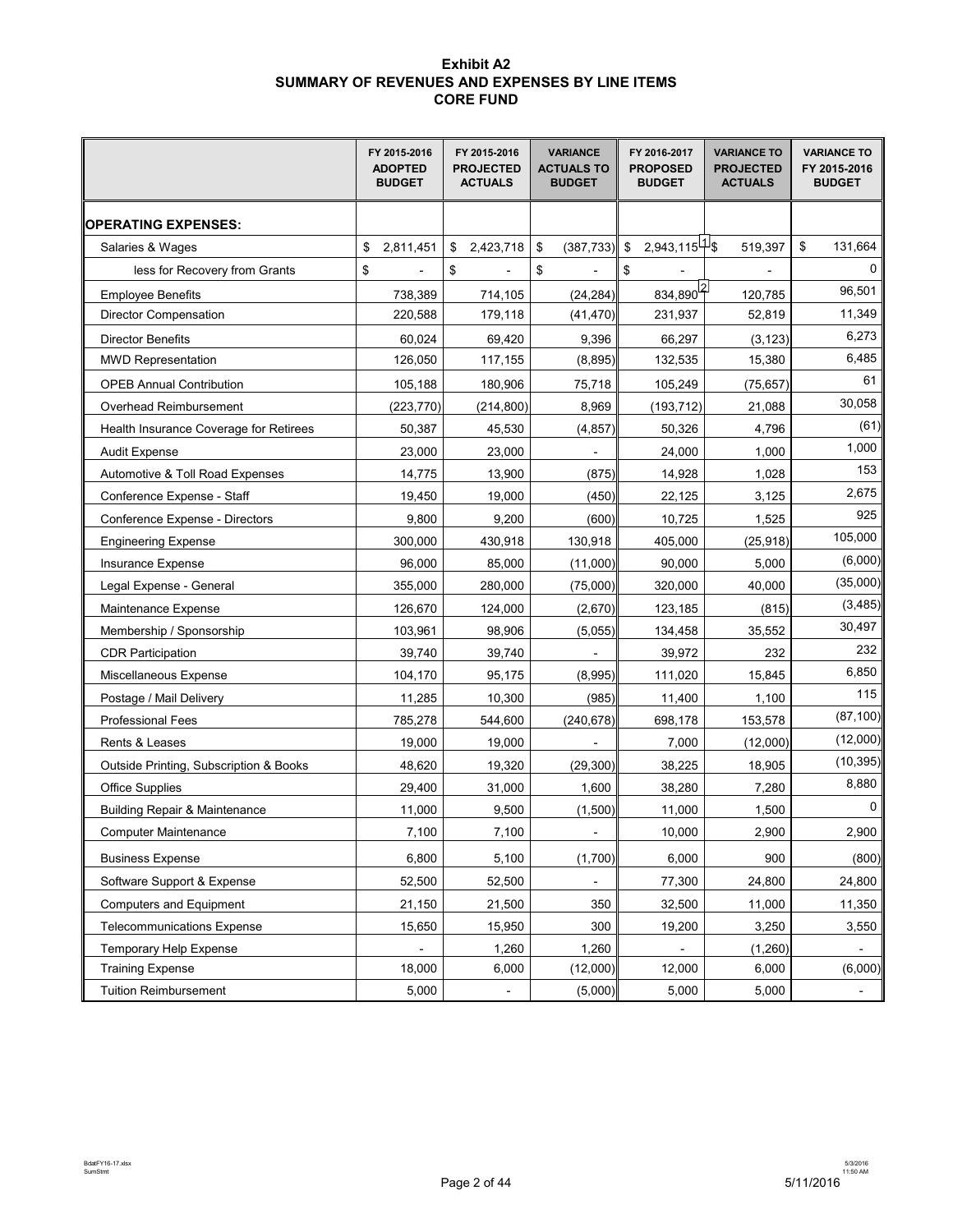#### **Exhibit A2 SUMMARY OF REVENUES AND EXPENSES BY LINE ITEMS CORE FUND**

|                                          |    | FY 2015-2016<br><b>ADOPTED</b><br><b>BUDGET</b> |    | FY 2015-2016<br><b>PROJECTED</b><br><b>ACTUALS</b> |    | <b>VARIANCE</b><br><b>ACTUALS TO</b><br><b>BUDGET</b> | FY 2016-2017<br><b>PROPOSED</b><br><b>BUDGET</b> | <b>VARIANCE TO</b><br><b>PROJECTED</b><br><b>ACTUALS</b> | <b>VARIANCE TO</b><br>FY 2015-2016<br><b>BUDGET</b> |
|------------------------------------------|----|-------------------------------------------------|----|----------------------------------------------------|----|-------------------------------------------------------|--------------------------------------------------|----------------------------------------------------------|-----------------------------------------------------|
| <b>IOPERATING EXPENSES: continued</b>    |    |                                                 |    |                                                    |    |                                                       |                                                  |                                                          |                                                     |
| Travel & Accommodations - Staff          |    | 56,510                                          |    | 57,000                                             |    | 490                                                   | 71,130                                           | 14,130                                                   | 14,620                                              |
| Travel & Accommodations - Directors      |    | 27,600                                          |    | 26,000                                             |    | (1,600)                                               | 38,250                                           | 12,250                                                   | 10,650                                              |
| MWDOC's Contribution to WEROC            |    | 141,807                                         |    | 141,807                                            |    | 0                                                     | 150,390                                          | 8,583                                                    | 8,583                                               |
| Capital Acquisition (excluding building) |    | 6,000                                           |    | 34,357                                             |    | 28,357                                                | 62,500                                           | 28,143                                                   | 56,500                                              |
| <b>NORMAL OPERATING EXPENSES</b>         | \$ | 6,343,573                                       | S  | 5,736,284                                          | S  | (607, 289)                                            | \$<br>6,754,403                                  | \$<br>1,018,119                                          | \$<br>410,830                                       |
| <b>MWDOC's Building Expense</b>          | \$ | 400.000                                         | \$ | 400.000                                            | \$ |                                                       | \$<br>495,000                                    | \$<br>95,000                                             | \$<br>95.000                                        |
| <b>Election Expense</b>                  |    |                                                 |    |                                                    |    |                                                       | 592,000                                          | 592,000                                                  | 592,000                                             |
| <b>TOTAL EXPENSES</b>                    | S  | 6,743,573                                       | \$ | 6,136,284                                          | \$ | (607, 289)                                            | \$<br>7,841,403                                  | \$<br>1,705,119                                          | \$<br>1,097,830                                     |

| <b>REVENUES:</b>             |                 |                          |   |                          |                          |   |                          |   |                          |               |
|------------------------------|-----------------|--------------------------|---|--------------------------|--------------------------|---|--------------------------|---|--------------------------|---------------|
| Retail Meter Charge          | 6,687,322<br>\$ |                          | S | $6,687,322$ \ \ \$       | $\overline{\phantom{0}}$ | S | 6,786,865                | S | 99,543                   | \$<br>99,543  |
| Ground Water Customer Charge |                 |                          |   | $\blacksquare$           |                          |   | 392,666                  |   | 392,666                  | 392,666       |
| Water Increment Charge       |                 | $\overline{\phantom{a}}$ |   | $\blacksquare$           | $\overline{\phantom{a}}$ |   | $\overline{\phantom{a}}$ |   | $\overline{\phantom{a}}$ | 0             |
| Interest Revenue             |                 | 117,675                  |   | 104,000                  | (13, 675)                |   | 123,000                  |   | 19,000                   | 5,325         |
| Miscellaneous Income         |                 | 3.000                    |   | 3,000                    | $\overline{\phantom{0}}$ |   | 3,000                    |   | $\overline{\phantom{a}}$ | 0             |
| Inter Fund In                |                 |                          |   | $\overline{\phantom{0}}$ |                          |   |                          |   | $\overline{\phantom{0}}$ | 0             |
| <b>TOTAL REVENUES</b>        | \$6,807,997     |                          |   | \$6,794,322              | \$<br>(13, 675)          |   | \$7,305,530              | S | 511,209                  | \$<br>497,534 |

| <b>IEFFECT ON RESERVES:</b>                              |              |                    |              |  |                                 |            |
|----------------------------------------------------------|--------------|--------------------|--------------|--|---------------------------------|------------|
| <b>TOTAL CONTRIBUTION (DRAW) FROM</b><br><b>RESERVES</b> | $64.423$   9 | $658.037$ $\pm$ \$ | $593,614$ \$ |  | $(535,873)$ \$ $(1,193,910)$ \$ | (600, 296) |

 $1\!\!\!\perp$  Total Salaries & Wages includes \$34,010 for intern support

Total Benefits includes \$3,665 for intern support 2

 $^{2}$  Includes a \$65,000 lump sum payment (CALPERS unfunded Liability)

Total Benefits assumes a Calpers contribution for full time employees of 10.88% for legacy classic employees, 8.88% for classic employees 2 and 6.555% for PEPRA Calpers employees. A further assumption is that medical, dental and vision insurance rates will increase by 8% for calendar year 2017.

Major Planned Reserve draws: 3

- Election Reserve \$475,000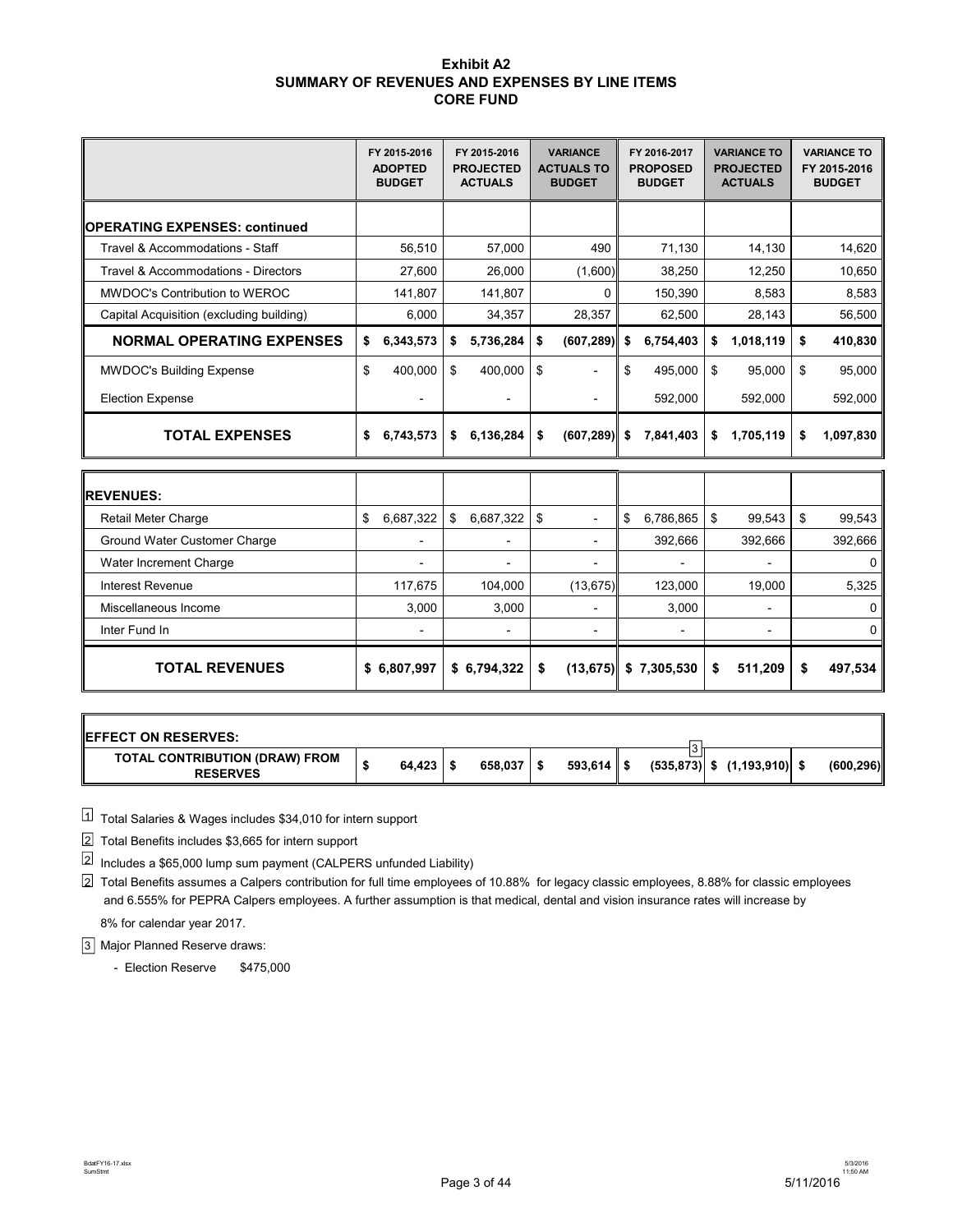### **Exhibit A3 SUMMARY OF REVENUES AND EXPENSES BY LINE ITEMS CHOICE FUNDS**

|                                        | FY 2015-2016<br><b>ADOPTED</b><br><b>BUDGET</b> | FY 2015-2016<br><b>PROJECTED</b><br><b>ACTUALS</b> | <b>VARIANCE</b><br><b>ACTUALS TO</b><br><b>BUDGET</b> | FY 2016-2017<br><b>PROPOSED</b><br><b>BUDGET</b> | <b>VARIANCE TO</b><br><b>PROJECTED</b><br><b>ACTUALS</b> | <b>VARIANCE TO</b><br>FY 2015-2016<br><b>BUDGET</b> |                          |
|----------------------------------------|-------------------------------------------------|----------------------------------------------------|-------------------------------------------------------|--------------------------------------------------|----------------------------------------------------------|-----------------------------------------------------|--------------------------|
| <b>OPERATING EXPENSES:</b>             |                                                 |                                                    |                                                       |                                                  |                                                          |                                                     |                          |
| Salaries & Wages                       | \$<br>498,498                                   | \$<br>497,148                                      | \$<br>$(1,350)$ \$                                    | $501,505^{[1]}$ \$                               | 4,357                                                    | \$                                                  | 3,007                    |
| less for Recovery from Grants          | \$<br>$(23,500)$ \$                             | (28, 487)                                          | \$<br>$(4,987)$ \$                                    | $(31,600)$ <sup>1</sup>                          | (3, 113)                                                 |                                                     | (8, 100)                 |
| <b>Employee Benefits</b>               | 124,680                                         | 132,706                                            | 8,025                                                 | 133,269 <sup>[2]</sup>                           | 563                                                      |                                                     | 8,589                    |
| <b>Director Compensation</b>           |                                                 |                                                    |                                                       |                                                  |                                                          |                                                     |                          |
| <b>Director Benefits</b>               |                                                 |                                                    |                                                       |                                                  |                                                          |                                                     |                          |
| <b>MWD Representation</b>              |                                                 |                                                    |                                                       |                                                  |                                                          |                                                     |                          |
| <b>OPEB Annual Contribution</b>        |                                                 |                                                    |                                                       |                                                  |                                                          |                                                     |                          |
| Overhead Reimbursement                 | 223,770                                         | 214,800                                            | (8,969)                                               | 193,712                                          | (21,088)                                                 |                                                     | (30, 058)                |
| Health Insurance Coverage for Retirees |                                                 |                                                    |                                                       |                                                  |                                                          |                                                     |                          |
| <b>Audit Expense</b>                   | Ĭ.                                              |                                                    | Ĭ.                                                    | $\blacksquare$                                   | $\blacksquare$                                           |                                                     |                          |
| Automotive & Toll Road Expenses        | $\overline{\phantom{a}}$                        | $\blacksquare$                                     | $\overline{\phantom{a}}$                              | $\overline{\phantom{a}}$                         | $\blacksquare$                                           |                                                     |                          |
| Conference Expense - Staff             | ٠                                               |                                                    | $\overline{\phantom{a}}$                              | $\blacksquare$                                   | $\overline{a}$                                           |                                                     |                          |
| Conference Expense - Directors         | ٠                                               |                                                    | $\overline{\phantom{a}}$                              | $\overline{\phantom{a}}$                         | $\overline{\phantom{a}}$                                 |                                                     |                          |
| <b>Engineering Expense</b>             | ä,                                              |                                                    |                                                       | $\overline{\phantom{a}}$                         | $\blacksquare$                                           |                                                     |                          |
| Insurance Expense                      | ٠                                               | $\overline{a}$                                     | $\overline{\phantom{a}}$                              | $\blacksquare$                                   | $\overline{\phantom{a}}$                                 |                                                     | $\overline{\phantom{a}}$ |
| Legal Expense - General                | ٠                                               | ٠                                                  | $\blacksquare$                                        | $\blacksquare$                                   | $\blacksquare$                                           |                                                     | $\overline{a}$           |
| Maintenance Expense                    | $\overline{a}$                                  | $\overline{\phantom{0}}$                           | $\overline{a}$                                        | $\blacksquare$                                   | $\overline{\phantom{a}}$                                 |                                                     |                          |
| Membership / Sponsorship               | ٠                                               |                                                    | $\blacksquare$                                        | $\overline{\phantom{a}}$                         | $\blacksquare$                                           |                                                     |                          |
| <b>CDR Participation</b>               |                                                 |                                                    |                                                       |                                                  |                                                          |                                                     |                          |
| Miscellaneous Expense                  | 12,500                                          | 7,250                                              | (5, 250)                                              | 13,500                                           | 6,250                                                    |                                                     | 1,000                    |
| Postage / Mail Delivery                |                                                 |                                                    | $\overline{a}$                                        |                                                  | $\overline{a}$                                           |                                                     |                          |
| <b>Professional Fees</b>               | 756,559                                         | 1,094,813                                          | 338,254                                               | 798,819                                          | (295, 994)                                               |                                                     | 42,260                   |
| Rents & Leases                         |                                                 |                                                    |                                                       | $\overline{\phantom{a}}$                         |                                                          |                                                     |                          |
| Outside Printing, Subscription & Books | 23,450                                          | 19,250                                             | (4,200)                                               | $\overline{\phantom{a}}$                         | (19, 250)                                                |                                                     | (23, 450)                |
| Office Supplies                        | ۰                                               |                                                    |                                                       | $\blacksquare$                                   |                                                          |                                                     | $\overline{a}$           |
| <b>Computer Maintenance</b>            |                                                 |                                                    |                                                       |                                                  |                                                          |                                                     |                          |
| Software Support & Expense             | -                                               | $\overline{\phantom{a}}$                           | $\overline{\phantom{a}}$                              | $\overline{\phantom{a}}$                         | $\overline{\phantom{a}}$                                 |                                                     | $\overline{\phantom{a}}$ |
| <b>Telecommunications Expense</b>      | -                                               | ٠                                                  | $\overline{\phantom{a}}$                              | $\overline{\phantom{a}}$                         |                                                          |                                                     |                          |
| <b>Computers and Equipment</b>         | ۰                                               | ۰                                                  | $\overline{\phantom{a}}$                              | $\overline{\phantom{a}}$                         | $\overline{\phantom{a}}$                                 |                                                     | $\overline{\phantom{a}}$ |
| Temporary Help Expense                 | $\overline{a}$                                  | ٠                                                  | $\overline{\phantom{a}}$                              | $\overline{\phantom{a}}$                         | $\overline{\phantom{a}}$                                 |                                                     |                          |
| <b>Training Expense</b>                | ۰                                               | ٠                                                  | $\overline{\phantom{a}}$                              | $\overline{\phantom{a}}$                         | $\overline{\phantom{a}}$                                 |                                                     | $\overline{\phantom{a}}$ |
| <b>Tuition Reimbursement</b>           | ٠                                               | ٠                                                  |                                                       |                                                  | $\overline{\phantom{a}}$                                 |                                                     | $\overline{\phantom{a}}$ |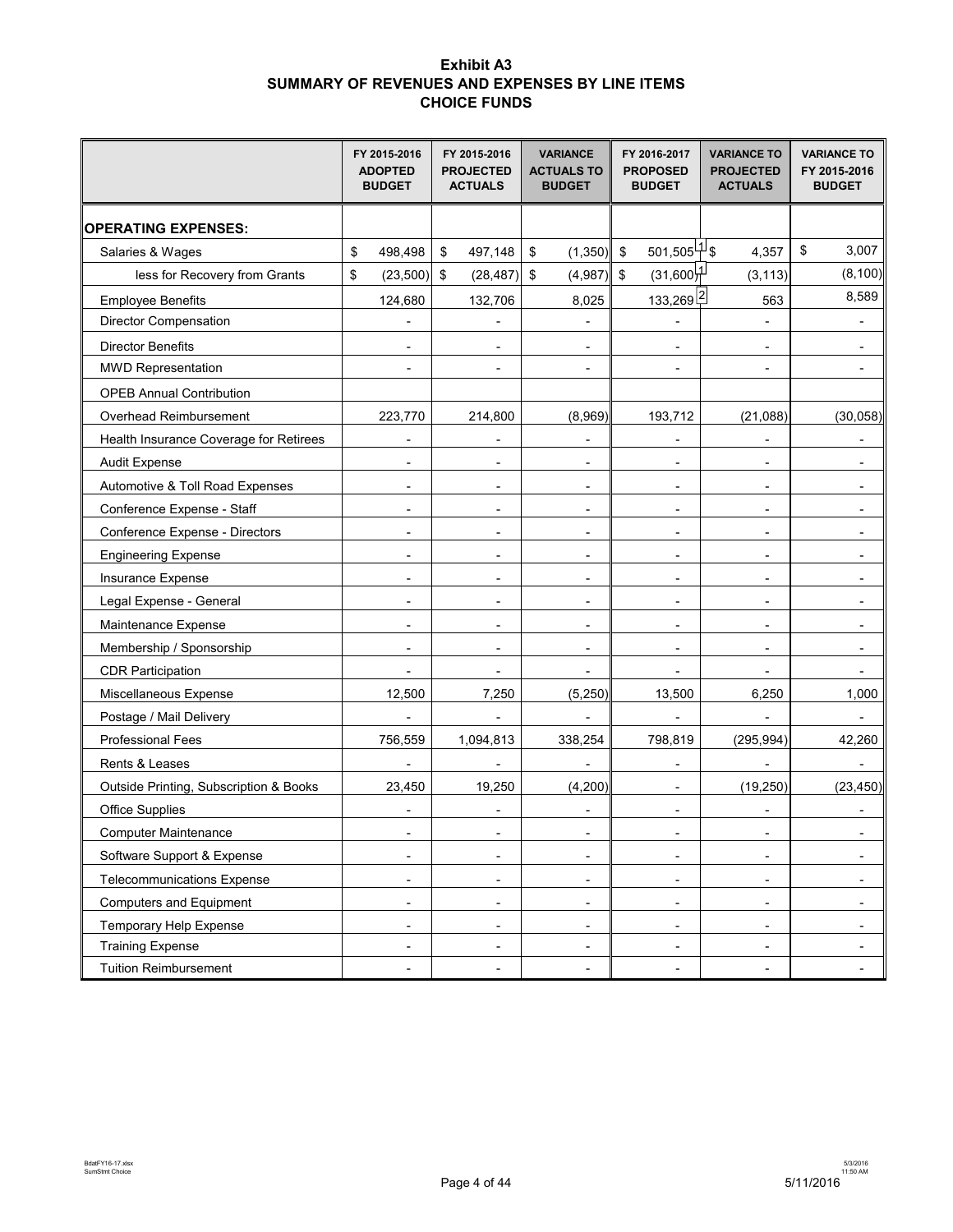#### **Exhibit A3 SUMMARY OF REVENUES AND EXPENSES BY LINE ITEMS CHOICE FUNDS**

|                                          | FY 2015-2016<br><b>ADOPTED</b><br><b>BUDGET</b> | FY 2015-2016<br><b>PROJECTED</b><br><b>ACTUALS</b> | <b>VARIANCE</b><br><b>ACTUALS TO</b><br><b>BUDGET</b> | FY 2016-2017<br><b>PROPOSED</b><br><b>BUDGET</b> | <b>VARIANCE TO</b><br><b>PROJECTED</b><br><b>ACTUALS</b> | <b>VARIANCE TO</b><br>FY 2015-2016<br><b>BUDGET</b> |
|------------------------------------------|-------------------------------------------------|----------------------------------------------------|-------------------------------------------------------|--------------------------------------------------|----------------------------------------------------------|-----------------------------------------------------|
| <b>OPERATING EXPENSES: continued</b>     | ٠                                               |                                                    |                                                       |                                                  |                                                          |                                                     |
| Travel & Accommodations - Staff          | $\overline{\phantom{a}}$                        |                                                    |                                                       | $\overline{\phantom{0}}$                         | $\overline{\phantom{a}}$                                 |                                                     |
| Travel & Accommodations - Directors      | -                                               |                                                    |                                                       | $\overline{\phantom{0}}$                         |                                                          |                                                     |
| Capital Acquisition (excluding building) | $\overline{\phantom{0}}$                        |                                                    |                                                       |                                                  |                                                          |                                                     |
| <b>TOTAL EXPENSES</b>                    | 1,615,957<br>\$                                 | 1,937,480<br>\$                                    | 321,523<br>\$                                         | 1,609,205<br>Ŝ.                                  | $(328, 275)$ \$<br>\$                                    | (6, 752)                                            |

| <b>IREVENUES:</b>     |           |           |         |           |                                                                         |          |
|-----------------------|-----------|-----------|---------|-----------|-------------------------------------------------------------------------|----------|
| <b>Choice Revenue</b> | 1,615,957 | 1,937,480 | 321,523 | 1,609,205 | (328, 275)                                                              | (6, 752) |
| <b>TOTAL REVENUES</b> |           |           |         |           | $$1,615,957$   \$1,937,480   \$321,523    \$1,609,205   \$(328,275)  \$ | (6, 752) |

Total Salaries & Wages includes \$69,282 for intern support 1

Total Benefits includes \$7,691 for intern support 32

 $^{21}$ Total Benefits assumes a Calpers contribution for full time employees of 10.88% for legacy classic employees, 8.88% for classic employees and 6.555% for PEPRA Calpers employees. A further assumption is that medical, dental and vision insurance rates will increase by 8% for calendar year 2017.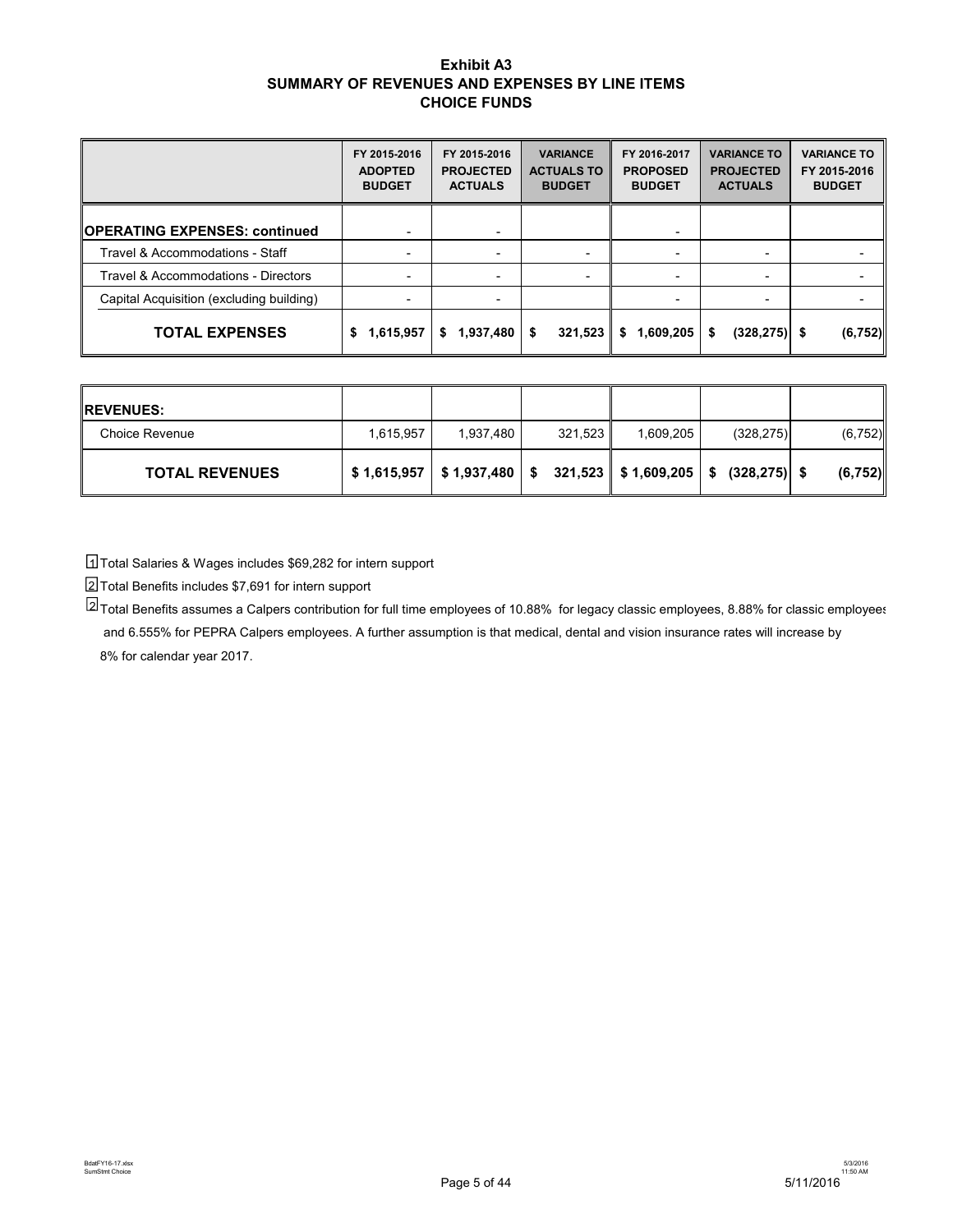#### **Exhibit A4 SUMMARY OF REVENUES AND EXPENSES BY LINE ITEMS CONSOLIDATED**

|                                          | FY 2015-2016<br><b>ADOPTED</b><br><b>BUDGET</b> | FY 2015-2016<br><b>PROJECTED</b><br><b>ACTUALS</b> | <b>VARIANCE</b><br><b>ACTUALS TO</b><br><b>BUDGET</b> | FY 2016-2017<br><b>PROPOSED</b><br><b>BUDGET</b> | <b>VARIANCE TO</b><br><b>PROJECTED</b><br><b>ACTUALS</b> | <b>VARIANCE TO</b><br>FY 2015-2016<br><b>BUDGET</b> |
|------------------------------------------|-------------------------------------------------|----------------------------------------------------|-------------------------------------------------------|--------------------------------------------------|----------------------------------------------------------|-----------------------------------------------------|
| <b>OPERATING EXPENSES:</b>               |                                                 |                                                    |                                                       |                                                  |                                                          |                                                     |
| Salaries & Wages                         | \$<br>3,309,949                                 | \$<br>2,920,866                                    | \$<br>(389, 083)                                      | $3,444,620$ 1\$<br>\$                            | 523,754                                                  | \$<br>134,671                                       |
| less for Recovery from Grants            | \$<br>$(23,500)$ \$                             | $(28, 487)$ \$                                     | (4,987)                                               | \$<br>(31,600)                                   | (3, 113)                                                 | (8, 100)                                            |
| <b>Employee Benefits</b>                 | 863,069                                         | 846,811                                            | (16, 258)                                             | <u>96</u> 8,159 <sup>[2]</sup>                   | 121,348                                                  | 105,090                                             |
| <b>Director Compensation</b>             | 220,588                                         | 179,118                                            | (41, 470)                                             | 231,937                                          | 52,819                                                   | 11,349                                              |
| <b>Director Benefits</b>                 | 60,024                                          | 69,420                                             | 9,396                                                 | 66,297                                           | (3, 123)                                                 | 6,273                                               |
| <b>MWD Representation</b>                | 126,050                                         | 117,155                                            | (8,895)                                               | 132,535                                          | 15,380                                                   | 6,485                                               |
| <b>OPEB Annual Contribution</b>          | 105,188                                         | 180,906                                            | 75,718                                                | 105,249                                          | (75, 657)                                                | 61                                                  |
| Overhead Reimbursement                   |                                                 |                                                    |                                                       |                                                  |                                                          | 0                                                   |
| Health Insurance Coverage for Retirees   | 50,387                                          | 45,530                                             | (4, 857)                                              | 50,326                                           | 4,796                                                    | (61)                                                |
| <b>Audit Expense</b>                     | 23,000                                          | 23,000                                             |                                                       | 24,000                                           | 1,000                                                    | 1,000                                               |
| Automotive & Toll Road Expenses          | 14,775                                          | 13,900                                             | (875)                                                 | 14,928                                           | 1,028                                                    | 153                                                 |
| Conference Expense - Staff               | 19,450                                          | 19,000                                             | (450)                                                 | 22,125                                           | 3,125                                                    | 2,675                                               |
| Conference Expense - Directors           | 9,800                                           | 9,200                                              | (600)                                                 | 10,725                                           | 1,525                                                    | 925                                                 |
| <b>Engineering Expense</b>               | 300,000                                         | 430,918                                            | 130,918                                               | 405,000                                          | (25, 918)                                                | 105,000                                             |
| Insurance Expense                        | 96,000                                          | 85,000                                             | (11,000)                                              | 90,000                                           | 5,000                                                    | (6,000)                                             |
| Legal Expense - General                  | 355,000                                         | 280,000                                            | (75,000)                                              | 320,000                                          | 40,000                                                   | (35,000)                                            |
| Maintenance Expense                      | 126,670                                         | 124,000                                            | (2,670)                                               | 123,185                                          | (815)                                                    | (3,485)                                             |
| Membership / Sponsorship                 | 103,961                                         | 98,906                                             | (5,055)                                               | 134,458                                          | 35,552                                                   | 30,497                                              |
| <b>CDR Participation</b>                 | 39,740                                          | 39,740                                             |                                                       | 39,972                                           | 232                                                      | 232                                                 |
| Miscellaneous Expense                    | 116,670                                         | 102,425                                            | (14, 245)                                             | 124,520                                          | 22,095                                                   | 7,850                                               |
| Postage / Mail Delivery                  | 11,285                                          | 10,300                                             | (985)                                                 | 11,400                                           | 1,100                                                    | 115                                                 |
| <b>Professional Fees</b>                 | 1,541,837                                       | 1,639,413                                          | 97,577                                                | 1,496,997                                        | (142, 416)                                               | (44, 840)                                           |
| Rents & Leases                           | 19,000                                          | 19,000                                             |                                                       | 7,000                                            | (12,000)                                                 | (12,000)                                            |
| Outside Printing, Subscription & Books   | 72,070                                          | 38,570                                             | (33,500)                                              | 38,225                                           | (345)                                                    | (33, 845)                                           |
| <b>Office Supplies</b>                   | 29,400                                          | 31,000                                             | 1,600                                                 | 38,280                                           | 7,280                                                    | 8,880                                               |
| <b>Building Repair &amp; Maintenance</b> | 11,000                                          | 9,500                                              | (1,500)                                               | 11,000                                           | 1,500                                                    | 0                                                   |
| <b>Computer Maintenance</b>              | 7,100                                           | 7,100                                              |                                                       | 10,000                                           | 2,900                                                    | 2,900                                               |
| <b>Business Expense</b>                  | 6,800                                           | 5,100                                              | (1,700)                                               | 6,000                                            | 900                                                      | (800)                                               |
| Software Support & Expense               | 52,500                                          | 52,500                                             |                                                       | 77,300                                           | 24,800                                                   | 24,800                                              |
| <b>Computers and Equipment</b>           | 21,150                                          | 21,500                                             | 350                                                   | 32,500                                           | 11,000                                                   | 11,350                                              |
| <b>Telecommunications Expense</b>        | 15,650                                          | 15,950                                             | 300                                                   | 19,200                                           | 3,250                                                    | 3,550                                               |
| <b>Temporary Help Expense</b>            |                                                 | 1,260                                              | 1,260                                                 |                                                  | (1,260)                                                  |                                                     |
| <b>Training Expense</b>                  | 18,000                                          | 6,000                                              | (12,000)                                              | 12,000                                           | 6,000                                                    | (6,000)                                             |
| <b>Tuition Reimbursement</b>             | 5,000                                           | $\overline{\phantom{a}}$                           | (5,000)                                               | 5,000                                            | 5,000                                                    | $\overline{\phantom{a}}$                            |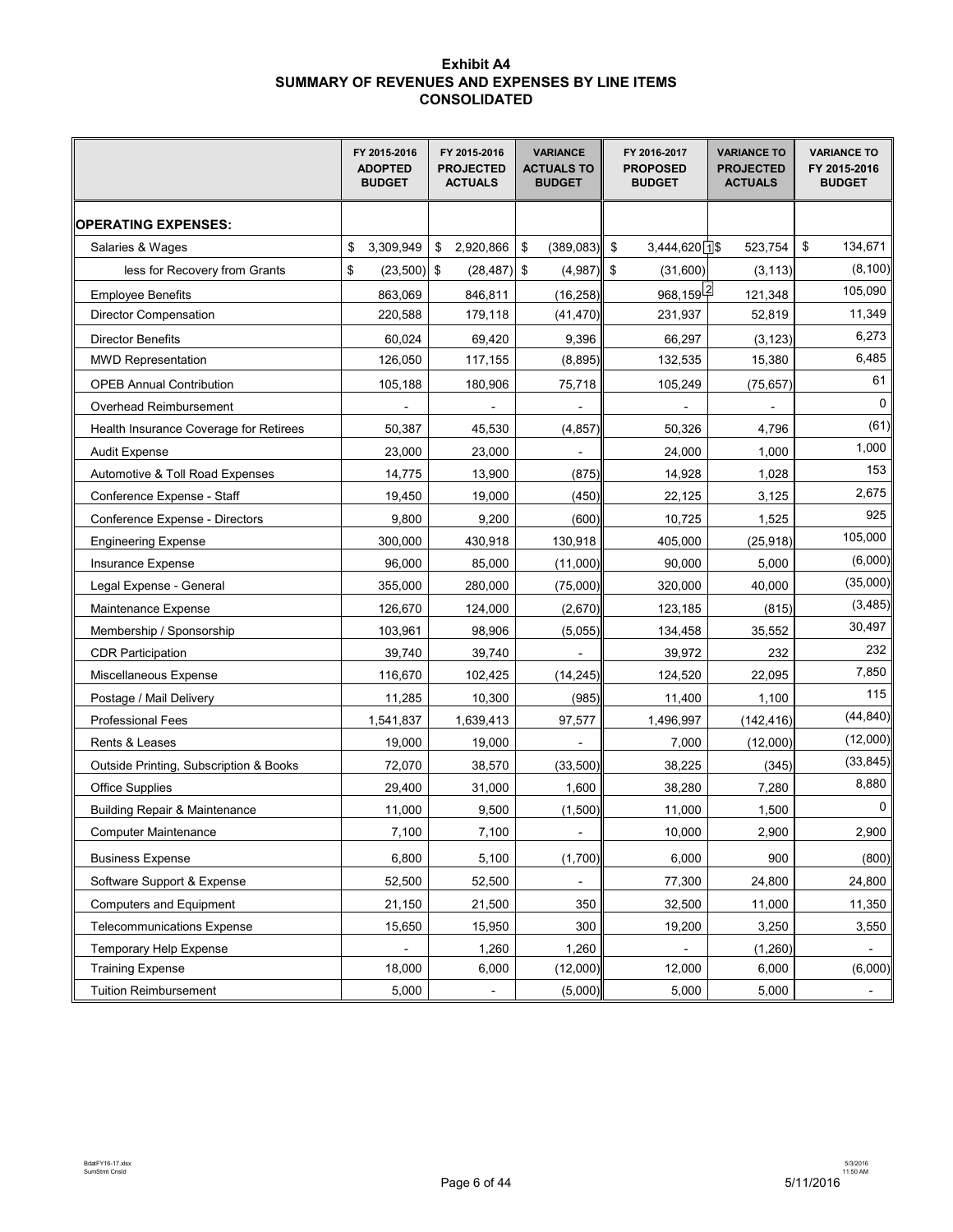#### **Exhibit A4 SUMMARY OF REVENUES AND EXPENSES BY LINE ITEMS CONSOLIDATED**

|                                             | FY 2015-2016<br><b>ADOPTED</b><br><b>BUDGET</b> | FY 2015-2016<br><b>PROJECTED</b><br><b>ACTUALS</b> | <b>VARIANCE</b><br><b>ACTUALS TO</b><br><b>BUDGET</b> | FY 2016-2017<br><b>PROPOSED</b><br><b>BUDGET</b> | <b>VARIANCE TO</b><br><b>PROJECTED</b><br><b>ACTUALS</b> | <b>VARIANCE TO</b><br>FY 2015-2016<br><b>BUDGET</b> |
|---------------------------------------------|-------------------------------------------------|----------------------------------------------------|-------------------------------------------------------|--------------------------------------------------|----------------------------------------------------------|-----------------------------------------------------|
| OPERATING EXPENSES: continued               |                                                 |                                                    |                                                       |                                                  |                                                          |                                                     |
| Travel & Accommodations - Staff             | 56,510                                          | 57,000                                             | 490                                                   | 71,130                                           | 14,130                                                   | 14,620                                              |
| Travel & Accommodations - Directors         | 27,600                                          | 26,000                                             | (1,600)                                               | 38,250                                           | 12,250                                                   | 10,650                                              |
| MWDOC's Contribution to WEROC               | 141,807                                         | 141,807                                            | 0                                                     | 150,390                                          | 8,583                                                    | 8,583                                               |
| <b>MWDOC's Contribution to Desalination</b> | -                                               | -                                                  | $\overline{\phantom{a}}$                              |                                                  |                                                          |                                                     |
| Expenses billed to AMP, WFC                 | -                                               | $\overline{\phantom{0}}$                           | $\blacksquare$                                        | $\overline{\phantom{0}}$                         | Ξ.                                                       |                                                     |
| <b>Election Expense</b>                     |                                                 |                                                    |                                                       |                                                  |                                                          |                                                     |
| Capital Acquisition (excluding building)    | 6,000                                           | 34,357                                             | 28,357                                                | 62,500                                           | 28,143                                                   | 56,500                                              |
| <b>NORMAL OPERATING EXPENSES</b>            | \$<br>7,959,530                                 | \$<br>7,673,764                                    | \$<br>$(285, 766)$ \$                                 | 8,363,608                                        | \$<br>689,844                                            | \$<br>404,078                                       |
| <b>MWDOC's Building Expense</b>             | \$<br>400,000                                   | \$<br>400,000                                      | \$<br>$\overline{\phantom{0}}$                        | \$<br>495,000                                    | \$<br>95,000                                             | \$<br>95,000                                        |
| <b>Election Expense</b>                     |                                                 |                                                    |                                                       | 592,000                                          | 592,000                                                  | 592,000                                             |
| <b>TOTAL EXPENSES</b>                       | \$<br>8,359,530                                 | \$<br>8,073,764                                    | \$<br>$(285,766)$ \$                                  | 9,450,608                                        | \$<br>1,376,844                                          | \$<br>1,091,078                                     |

| <b>IREVENUES:</b>            |                 |                          |                          |                          |                          |                |
|------------------------------|-----------------|--------------------------|--------------------------|--------------------------|--------------------------|----------------|
| <b>Retail Meter Charge</b>   | 6,687,322<br>\$ | 6,687,322<br>\$          | \$<br>$\blacksquare$     | 6,786,865<br>ъ           | 99,543<br>\$             | 99,543<br>S    |
| Ground Water Customer Charge | $\blacksquare$  | ۰                        | ۰                        | 392,666                  | 392,666                  | 392,666        |
| Water Increment Charge       | $\blacksquare$  | $\overline{\phantom{a}}$ | ۰                        | $\overline{\phantom{a}}$ | $\overline{\phantom{a}}$ | $\overline{0}$ |
| Interest Revenue             | 117,675         | 104,000                  | (13, 675)                | 123,000                  | 19,000                   | 5,325          |
| Miscellaneous Income         | 3,000           | 3,000                    | $\overline{\phantom{a}}$ | 3,000                    | $\overline{\phantom{a}}$ | $\overline{0}$ |
| Inter Fund In                | $\blacksquare$  | ۰                        | ۰                        |                          | $\overline{\phantom{a}}$ | $\overline{0}$ |
| <b>Choice Revenue</b>        | 1,615,957       | 1,937,480                | 321,523                  | 1,609,205                | (328, 275)               | (6, 752)       |
| <b>TOTAL REVENUES</b>        | \$8,423,954     | \$8,731,802              | 307,848<br>\$            | 8,914,735<br>\$          | $182,933$ \$<br>\$       | 490,782        |

| <b>IEFFECT ON RESERVES:</b>                       |        |         |             |                 |                  |            |
|---------------------------------------------------|--------|---------|-------------|-----------------|------------------|------------|
| TOTAL CONTRIBUTION (DRAW) FROM<br><b>RESERVES</b> | 64,423 | 658.037 | $593.614$ S | $(535, 873)$ \$ | $(1,193,910)$ \$ | (600, 296) |

Total Salaries & Wages includes \$103,292 for intern support 1

Total Benefits includes \$11,356 for intern support 2

 $_2$ | Includes a \$65,000 lump sum payment (CALPERS unfunded Liability)

Total Benefits assumes a Calpers contribution for full time employees of 10.88% for legacy classic employees, 8.88% for classic employees 2 and 6.555% for PEPRA Calpers employees. A further assumption is that medical, dental and vision insurance rates will increase by 8% for calendar year 2017.

Major Planned Reserve draws: 3

- Election Reserve \$475,000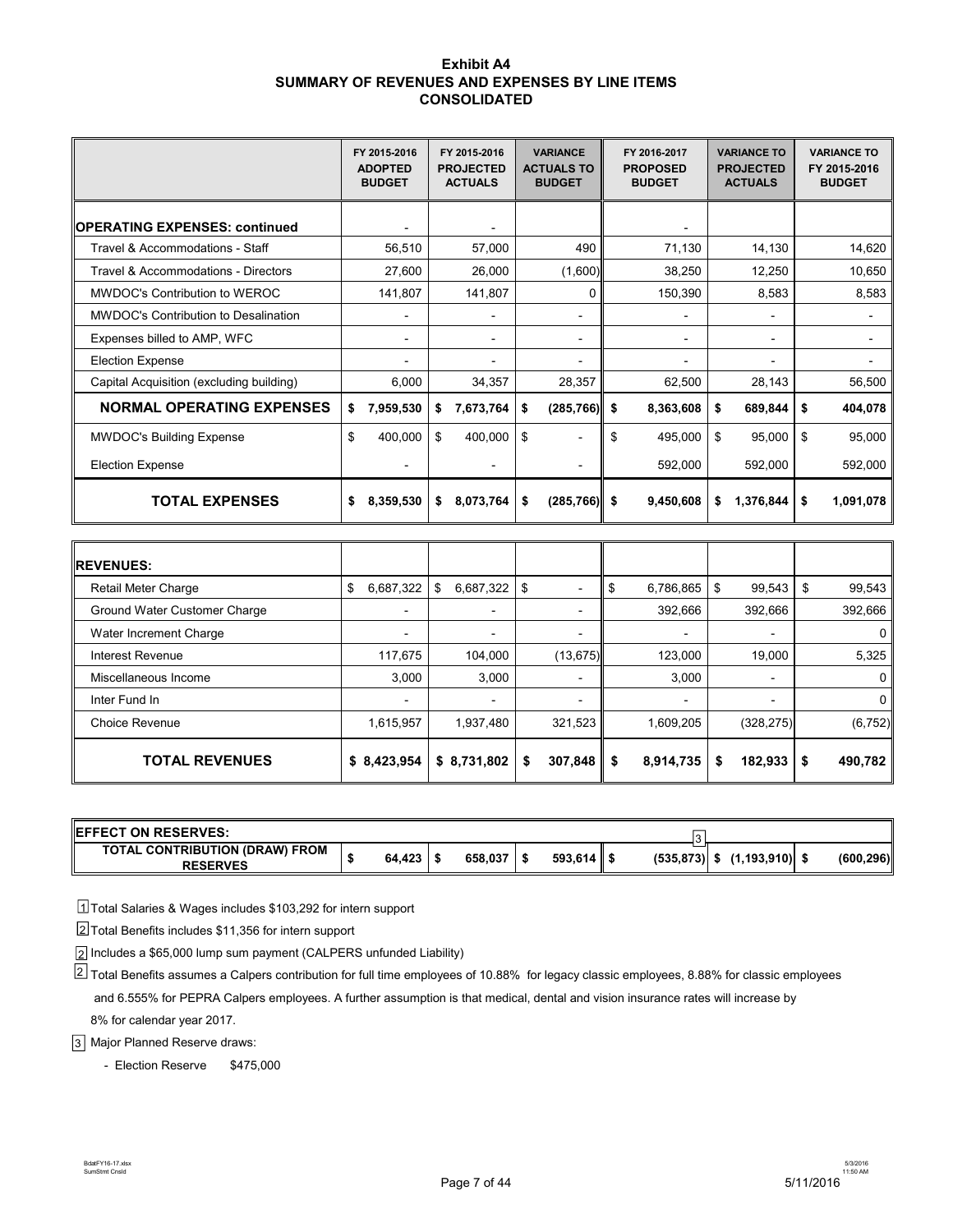#### **Exhibit A5 SUMMARY OF REVENUES AND EXPENSES BY LINE ITEMS WATER FUND**

|                                   |              | FY 2015 2016<br><b>ADOPTED</b><br><b>BUDGET</b> | FY 2015 2016<br><b>PROJECTED</b><br><b>ACTUALS</b> | <b>VARIANCE</b><br><b>ACTUALS TO</b><br><b>BUDGET</b> |                    | FY 2016-2017<br><b>PROPOSED</b><br><b>BUDGET</b> | <b>VARIANCE TO</b><br><b>PROJECTED</b><br><b>ACTUALS</b> | <b>VARIANCE TO</b><br>FY 2015-2016<br><b>BUDGET</b> |
|-----------------------------------|--------------|-------------------------------------------------|----------------------------------------------------|-------------------------------------------------------|--------------------|--------------------------------------------------|----------------------------------------------------------|-----------------------------------------------------|
| <b>Water Revenues</b>             |              |                                                 |                                                    |                                                       |                    |                                                  |                                                          |                                                     |
| <b>Water Sales</b>                | \$           | 154,475,665                                     | \$<br>139,405,612                                  | \$<br>(15,070,053)                                    | $\mathfrak{S}$     | 137,953,560                                      | \$<br>$(1,452,052)$ \$                                   | (16, 522, 105)                                      |
| Local Resource Program Incentives |              | $(15,450,587)$ \$                               | (15, 546, 984)                                     | (96, 397)                                             |                    | (16,071,858)                                     | (524, 874)                                               | (621, 271)                                          |
| Readiness-To-Serve Charge         |              | 13,214,277                                      | 12,636,123                                         | (578, 154)                                            |                    | 12,674,093                                       | 37,971                                                   | (540, 184)                                          |
| Capacity Charge                   |              | 4,424,460                                       | 4,627,125                                          | 202,665                                               |                    | 4,829,790                                        | 202,665                                                  | 405,330                                             |
| Tier 2 Contingency                |              |                                                 |                                                    |                                                       |                    |                                                  |                                                          |                                                     |
| Interest Revenue - CC             |              |                                                 |                                                    |                                                       |                    |                                                  |                                                          |                                                     |
| Interest Revenue - Tier 2 Cont.   |              | 2,900                                           | 4,600                                              | 1.700                                                 |                    | 4,800                                            | 200                                                      | 1,900                                               |
| <b>SCP Operation Surcharge</b>    |              | 380,000                                         | 362,512                                            | (17, 488)                                             |                    | 365,000                                          | 2,488                                                    | (15,000)                                            |
| <b>TOTAL WATER REVENUES</b>       | \$           | 157,046,715                                     | \$<br>141,488,987                                  | \$ (15, 557, 728)                                     | \$                 | 139,755,385                                      | \$<br>(1,733,602)                                        | \$<br>(17, 291, 330)                                |
| <b>Water Expenses</b>             |              |                                                 |                                                    |                                                       |                    |                                                  |                                                          |                                                     |
| <b>Water Purchases</b>            | $\mathbf{s}$ | 154,475,665                                     | \$<br>139,405,612                                  | \$<br>(15,070,053)                                    | $\mathbf{\hat{s}}$ | 137,953,560                                      | \$<br>$(1,452,052)$ \$                                   | (16, 522, 105)                                      |
| Local Resource Program Incentives |              | $(15,450,587)$ \$                               | (15, 546, 984)                                     | (96, 397)                                             |                    | (16,071,858)                                     | (524, 874)                                               | (621, 271)                                          |
| Readiness-To-Serve Charge         |              | 13,214,277                                      | 12,636,123                                         | (578, 154)                                            |                    | 12,674,093                                       | 37,971                                                   | (540, 184)                                          |
| Capacity Charge                   |              | 4,424,460                                       | 4,627,125                                          | 202,665                                               |                    | 4,829,790                                        | 202,665                                                  | 405,330                                             |
| Tier 2 Surcharge                  |              |                                                 |                                                    |                                                       |                    |                                                  |                                                          |                                                     |
| <b>SCP Operation Surcharge</b>    |              | 380,000                                         | 362,512                                            | (17, 488)                                             |                    | 365,000                                          | 2,488                                                    | (15,000)                                            |
| <b>TOTAL WATER EXPENSES</b>       | \$           | 157,043,815                                     | \$<br>141,484,387                                  | \$ (15,559,428)                                       | \$                 | 139,750,585                                      | \$<br>(1,733,802)                                        | \$<br>(17, 293, 230)                                |
| Changes to Fund Balance:          |              |                                                 |                                                    |                                                       |                    |                                                  |                                                          |                                                     |
| Capacity Charge                   | \$           | ÷.                                              | \$                                                 | \$                                                    | \$                 |                                                  | \$<br>ä.                                                 | \$                                                  |
| <b>Tier 2 Contingency</b>         | \$           | 2,900                                           | \$<br>4,600                                        | \$<br>1,700                                           | \$                 | 4,800                                            | \$<br>200                                                | \$<br>1,900                                         |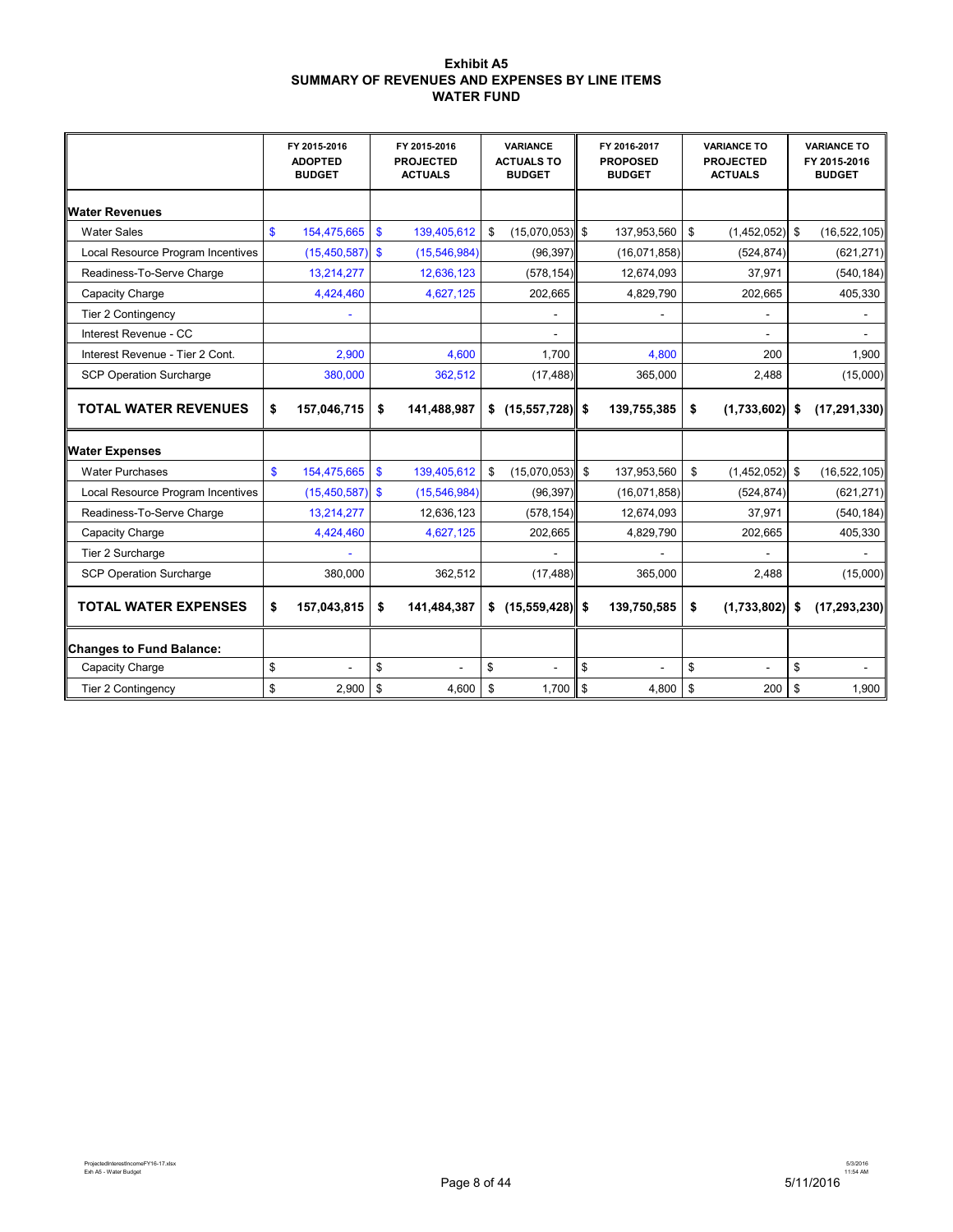#### **Exhibit A6 SUMMARY OF FUNDING AND EXPENSES For All Water Use Efficiency Programs**

|                                              | FY 2015-2016<br><b>ADOPTED</b><br><b>BUDGET</b> | FY 2015-2016<br><b>PROJECTED</b><br><b>ACTUALS</b> | <b>VARIANCE</b><br><b>ACTUALS TO</b><br><b>BUDGET</b> | FY 2016-2017<br><b>PROPOSED</b><br><b>BUDGET</b> | <b>VARIANCE TO</b><br><b>PROJECTED</b><br><b>ACTUALS</b> | <b>VARIANCE TO</b><br>FY 2015-2016<br><b>BUDGET</b> |
|----------------------------------------------|-------------------------------------------------|----------------------------------------------------|-------------------------------------------------------|--------------------------------------------------|----------------------------------------------------------|-----------------------------------------------------|
| Funding                                      |                                                 |                                                    |                                                       |                                                  |                                                          |                                                     |
| Metropolitan Water District                  | $\mathbf{\$}$<br>18,519,094                     | $\mathbf{\$}$<br>20,915,190                        | \$<br>2,396,096                                       | \$<br>823,323                                    | \$<br>$(20,091,868)$ \$                                  | (17,695,771)                                        |
| <b>USBR</b>                                  | 380,548                                         | 401.757                                            | 21,209                                                | 368.788                                          | (32,969)                                                 | (11,760)                                            |
| <b>DWR</b>                                   | 305,829                                         | 1,228,730                                          | 922,901                                               | 1,145,602                                        | (83, 128)                                                | 839,773                                             |
| <b>Member Agencies</b>                       | 3,511,734                                       | 2,629,129                                          | (882, 605)                                            | 1,877,025                                        | (752, 104)                                               | (1,634,709)                                         |
| <b>MWDOC</b>                                 | 49,000                                          | 2,054                                              | (46, 946)                                             | 49,000                                           | 46.946                                                   | 0                                                   |
|                                              |                                                 |                                                    |                                                       |                                                  |                                                          | 0                                                   |
| <b>TOTAL OUTSIDE FUNDING</b>                 | \$<br>22,766,204                                | 25,176,860<br>\$                                   | 2,410,656<br>\$                                       | \$<br>4,263,738                                  | \$<br>$(20.913.122)$ \$                                  | (18, 502, 467)                                      |
| Program Expenses Funded from Outside Sources |                                                 |                                                    |                                                       |                                                  |                                                          |                                                     |
| Project Administration - Staff Time          | \$<br>14.000                                    | $\mathbf{s}$<br>21,638                             | \$<br>7,638                                           | ${\mathbb S}$<br>9,920                           | $(11, 718)$ \$<br>\$                                     | (4,080)                                             |
| <b>Consultant Administration</b>             | 142.420                                         | 62,588                                             | (79, 833)                                             | 118,900                                          | 56.313                                                   | (23, 520)                                           |
| Monitoring and Evaluation                    | 121,947                                         | 10,633                                             | (111, 314)                                            | 22,056                                           | 11,423                                                   | (99, 891)                                           |
| <b>Installation Verification</b>             | 148,592                                         | 216,456                                            | 67,865                                                | 62,190                                           | (154, 266)                                               | (86, 402)                                           |
| Rebate Incentives                            | 22,140,474                                      | 24,743,911                                         | 2,603,438                                             | 4,016,075                                        | (20, 727, 836)                                           | (18, 124, 398)                                      |
| <b>Surveys and Audits</b>                    | 185,475                                         | 114,018                                            | (71, 457)                                             | 33,500                                           | (80, 518)                                                | (151, 975)                                          |
| Databasing                                   | 1,097                                           | 616                                                | (481)                                                 | 1,097                                            | 481                                                      | $\Omega$                                            |
| Marketing and Outreach                       | 10,575                                          | 7,000                                              | (3, 575)                                              | 0                                                | (7,000)                                                  | (10, 575)                                           |
| <b>Engineering Assistance</b>                | 1,626                                           | $\mathbf{0}$                                       | (1,626)                                               | 0                                                | 0                                                        | (1,626)                                             |
| <b>TOTAL PROGRAMS EXPENSES</b>               | \$<br>22,766,204                                | 25,176,860<br>\$                                   | \$<br>2,410,656                                       | \$<br>4,263,738                                  | \$<br>$(20, 913, 122)$ \$                                | (18,502,467)                                        |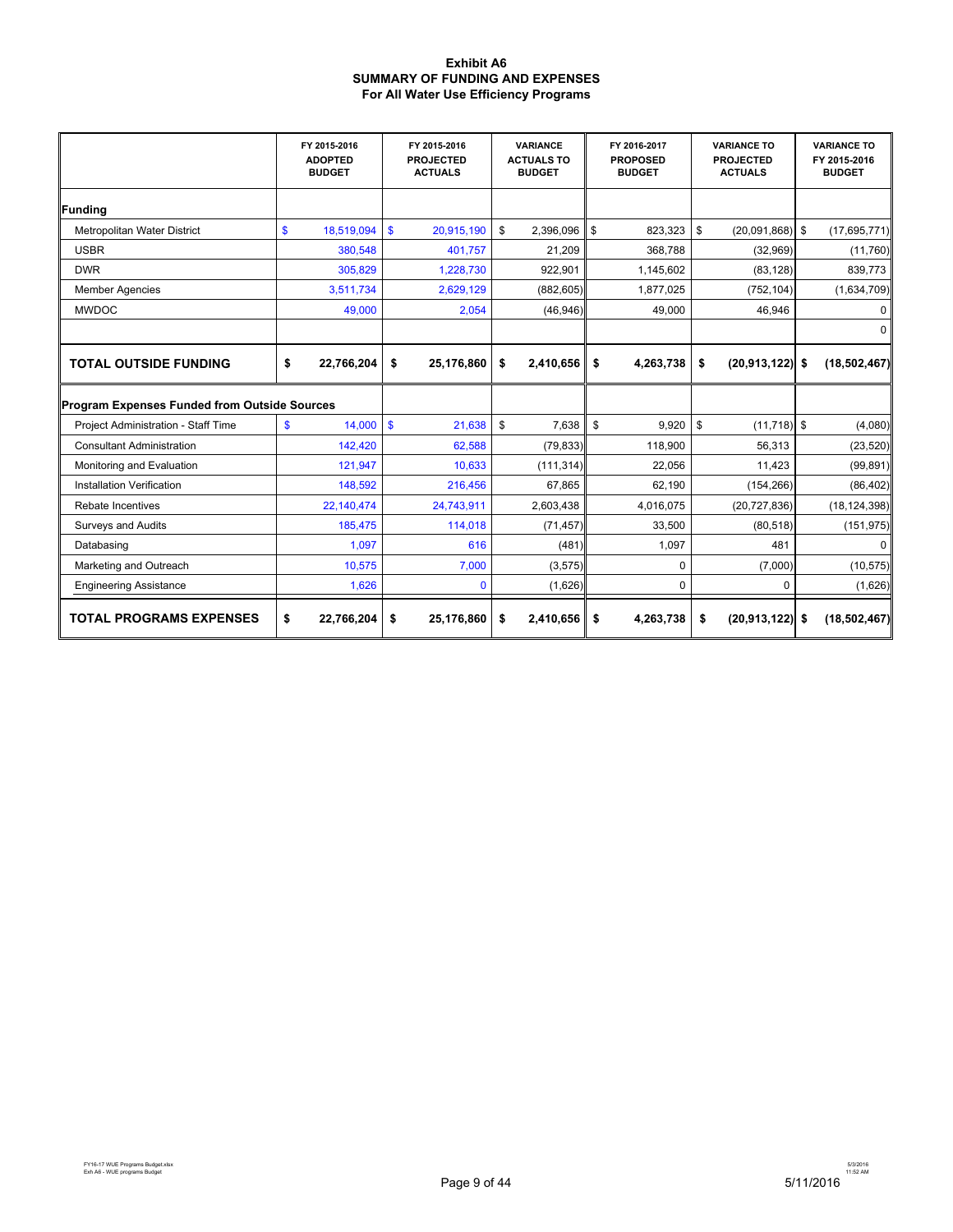#### **Exhibit B Expenditures by Program**

| Cost<br><b>Center</b> | <b>PROGRAM</b>                                                                           | <b>BUDGET</b><br><b>FTE</b>   | FY 2015-2016 FY 2016-2017<br><b>BUDGET</b><br><b>FTE</b> | FY 2015-2016<br><b>BUDGET</b> | FY 2015-2016<br><b>PROJECTED</b><br><b>ACTUALS</b> | FY 2016-2017<br><b>PROPOSED</b><br><b>BUDGET</b> |
|-----------------------|------------------------------------------------------------------------------------------|-------------------------------|----------------------------------------------------------|-------------------------------|----------------------------------------------------|--------------------------------------------------|
| 11                    | Administrative - Board                                                                   | 1.78                          | 1.97                                                     | \$<br>1,131,747               |                                                    | $\frac{1,264,229}{2}$<br>\$                      |
| 12                    | Administrative - General                                                                 | 2.92                          | 2.62                                                     | 471,461                       |                                                    | 541,237                                          |
| 13                    | Personnel / Staff Development                                                            | 1.48                          | 1.42                                                     | 304,655                       |                                                    | 286,546                                          |
| 19                    | Overhead                                                                                 | 3.64                          | 3.53                                                     | 779.267                       |                                                    | 3<br>1,204,533                                   |
| 21                    | Planning & Resource Development                                                          | 3.71                          | 3.78                                                     | 743,370                       |                                                    | 816,876                                          |
| 22                    | <b>Research Participation</b>                                                            | 0.00                          | 0.00                                                     | 39,740                        |                                                    | 39,972                                           |
| 23                    | Met Issues and Special Projects                                                          | 4.06                          | 4.68                                                     | 751,674                       |                                                    | 907,844                                          |
| 31                    | <b>Governmental Affairs</b>                                                              | 0.84                          | 1.18                                                     | 418,009                       |                                                    | 479,535                                          |
| 35                    | Water Use Efficiency (Core)                                                              | 0.39                          | 0.58                                                     | 145,864                       |                                                    | 171,239                                          |
| 32                    | <b>Public Affairs</b>                                                                    | 3.40                          | 2.90                                                     | 629,110                       |                                                    | 571,671                                          |
| 41                    | Finance                                                                                  | 3.23                          | 3.18                                                     | 563,041                       |                                                    | 521,660                                          |
| 45                    | Information Technology                                                                   | 1.06                          | 1.00                                                     | 223,827                       |                                                    | 285,672                                          |
| 25                    | MWDOC's Contribution to WEROC 1                                                          | 2.00                          | 2.00                                                     | 141,807                       |                                                    | 150,390                                          |
|                       | <b>CORE TOTAL</b>                                                                        | 28.50                         | 28.82                                                    | \$<br>6,343,573               |                                                    | \$<br>7,241,403                                  |
| 62                    | Water Use Efficiency Program                                                             | 6.23                          | 6.48                                                     | 899,925                       |                                                    | 928,798                                          |
| 63                    | School Programs                                                                          | 0.07                          | 0.15                                                     | 295,049                       |                                                    | 358,691                                          |
| 67                    | Outreach                                                                                 | 0.55                          | 0.19                                                     | 177,645                       |                                                    | 277,300                                          |
| 64                    | Foundational Action - Doheny Desal                                                       | 0.10                          | 0.00                                                     | 136.983                       |                                                    |                                                  |
| 65                    | Poseidon Desal                                                                           | 0.00                          | 0.00                                                     | 45,162                        |                                                    | 44,416                                           |
| 69                    | 2008 Fund - Doheny Desal                                                                 | 0.04                          | 0.00                                                     | 31,194                        |                                                    |                                                  |
| 68                    | 2014 Fund - Doheny Desal                                                                 | 0.00                          | 0.00                                                     | 30,000                        |                                                    |                                                  |
|                       | <b>CHOICE TOTAL</b>                                                                      | 7.00                          | 6.82                                                     | \$<br>1,615,957               |                                                    | \$<br>1,609,205                                  |
|                       | <b>CORE &amp; CHOICE TOTAL</b>                                                           | 35.50                         | 35.64                                                    | \$<br>7,959,530               |                                                    | \$<br>8,850,608                                  |
| Includes:             | Full-time employees<br><b>WEROC Full-time employee</b><br>Part-time employees<br>Interns | 28.00<br>2.00<br>2.22<br>3.28 | 29.00<br>2.00<br>1.68<br>2.96                            |                               |                                                    |                                                  |
|                       |                                                                                          |                               |                                                          |                               |                                                    |                                                  |

ן FTE accounts for WEROC, Manager Kelly Hubbard and 1 full time employee. Total cost of WEROC is allocated among MWDOC, OCWD, OCSD, Anaheim,<br>Santa Ana, Fullerton, and South Orange County Wastewater Authority. Dollars s

2 Includes Net Revenue Requirement for Elections.

3 Includes Net Revenue Requirement for Building Expense.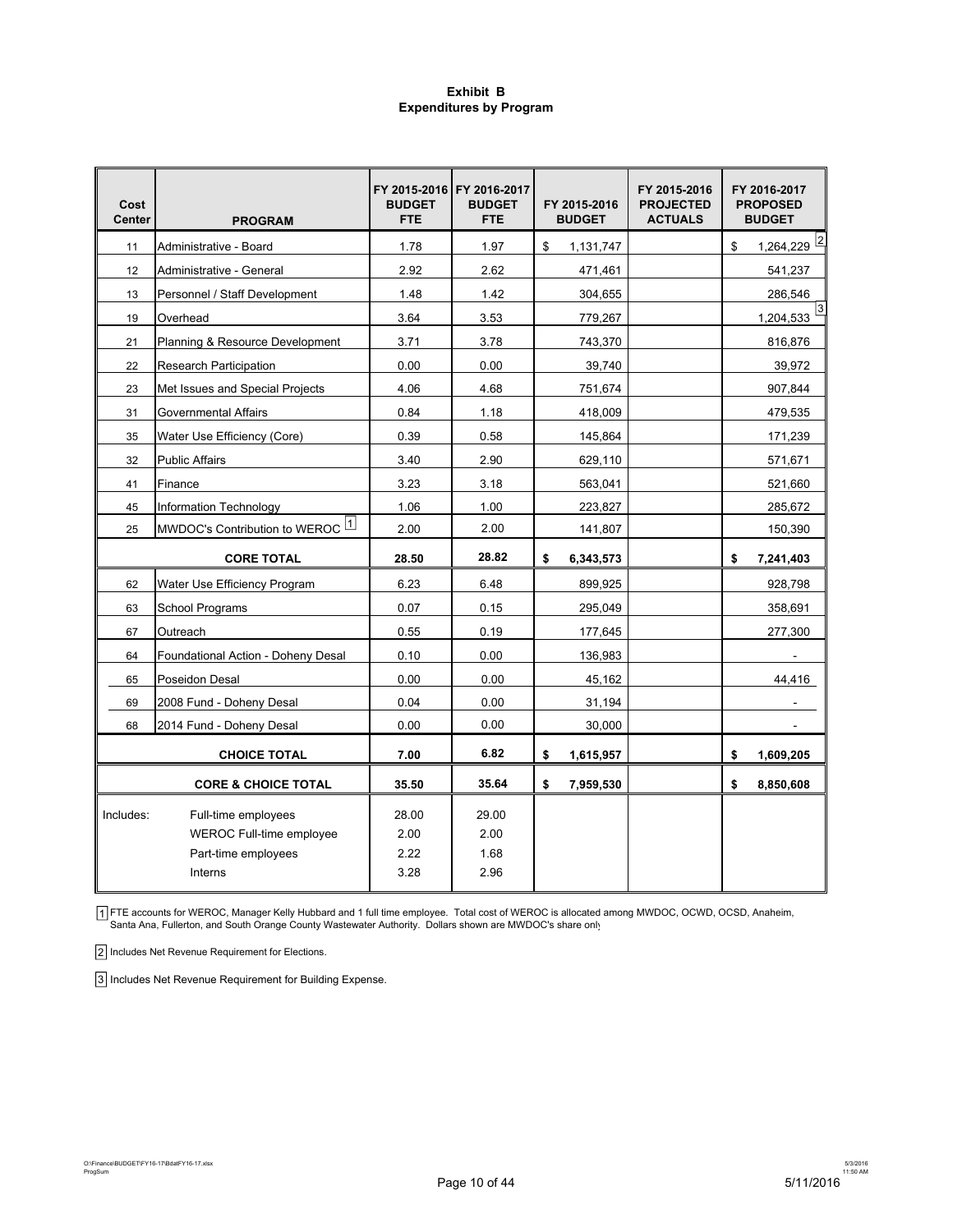#### **2016-2017 FISCAL MASTER PLAN PROJECTIONS Municipal Water District of Orange County**

(in thousands)

|                                                                                 |                   | Projected<br><b>ACTUALS</b><br>FY15-16     |                | <b>BUDGET</b><br>FY16-17 | FY17-18         | FY18-19                          |                   | FY19-20         | <b>FISCAL MASTER PLAN PROJECTIONS</b><br>FY20-21 | $\mathbf{1}$ | FY21-22        |
|---------------------------------------------------------------------------------|-------------------|--------------------------------------------|----------------|--------------------------|-----------------|----------------------------------|-------------------|-----------------|--------------------------------------------------|--------------|----------------|
| Beginning Designated Reserve Balance - MWDOC<br>OPEB Contribution above the ARC |                   | \$4,783<br>93                              | $\mathfrak{F}$ | $5,454$ \$<br>106        | 4,931 \$<br>119 |                                  | $5,092$ \$<br>139 | 4,987 \$<br>158 | 5.507 \$<br>182                                  |              | 5,700<br>205   |
| <b>Adjusted Reserve Balance</b>                                                 |                   | 4,690                                      |                | 5,348                    | 4,812           |                                  | 4,953             | 4,829           | 5,325                                            |              | 5,495          |
| <b>Revenues</b>                                                                 |                   |                                            |                |                          |                 |                                  |                   |                 |                                                  |              |                |
| Water Rate Revenues:                                                            |                   |                                            |                |                          |                 |                                  |                   |                 |                                                  |              |                |
| Retail Meter Agency Charge                                                      |                   | 6,687                                      |                | 6,787                    | 6,945           |                                  | 7,291             | 7,609           | 7,709                                            |              | 7,757          |
| Ground Water Customer Charge                                                    |                   |                                            |                | 393                      | 402             |                                  | 413               | 423             | 433                                              |              | 444            |
| Subtotal                                                                        |                   | 6,687                                      |                | 7,180                    | 7,347           |                                  | 7,704             | 8,032           | 8,142                                            |              | 8,202          |
| Other Revenues:                                                                 |                   |                                            |                |                          |                 |                                  |                   |                 |                                                  |              |                |
| <b>Choice Revenues</b>                                                          |                   | 1,937                                      |                | 1,609                    | 1,649           |                                  | 1,691             | 1,733           | 1,776                                            |              | 1,821          |
| <b>Interest Earnings</b>                                                        |                   | 104                                        |                | 123                      | 131             |                                  | 133               | 158             | 193                                              |              | 225            |
| Misc./Reimbursements                                                            |                   | 3                                          |                | 3                        | 3               |                                  | 3                 | 3               | 3                                                |              | 3              |
| Subtotal                                                                        |                   | 2,044                                      |                | 1,735                    | 1,783           |                                  | 1,827             | 1,894           | 1,973                                            |              | 2,049          |
| <b>Total Revenues</b>                                                           |                   | 8,732                                      |                | 8,915                    | 9,130           |                                  | 9,530             | 9,926           | 10,115                                           |              | 10,250         |
| <b>Expenses</b>                                                                 |                   |                                            |                |                          |                 |                                  |                   |                 |                                                  |              |                |
| Core Expenses                                                                   |                   | 5,702                                      |                | 6,692                    | 6,915           |                                  | 7,144             | 7,323           | 7,506                                            |              | 7,693          |
| <b>Choice Expenses</b>                                                          |                   | 1,937                                      |                | 1,609                    | 1,649           |                                  | 1,691             | 1,733           | 1,776                                            |              | 1,821          |
| Capital Acquisitions (not including building)                                   |                   | 34                                         |                | 63                       | 20              |                                  | 20                | 20              | 20                                               |              | 20             |
| Total Expenses w/o Building & Election                                          |                   | 7,674                                      |                | 8,364                    | 8,585           |                                  | 8,855             | 9,076           | 9,302                                            |              | 9,534          |
| Revenue Over Expenses w/o Building & Election                                   |                   | 1,058                                      |                | 551                      | 546             |                                  | 675               | 850             | 813                                              |              | 716            |
| <b>ELECTION Reserve Beginning Balance</b>                                       |                   | 215                                        |                | 475                      | ÷.              |                                  | 260               | 76              | 336                                              |              | 4              |
| <b>Annual Election Reserve Contribution</b>                                     |                   | 260                                        |                | 117                      | 260             |                                  | 260               | 260             | 260                                              |              | 260            |
| <b>Annual Election Expense</b>                                                  |                   | $\sim$                                     |                | 592                      |                 |                                  | 444               |                 | 592                                              |              |                |
| <b>Election Reserve Ending Balance</b>                                          |                   | 475                                        |                | $\blacksquare$           | 260             |                                  | 76                | 336             | $\overline{4}$                                   |              | 264            |
| <b>BUILDING Reserve Beginning Balance</b>                                       |                   | 500                                        |                | 350                      | 225             |                                  | 119               | 185             | 350                                              |              | 340            |
| <b>Annual Building Reserve Contribution</b>                                     |                   | 250                                        |                | 370                      | 299             |                                  | 421               | 520             | 40                                               |              | 60             |
| <b>Annual Building Expense</b>                                                  |                   | 400                                        |                | 495                      | 405             |                                  | 355               | 355             | 50                                               |              | 50             |
| <b>Building Reserve Ending Balance</b>                                          |                   | 350                                        |                | 225                      | 119             |                                  | 185               | 350             | 340                                              |              | 350            |
|                                                                                 |                   |                                            |                |                          |                 |                                  |                   |                 |                                                  |              |                |
| <b>CASH FLOW Reserve Beginning Balance</b>                                      |                   | 1,480                                      |                |                          |                 |                                  |                   |                 |                                                  |              |                |
| Annual Cash Flow Reserve Contribution                                           |                   | 20                                         |                | $\overline{\phantom{a}}$ | $\blacksquare$  |                                  | $\blacksquare$    | $\blacksquare$  | $\overline{\phantom{a}}$                         |              | $\blacksquare$ |
| <b>Cash Flow Reserve Ending Balance</b>                                         |                   | 1,500                                      |                | 1,500                    | 1,500           |                                  | 1,500             | 1,500           | 1,500                                            |              | 1,500          |
| <b>Ending General Fund &amp; Cash Flow Reserves</b>                             | \$                | $4,523$ \$                                 |                | $4,587$ \$               | $4,574$ \$      |                                  | $4,569$ \$        | $4,639$ \$      | $5,151$ \$                                       |              | 5,547          |
| Document does not reflect MWDOC's irrevocable trust towards OPEB liability      |                   |                                            |                |                          |                 |                                  |                   |                 |                                                  |              |                |
| <b>MWDOC Water Rates</b>                                                        |                   |                                            |                |                          |                 |                                  |                   |                 |                                                  |              |                |
| Water Sales in Acre Feet                                                        |                   | 159,533                                    |                | 162,788                  | 165,878         |                                  | 168,977           | 172,100         | 176,112                                          |              | 180,202        |
| <b>Total Retail Customer Meters</b>                                             |                   | 616,343                                    |                | 619,805                  | 622,850         |                                  | 625,850           | 628,850         | 631,850                                          |              | 635,850        |
| OCWD BPP %                                                                      |                   | 75%                                        |                | 75%                      | 73%             |                                  | 73%               | 73%             | 73%                                              |              | 73%            |
|                                                                                 |                   |                                            |                |                          |                 |                                  |                   |                 |                                                  |              |                |
| <b>Increment Rate</b>                                                           | \$<br>\$          |                                            | \$             |                          | \$              | \$                               |                   | \$              | \$<br>$\blacksquare$                             | \$           |                |
| <b>Connection Charge</b>                                                        |                   | 10.85                                      | \$             | 10.95                    | \$<br>11.15     | \$                               | 11.65             | \$<br>12.10     | \$<br>12.20                                      | \$           | 12.20          |
| Fixed Charge %                                                                  |                   |                                            |                | 100%                     | 100%            |                                  | 100%              | 100%            | 100%                                             |              | 100%           |
| 1 Assumptions for FMP:                                                          | Inflation factor: | Rate of return on Investment of portfolio: |                |                          |                 | 2.50% per year<br>1.25% per year |                   |                 |                                                  |              |                |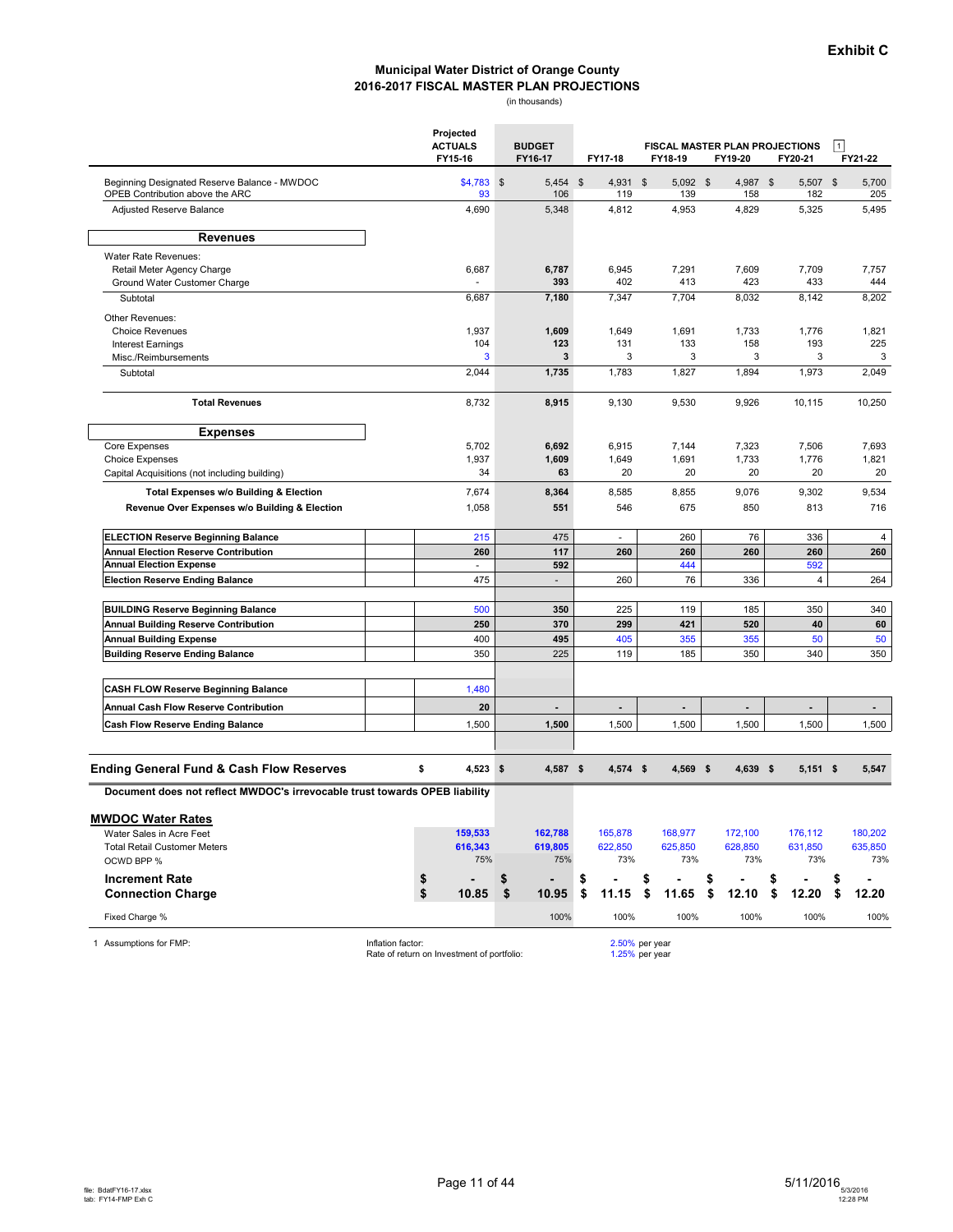|      |                                          |                               | FY 2015-2016                       | FY 2016-2017                     |  |  |
|------|------------------------------------------|-------------------------------|------------------------------------|----------------------------------|--|--|
|      |                                          | FY 2015-2016<br><b>BUDGET</b> | <b>PROJECTED</b><br><b>ACTUALS</b> | <b>PROPOSED</b><br><b>BUDGET</b> |  |  |
| 6010 | Salaries & Wages - Admin                 | 2,811,451                     | 2,423,718                          | 2,943,115                        |  |  |
|      | S & W Reimb. DSC or Recov from Grants    |                               |                                    |                                  |  |  |
| 6090 | Directors Compensation - MWDOC           | 220,588                       | 179,118                            | 231,937                          |  |  |
| 6095 | Directors Compensation - MWD             | 126,050                       | 117,155                            | 132,535                          |  |  |
| 6105 | Benefits - Admin                         | 738,389                       | 714,105                            | 834,890                          |  |  |
|      | <b>OPEB Annual Contribution</b>          | 105,188                       | 180,906                            | 105,249                          |  |  |
|      | <b>Overhead Reimbursement</b>            | (223, 770)                    | (214, 800)                         | (193, 712)                       |  |  |
| 6115 | Benefits - Directors                     | 60,024                        | 69,420                             | 66,297                           |  |  |
| 6120 | Health Insurance Coverage for Retirees   | 50,387                        | 45,530                             | 50,326                           |  |  |
| 6205 | Training                                 | 18,000                        | 6,000                              | 12,000                           |  |  |
| 6210 | <b>Tuition Reimbursement</b>             | 5,000                         |                                    | 5,000                            |  |  |
| 6220 | <b>Temporary Help</b>                    |                               | 1,260                              |                                  |  |  |
| 7010 | <b>Engineering - Outside Services</b>    | 300,000                       | 430,918                            | 405,000                          |  |  |
| 7020 | Legal - General                          | 355,000                       | 280,000                            | 320,000                          |  |  |
| 7030 | Audit                                    | 23,000                        | 23,000                             | 24,000                           |  |  |
| 7040 | <b>Other Professional Fees</b>           | 785,278                       | 544,600                            | 698,178                          |  |  |
| 7047 | Prof Service-Grant Recovery              |                               |                                    |                                  |  |  |
| 7110 | Conference - Employee                    | 19,450                        | 19,000                             | 22,125                           |  |  |
| 7115 | Conference - Directors                   | 9,800                         | 9,200                              | 10,725                           |  |  |
| 7150 | Travel & Accommodations - Employee       | 56,510                        | 57,000                             | 71,130                           |  |  |
| 7155 | Travel & Accommodations - Director       | 27,600                        | 26,000                             | 38,250                           |  |  |
| 7210 | Membership / Sponsorship                 | 103,961                       | 98,906                             | 134,458                          |  |  |
| 7250 | <b>CDR Participation</b>                 | 39,740                        | 39,740                             | 39,972                           |  |  |
| 7305 | <b>Business Expense</b>                  | 6,800                         | 5,100                              | 6,000                            |  |  |
| 7310 | <b>Office Maintenance</b>                | 126,670                       | 124,000                            | 123,185                          |  |  |
| 7315 | <b>Building Repair &amp; Maintenance</b> | 11,000                        | 9,500                              | 11,000                           |  |  |
| 7320 | Rents & Leases                           | 19,000                        | 19,000                             | 7,000                            |  |  |
| 7330 | Office Supplies                          | 29,400                        | 31,000                             | 38,280                           |  |  |
| 7340 | Postal / Mail Delivery                   | 11,285                        | 10,300                             | 11,400                           |  |  |
| 7350 | <b>Subscriptions / Books</b>             | 2,060                         | 1,800                              | 2,000                            |  |  |
| 7360 | <b>Reproduction Expense</b>              | 46,560                        | 17,520                             | 36,225                           |  |  |
| 7410 | Computer & Peripherals Maint             | 7,100                         | 7,100                              | 10,000                           |  |  |
| 7430 | Software Purchase                        | 18,500                        | 18,500                             | 31,300                           |  |  |
| 7440 | Software Support                         | 34,000                        | 34,000                             | 46,000                           |  |  |
| 7450 | Software Development                     |                               |                                    |                                  |  |  |
| 7510 | Site Maintenance                         |                               | $\blacksquare$                     | $\sim$                           |  |  |
| 7540 | <b>Computers and Equipment</b>           | 21,150                        | 21,500                             | 32,500                           |  |  |
| 7580 | Maintenance Expense                      |                               |                                    |                                  |  |  |
| 7610 | Automotive / Mileage                     | 13,500                        | 13,200                             | 13,828                           |  |  |
| 7615 | <b>Toll Road Charges</b>                 | 1,275                         | 700                                | 1,100                            |  |  |
| 7620 | Insurance Expense                        | 96,000                        | 85,000                             | 90,000                           |  |  |
| 7640 | Utilities - Telephone                    | 15,650                        | 15,950                             | 19,200                           |  |  |
| 7650 | <b>Bank Fees</b>                         | 17,900                        | 10,000                             | 10,500                           |  |  |
| 7670 | Miscellaneous Expenses                   | 86,270                        | 85,175                             | 100,520                          |  |  |
| 8410 | Overhead Reimbursement                   |                               |                                    |                                  |  |  |
| 8610 | <b>Depreciation Expense</b>              |                               |                                    |                                  |  |  |
| 8810 | Capital Acquisition                      | 6,000                         | 34,357                             | 62,500                           |  |  |
|      | <b>Total Expenditure</b>                 | 6,201,766                     | 5,594,477                          | 6,604,013                        |  |  |
|      | MWDOC's Contribution to WEROC            | 141,807                       | 141,807                            | 150,390                          |  |  |
|      | <b>MWDOC's Election Expense</b>          |                               |                                    | 592,000                          |  |  |
|      | <b>MWDOC's Building Expense</b>          | 400,000                       | 400,000                            | 495,000                          |  |  |
|      |                                          | 6,743,573                     | 6,136,284                          | 7,841,403                        |  |  |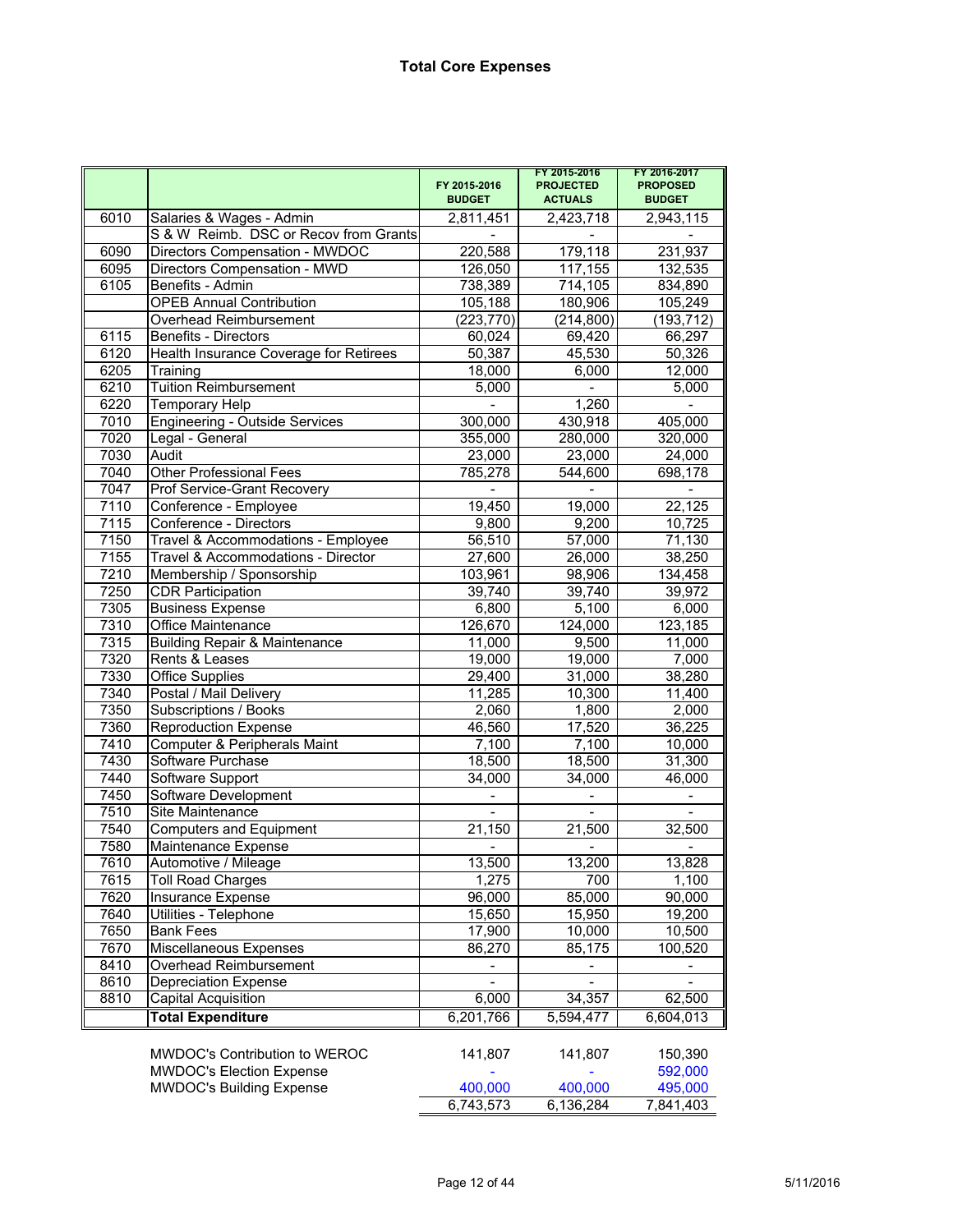#### **Total Choice Revenue and Expense**

|      |                           | FY 2015-2016<br><b>BUDGET</b> | FY 2015-2016<br><b>PROJECTED</b><br><b>ACTUALS</b> | FY 2016-2017<br><b>PROPOSED</b><br><b>BUDGET</b> |
|------|---------------------------|-------------------------------|----------------------------------------------------|--------------------------------------------------|
|      | <b>Choice Revenue</b>     | 1,302,618                     | 1,353,183                                          | 1,494,789                                        |
| 4205 | <b>School Contracts</b>   | 70,000                        | 70,000                                             | 70,000                                           |
| 4705 | Prior Year Carry Over     | 243,290                       | 61,194                                             | 44,416                                           |
|      |                           |                               |                                                    |                                                  |
|      | Choice billing over/under | 49                            | 97,103                                             |                                                  |
|      |                           |                               |                                                    |                                                  |
|      |                           |                               |                                                    |                                                  |
|      |                           |                               | 356,000                                            |                                                  |
|      |                           |                               |                                                    |                                                  |
|      | <b>Total Revenue</b>      | 1,615,957                     | 1,937,480                                          | 1,609,205                                        |

|      |                                           | FY 2015-2016<br><b>BUDGET</b> | FY 2015-2016<br><b>PROJECTED</b><br><b>ACTUALS</b> | FY 2016-2017<br><b>PROPOSED</b><br><b>BUDGET</b> |
|------|-------------------------------------------|-------------------------------|----------------------------------------------------|--------------------------------------------------|
| 6010 | Salaries & Wages - Admin                  | 498,498                       | 497,148                                            | 501,505                                          |
|      | S & W Reimb. DSC or Recov from Grants     | (23, 500)                     | (28, 487)                                          | (31,600)                                         |
| 6090 | Directors Compensation - MWDOC            | $\frac{1}{2}$                 | $\frac{1}{2}$                                      | $\blacksquare$                                   |
| 6095 | Directors Compensation - MWD              |                               |                                                    |                                                  |
| 6105 | Benefits - Admin                          | 124,680                       | 132,706                                            | 133,269                                          |
|      | Overhead Reimbursement                    | 223,770                       | 214,800                                            | 193,712                                          |
| 6115 | <b>Benefits - Directors</b>               | $\overline{\phantom{a}}$      |                                                    | $\qquad \qquad \blacksquare$                     |
| 6120 | Health Insurance Coverage for Retirees    |                               |                                                    |                                                  |
| 6205 | Training                                  |                               |                                                    |                                                  |
| 6210 | <b>Tuition Reimbursement</b>              |                               |                                                    |                                                  |
| 6220 | <b>Temporary Help</b>                     | $\overline{a}$                | $\overline{a}$                                     | $\overline{a}$                                   |
| 7010 | <b>Engineering - Outside Services</b>     | $\overline{a}$                | $\overline{a}$                                     | $\overline{\phantom{a}}$                         |
| 7020 | Legal - General                           | L,                            | $\overline{a}$                                     | $\overline{a}$                                   |
| 7030 | Audit                                     |                               |                                                    |                                                  |
| 7040 | <b>Other Professional Fees</b>            | 499,159                       | 794,813                                            | 463,330                                          |
|      | Other Professional Fees - School Programs | 257,400                       | 300,000                                            | 335,489                                          |
| 7110 | Conference - Employee                     | $\overline{\phantom{a}}$      |                                                    | $\overline{\phantom{a}}$                         |
| 7115 | Conference - Directors                    | $\blacksquare$                | $\blacksquare$                                     | $\overline{\phantom{a}}$                         |
| 7150 | Travel & Accommodations - Employee        | $\overline{a}$                | $\overline{a}$                                     | $\overline{a}$                                   |
| 7155 | Travel & Accommodations - Director        | $\overline{a}$                | $\overline{a}$                                     | $\overline{\phantom{a}}$                         |
| 7210 | Membership / Sponsorship                  | $\overline{\phantom{0}}$      | $\overline{\phantom{0}}$                           | $\overline{\phantom{0}}$                         |
| 7220 | <b>CUWA Participation</b>                 | $\blacksquare$                | $\blacksquare$                                     | $\blacksquare$                                   |
| 7240 | <b>AWWARF Participation</b>               | $\overline{\phantom{a}}$      |                                                    |                                                  |
| 7250 | <b>CDR Participation</b>                  | $\overline{a}$                | $\overline{a}$                                     | $\overline{a}$                                   |
| 7310 | Office Maintenance                        |                               |                                                    |                                                  |
| 7320 | Rents & Leases                            | $\overline{a}$                | $\overline{a}$                                     |                                                  |
| 7330 | <b>Office Supplies</b>                    | $\overline{a}$                |                                                    |                                                  |
| 7340 | Postal / Mail Delivery                    | $\overline{a}$                | $\overline{a}$                                     | $\overline{a}$                                   |
| 7350 | Subscriptions / Books                     |                               |                                                    | $\overline{a}$                                   |
| 7360 | <b>Reproduction Expense</b>               | 23,450                        | 19,250                                             | $\overline{a}$                                   |
| 7410 | <b>Computer &amp; Peripherals Maint</b>   |                               |                                                    | $\overline{a}$                                   |
| 7430 | Software Purchase                         | $\overline{a}$                | $\overline{a}$                                     | L,                                               |
| 7440 | Software Support                          | $\blacksquare$                | $\overline{a}$                                     | ÷                                                |
| 7450 | Software Development                      |                               |                                                    |                                                  |
| 7510 | Site Maintenance                          | $\overline{a}$                | $\blacksquare$                                     | $\blacksquare$                                   |
| 7540 | <b>Computers and Equipment</b>            | $\overline{a}$                | $\overline{a}$                                     | $\overline{a}$                                   |
| 7580 | Maintenance Expense                       | $\blacksquare$                | $\blacksquare$                                     | $\blacksquare$                                   |
| 7610 | Automotive / Mileage                      | $\overline{\phantom{0}}$      |                                                    | $\overline{\phantom{0}}$                         |
| 7615 | <b>Toll Road Charges</b>                  | $\blacksquare$                | $\blacksquare$                                     | $\blacksquare$                                   |
| 7620 | Insurance Expense                         | $\overline{\phantom{0}}$      |                                                    | $\overline{a}$                                   |
| 7640 | Utilities - Telephone                     | $\overline{\phantom{m}}$      | $\overline{\phantom{0}}$                           | $\qquad \qquad \blacksquare$                     |
| 7650 | <b>Bank Fees</b>                          |                               |                                                    |                                                  |
| 7670 | Miscellaneous Expenses                    | 12,500                        | 7.250                                              | 13,500                                           |
| 8410 | Overhead Reimbursement                    | $\overline{a}$                |                                                    |                                                  |
| 8610 | <b>Depreciation Expense</b>               | $\overline{a}$                | $\overline{a}$                                     | $\overline{a}$                                   |
| 8710 | <b>Election Expenses</b>                  | ÷,                            | $\overline{a}$                                     |                                                  |
| 8810 | <b>Capital Acquisition</b>                |                               |                                                    |                                                  |
|      | <b>Total Expenditure</b>                  | 1,615,957                     | 1,937,480                                          | 1.609.205                                        |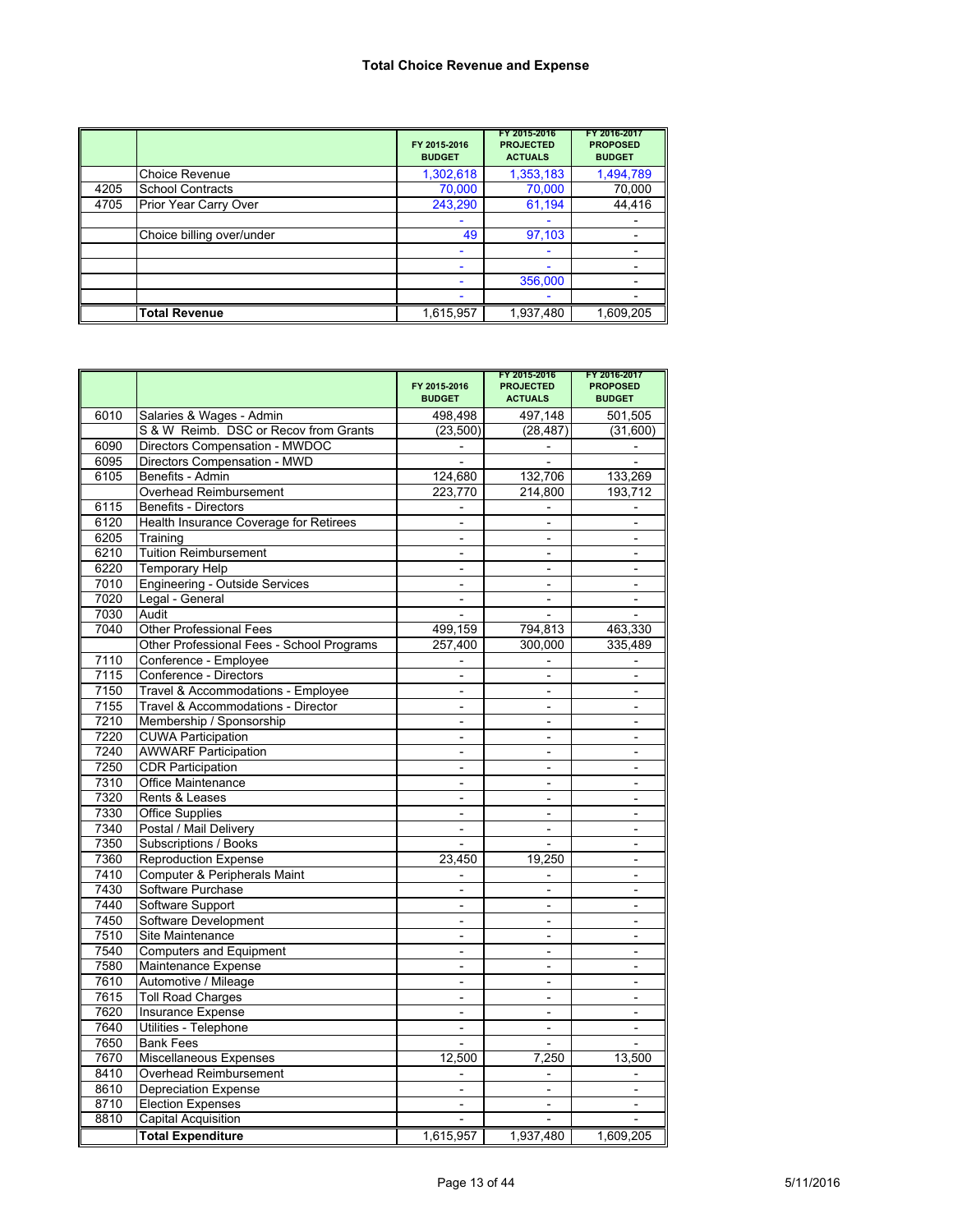## **Total Core and Choice Expenses**

|                   |                                           |                               | FY 2015-2016                       | FY 2016-2017                     |
|-------------------|-------------------------------------------|-------------------------------|------------------------------------|----------------------------------|
|                   |                                           | FY 2015-2016<br><b>BUDGET</b> | <b>PROJECTED</b><br><b>ACTUALS</b> | <b>PROPOSED</b><br><b>BUDGET</b> |
| 6010              | Salaries & Wages - Admin                  | 3,309,949                     | 2,920,866                          | 3,444,620                        |
|                   | S & W Reimb. DSC or Recov from Grants     | (23,500)                      | (28, 487)                          | (31,600)                         |
| 6090              | Directors Compensation - MWDOC            | 220,588                       | 179,118                            | 231,937                          |
| 6095              | Directors Compensation - MWD              | 126,050                       | 117,155                            | 132,535                          |
| 6105              | Benefits - Admin                          | 863,069                       | 846,811                            | 968,159                          |
|                   | <b>OPEB Annual Contribution</b>           | 105,188                       | 180,906                            | 105,249                          |
|                   | Overhead Reimbursement                    |                               |                                    |                                  |
| 6115              | <b>Benefits - Directors</b>               | 60,024                        | 69,420                             | 66,297                           |
| 6120              | Health Insurance Coverage for Retirees    | 50,387                        | 45,530                             | 50,326                           |
| 6205              | Training                                  | 18,000                        | 6,000                              | $\overline{12,000}$              |
| 6210              | <b>Tuition Reimbursement</b>              | 5,000                         |                                    | 5,000                            |
| $\overline{622}0$ | <b>Temporary Help</b>                     |                               | 1,260                              |                                  |
| 7010              | <b>Engineering - Outside Services</b>     | 300,000                       | 430,918                            | 405,000                          |
| 7020              | Legal - General                           | 355,000                       | 280,000                            | 320,000                          |
| 7030              | Audit                                     | 23,000                        | 23,000                             | 24,000                           |
| 7040              | <b>Other Professional Fees</b>            | 1,284,437                     | 1,339,413                          | 1,161,508                        |
|                   | Other Professional Fees - School Programs | 257,400                       | 300,000                            | 335,489                          |
| 7047              | Prof Service-Grant Recovery               |                               |                                    |                                  |
| 7110              | Conference - Employee                     | 19,450                        | 19,000                             | 22,125                           |
| 7115              | Conference - Directors                    | 9,800                         | 9,200                              | 10,725                           |
| 7150              | Travel & Accommodations - Employee        | 56,510                        | 57,000                             | 71,130                           |
| 7155              | Travel & Accommodations - Director        | 27,600                        | 26,000                             | 38,250                           |
| 7210              | Membership / Sponsorship                  | 103,961                       | 98,906                             | 134,458                          |
| 7250              | <b>CDR Participation</b>                  | 39,740                        | 39,740                             | 39,972                           |
| 7305              | <b>Business Expense</b>                   | 6,800                         | 5,100                              | 6,000                            |
| 7310              | <b>Office Maintenance</b>                 | 126,670                       | 124,000                            | 123,185                          |
| 7315              | <b>Building Repair &amp; Maintenance</b>  | 11,000                        | 9,500                              | 11,000                           |
| 7320              | Rents & Leases                            | 19,000                        | 19,000                             | 7,000                            |
| 7330              | <b>Office Supplies</b>                    | 29,400                        | 31,000                             | 38,280                           |
| 7340              | Postal / Mail Delivery                    | 11,285                        | 10,300                             | 11,400                           |
| 7350              | Subscriptions / Books                     | 2,060                         | 1,800                              | 2,000                            |
| 7360              | <b>Reproduction Expense</b>               | 70,010                        | 36,770                             | 36,225                           |
| 7410              | Computer & Peripherals Maint              | 7,100                         | 7,100                              | 10,000                           |
| 7430              | Software Purchase                         | 18,500                        | 18,500                             | 31,300                           |
| 7440              | Software Support                          | 34,000                        | 34,000                             | 46,000                           |
| 7450              | Software Development                      | ٠                             | ۰                                  |                                  |
| 7510              | Site Maintenance                          |                               |                                    |                                  |
| 7540              | Computers and Equipment                   | 21,150                        | 21,500                             | 32,500                           |
| 7580              | Maintenance Expense                       |                               |                                    |                                  |
| 7610              | Automotive / Mileage                      | 13,500                        | 13,200                             | 13,828                           |
| 7615              | <b>Toll Road Charges</b>                  | 1,275                         | 700                                | 1,100                            |
| 7620              | Insurance Expense                         | 96,000                        | 85,000                             | 90,000                           |
| 7640              | Utilities - Telephone                     | 15,650                        | 15,950                             | 19,200                           |
| 7650              | <b>Bank Fees</b>                          | 17,900                        | 10,000                             | 10,500                           |
| 7670              | Miscellaneous Expenses                    | 98,770                        | 92,425                             | 114,020                          |
| 8410              | Overhead Reimbursement                    |                               |                                    |                                  |
| 8610              | <b>Depreciation Expense</b>               |                               |                                    |                                  |
| 8810              | Capital Acquisition                       | 6,000                         | 34,357                             | 62,500                           |
|                   | <b>Total Expenditure</b>                  | 7,817,723                     | 7,531,957                          | 8,213,218                        |
|                   |                                           |                               |                                    |                                  |
|                   | MWDOC's Contribution to WEROC             | 141,807                       | 141,807                            | 150,390                          |
|                   | <b>MWDOC's Election Expense</b>           |                               |                                    | 592,000                          |
|                   | <b>MWDOC's Building Expense</b>           | 400,000                       | 400,000                            | 495,000                          |
|                   |                                           | 8,359,530                     | 8,073,764                          | 9,450,608                        |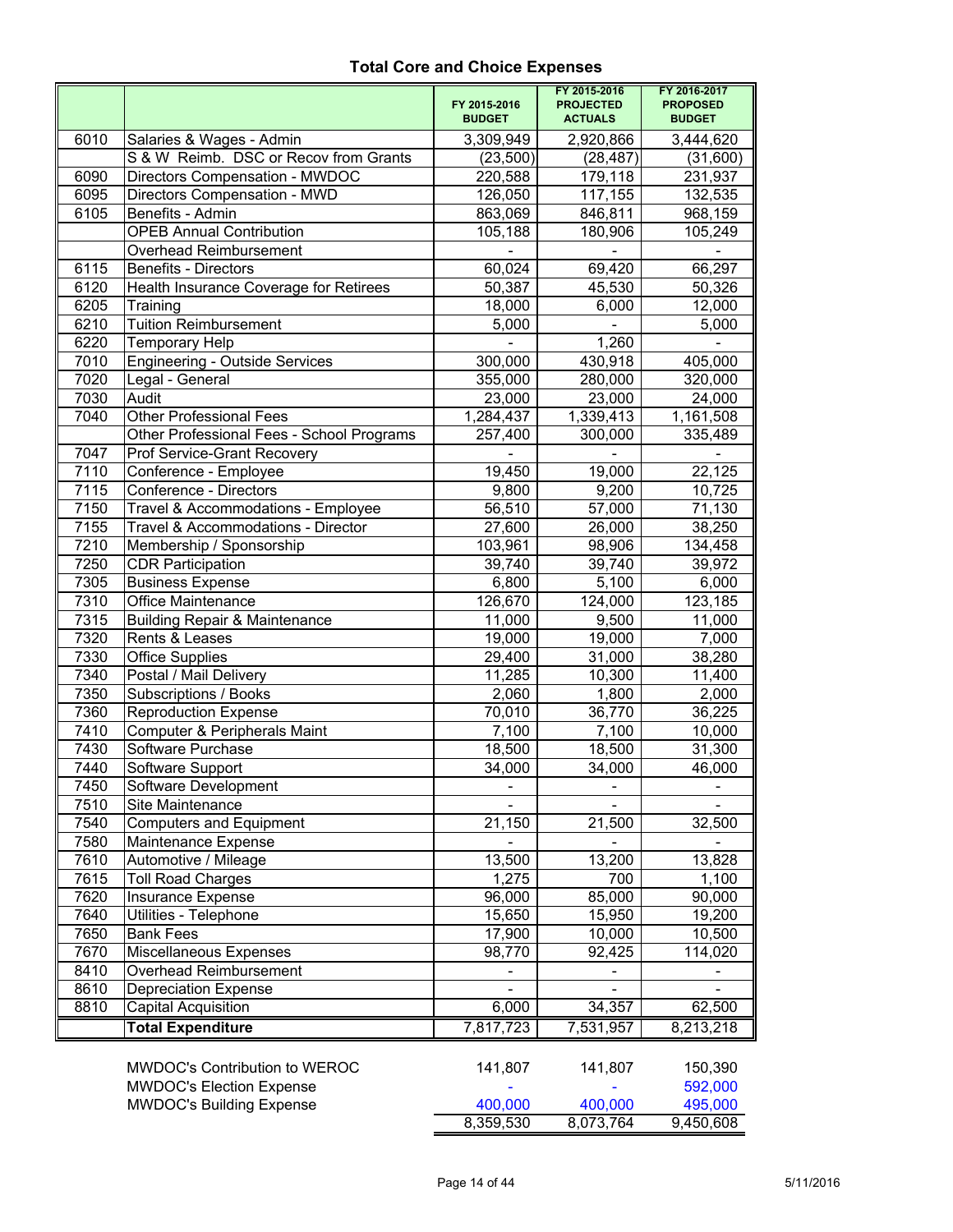#### **Administrative - Board 11**

|      |                                        | FY 2015-2016<br><b>BUDGET</b> | FY 2015-2016<br><b>PROJECTED</b><br><b>ACTUALS</b> | FY 2016-2017<br><b>PROPOSED</b><br><b>BUDGET</b> |                |                                   |               |
|------|----------------------------------------|-------------------------------|----------------------------------------------------|--------------------------------------------------|----------------|-----------------------------------|---------------|
| 6010 | Salaries & Wages - Admin               | 259,175                       | 201,740                                            | 263,608                                          |                |                                   |               |
| 6090 | Directors Compensation - MWDOC         | 220,588                       | 179,118                                            | 231,937 1                                        |                | 1&2 Based on 5% increase from Jan |               |
| 6095 | Directors Compensation - MWD           | 126,050                       | 117,155                                            | 132,535 2                                        |                | to June 2016.                     |               |
| 6105 | Benefits - Admin                       | 62,720                        | 56,134                                             | 71,508                                           |                |                                   |               |
| 6115 | <b>Benefits - Directors</b>            | 60,024                        | 69,420                                             | 66,297                                           | 3              | Best, Best & Krieger              | \$<br>231,965 |
| 6120 | Health Insurance Coverage for Retirees |                               |                                                    |                                                  |                | Aleshire & Wynder                 | \$<br>28,035  |
| 6205 | Training                               |                               |                                                    |                                                  |                |                                   | 260,000       |
| 6210 | <b>Tuition Reimbursement</b>           |                               |                                                    |                                                  |                |                                   |               |
| 6220 | <b>Temporary Help</b>                  |                               |                                                    |                                                  |                |                                   |               |
| 7010 | <b>Engineering - Outside Services</b>  |                               |                                                    |                                                  | 4              | Best, Best & Krieger              | \$<br>260,000 |
| 7020 | Legal - General                        | 320,000                       | 260,000 3                                          | 285,000<br>14                                    |                | Aleshire & Wynder                 | \$<br>25,000  |
| 7030 | Audit                                  |                               |                                                    |                                                  |                |                                   | 285,000       |
| 7040 | <b>Other Professional Fees</b>         |                               |                                                    |                                                  |                |                                   |               |
| 7110 | Conference - Employee                  |                               |                                                    |                                                  |                |                                   |               |
| 7115 | Conference - Directors                 | 9.800                         | 9.200                                              | 15 <br>10.725                                    | 5              | See Exhibit F.                    |               |
| 7150 | Travel & Accommodations - Employee     |                               |                                                    |                                                  |                |                                   |               |
| 7155 | Travel & Accommodations - Director     | 27,600                        | 26,000                                             | 녝<br>38,250                                      | 6              | <b>LAFCO Annual Assessment</b>    |               |
| 7210 | Membership / Sponsorship               | 25,040                        | 23,181                                             | 25,040<br>6                                      |                | See Exhibit D.                    |               |
| 7250 | <b>CDR Participation</b>               |                               |                                                    |                                                  |                |                                   |               |
| 7310 | Office Maintenance                     |                               |                                                    |                                                  |                |                                   |               |
| 7320 | Rents & Leases                         |                               |                                                    |                                                  | $\overline{7}$ | Misc board expenses (supplies)    |               |
| 7330 | <b>Office Supplies</b>                 |                               |                                                    |                                                  |                |                                   |               |
| 7340 | Postal / Mail Delivery                 | 4,500                         | 3,500                                              | 4,500                                            |                |                                   |               |
| 7350 | Subscriptions / Books                  |                               |                                                    |                                                  |                |                                   |               |
| 7360 | <b>Reproduction Expense</b>            |                               |                                                    |                                                  |                |                                   |               |
| 7410 | Computer & Peripherals Maint           |                               |                                                    |                                                  |                |                                   |               |
| 7430 | Software Purchase                      |                               |                                                    |                                                  |                |                                   |               |
| 7440 | Software Support                       |                               |                                                    |                                                  |                |                                   |               |
| 7450 | Software Development                   |                               |                                                    |                                                  |                |                                   |               |
| 7510 | Site Maintenance                       |                               |                                                    |                                                  |                |                                   |               |
| 7540 | <b>Computers and Equipment</b>         |                               |                                                    |                                                  |                |                                   |               |
| 7580 | Maintenance Expense                    |                               |                                                    |                                                  |                |                                   |               |
| 7610 | Automotive / Mileage                   | 9,300                         | 9,500                                              | 9,828                                            |                |                                   |               |
| 7615 | <b>Toll Road Charges</b>               | 700                           | 450                                                | 700                                              |                |                                   |               |
| 7620 | <b>Insurance Expense</b>               |                               |                                                    |                                                  |                |                                   |               |
| 7640 | Utilities - Telephone                  | 1,150                         | 950                                                | 1,100                                            |                |                                   |               |
| 7650 | <b>Bank Fees</b>                       |                               |                                                    |                                                  |                |                                   |               |
| 7670 | <b>Miscellaneous Expenses</b>          | 5,100                         | 7,500                                              | 6,200<br>17                                      |                |                                   |               |
| 8410 | Overhead Reimbursement                 |                               |                                                    |                                                  |                |                                   |               |
| 8610 | <b>Depreciation Expense</b>            |                               |                                                    |                                                  |                |                                   |               |
| 8810 | <b>Capital Acquisition</b>             |                               |                                                    |                                                  |                |                                   |               |
|      | <b>Total Expenditure</b>               | 1,131,747                     | 963.847                                            | 1,147,229                                        |                |                                   |               |
|      |                                        |                               |                                                    |                                                  |                |                                   |               |

| 3 | Best, Best & Krieger<br>Aleshire & Wynder | S<br>S | 231.965<br>28,035 |
|---|-------------------------------------------|--------|-------------------|
|   |                                           | S      | 260.000           |
|   |                                           |        |                   |
| 4 | Best, Best & Krieger                      | S      | 260.000           |
|   | Aleshire & Wynder                         | S      | 25.000            |

MWDOC's Election Expense 592,000<br>
1,131,747 963,847 1,739,229

 $5/11/2016$ <br>5/11/2016

1, 131, 747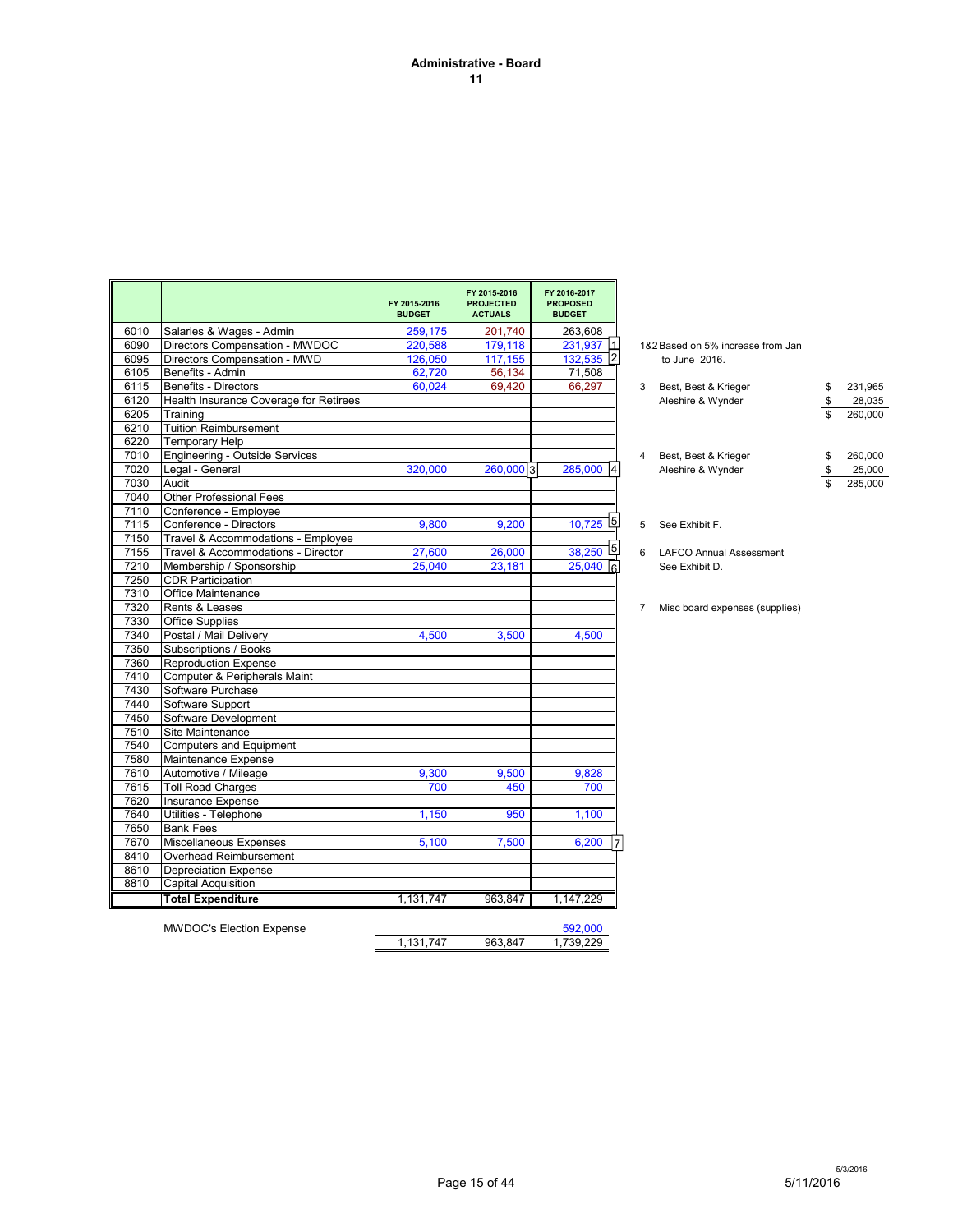|      |                                        | FY 2015-2016<br><b>BUDGET</b> | FY 2015-2016<br><b>PROJECTED</b><br><b>ACTUALS</b> | FY 2016-2017<br><b>PROPOSED</b><br><b>BUDGET</b> |  |                  |
|------|----------------------------------------|-------------------------------|----------------------------------------------------|--------------------------------------------------|--|------------------|
| 6010 | Salaries & Wages - Admin               | 260,773                       | 248,570                                            | 208,804                                          |  |                  |
| 6090 | Directors Compensation - MWDOC         |                               |                                                    |                                                  |  |                  |
| 6095 | Directors Compensation - MWD           |                               |                                                    |                                                  |  |                  |
| 6105 | Benefits - Admin                       | 56,852                        | 63,151                                             | 58,591                                           |  |                  |
| 6115 | <b>Benefits - Directors</b>            |                               |                                                    |                                                  |  |                  |
| 6120 | Health Insurance Coverage for Retirees |                               |                                                    |                                                  |  |                  |
| 6205 | Training                               |                               |                                                    |                                                  |  |                  |
| 6210 | <b>Tuition Reimbursement</b>           |                               |                                                    |                                                  |  |                  |
| 6220 | <b>Temporary Help</b>                  |                               | 1,260                                              |                                                  |  |                  |
| 7010 | Engineering - Outside Services         |                               |                                                    |                                                  |  |                  |
| 7020 | Legal - General                        |                               |                                                    |                                                  |  |                  |
| 7030 | Audit                                  |                               |                                                    |                                                  |  | 1 See Exhibit J. |
| 7040 | <b>Other Professional Fees</b>         |                               |                                                    | 72,900                                           |  |                  |
| 7110 | Conference - Employee                  | 19,450                        | 19,000                                             | 22,125                                           |  |                  |
| 7115 | Conference - Directors                 |                               |                                                    |                                                  |  | 2 See Exhibit E. |
| 7150 | Travel & Accommodations - Employee     | 56,510                        | 57,000                                             | 71,130                                           |  |                  |
| 7155 | Travel & Accommodations - Director     |                               |                                                    |                                                  |  |                  |
| 7210 | Membership / Sponsorship               | 62,791                        | 62,581                                             | 93,287<br>lЗ.                                    |  | 3 See Exhibit D. |
| 7250 | <b>CDR Participation</b>               |                               |                                                    |                                                  |  |                  |
| 7305 | <b>Business Expense</b>                | 6,800                         | 5,100                                              | 6,000                                            |  |                  |
| 7310 | Office Maintenance                     |                               |                                                    |                                                  |  |                  |
| 7320 | Rents & Leases                         |                               |                                                    |                                                  |  |                  |
| 7330 | <b>Office Supplies</b>                 |                               |                                                    |                                                  |  |                  |
| 7340 | Postal / Mail Delivery                 |                               |                                                    |                                                  |  |                  |
| 7350 | Subscriptions / Books                  | 2,060                         | 1,800                                              | 2,000                                            |  |                  |
| 7360 | <b>Reproduction Expense</b>            |                               |                                                    |                                                  |  |                  |
| 7410 | Computer & Peripherals Maint           |                               |                                                    |                                                  |  |                  |
| 7430 | Software Purchase                      |                               |                                                    |                                                  |  |                  |
| 7440 | Software Support                       |                               |                                                    |                                                  |  |                  |
| 7450 | Software Development                   |                               |                                                    |                                                  |  |                  |
| 7510 | Site Maintenance                       |                               |                                                    |                                                  |  |                  |
| 7540 | <b>Computers and Equipment</b>         |                               |                                                    |                                                  |  |                  |
| 7580 | Maintenance Expense                    |                               |                                                    |                                                  |  |                  |
| 7610 | Automotive / Mileage                   | 4,200                         | 3,700                                              | 4,000                                            |  |                  |
| 7615 | <b>Toll Road Charges</b>               | 575                           | 250                                                | 400                                              |  |                  |
| 7620 | Insurance Expense                      |                               |                                                    |                                                  |  |                  |
| 7640 | Utilities - Telephone                  |                               |                                                    |                                                  |  |                  |
| 7650 | <b>Bank Fees</b>                       |                               |                                                    |                                                  |  |                  |
| 7670 | Miscellaneous Expenses                 | 1,450                         | 3,500                                              | 2,000                                            |  |                  |
| 8410 | Overhead Reimbursement                 |                               |                                                    |                                                  |  |                  |
| 8610 | <b>Depreciation Expense</b>            |                               |                                                    |                                                  |  |                  |
| 8710 | <b>Election Expenses</b>               |                               |                                                    |                                                  |  |                  |
| 8810 | <b>Capital Acquisition</b>             |                               |                                                    |                                                  |  |                  |
|      | <b>Total Expenditure</b>               | 471,461                       | 465.912                                            | 541.237                                          |  |                  |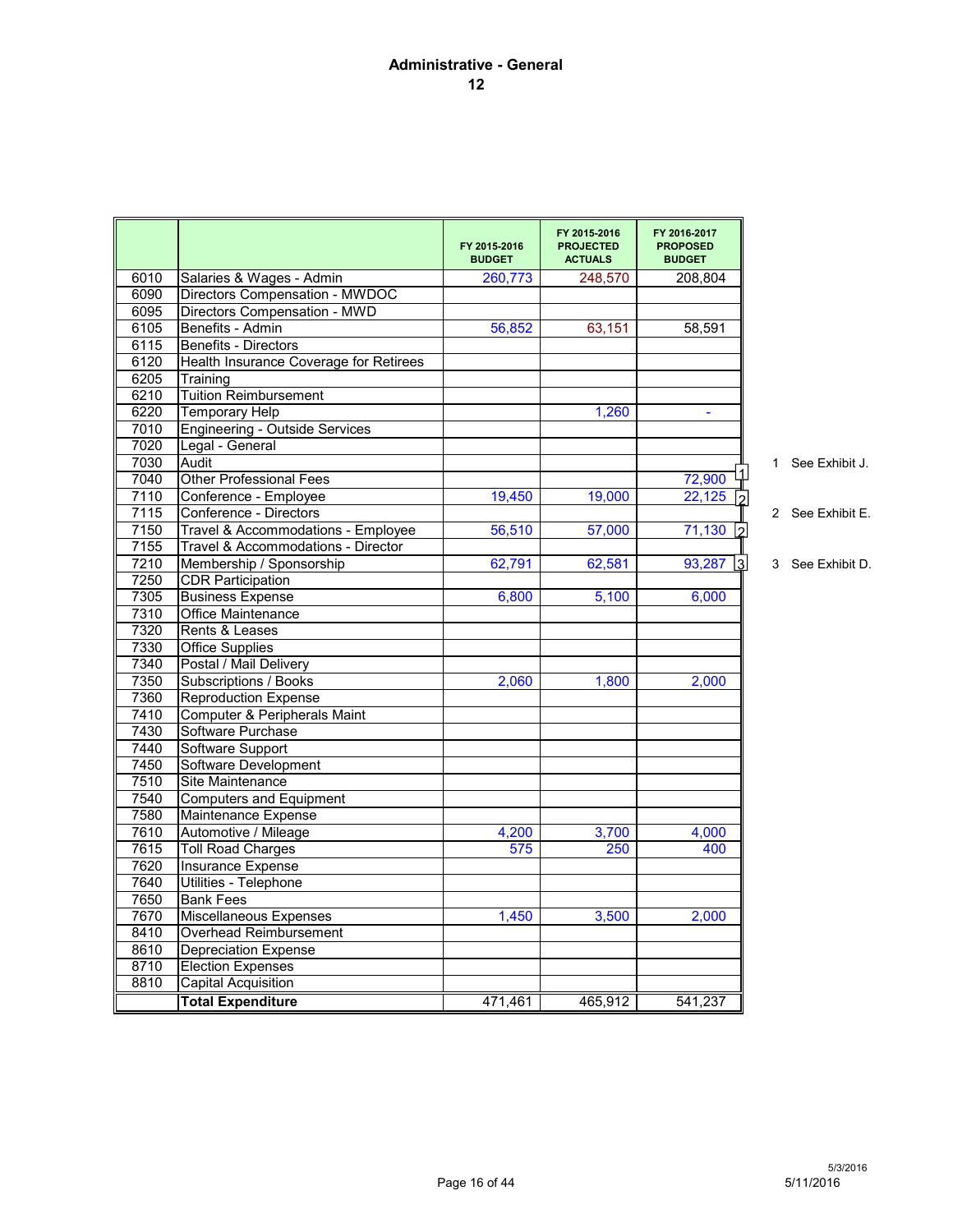#### **Personnel / Staff Development 13**

|      |                                        | FY 2015-2016<br><b>BUDGET</b> | FY 2015-2016<br><b>PROJECTED</b><br><b>ACTUALS</b> | FY 2016-2017<br><b>PROPOSED</b><br><b>BUDGET</b> |  |                                           |              |
|------|----------------------------------------|-------------------------------|----------------------------------------------------|--------------------------------------------------|--|-------------------------------------------|--------------|
| 6010 | Salaries & Wages - Admin               | 163,771                       | 168,441                                            | 168,504                                          |  |                                           |              |
| 6090 | Directors Compensation - MWDOC         |                               |                                                    |                                                  |  |                                           |              |
| 6095 | Directors Compensation - MWD           |                               |                                                    |                                                  |  | 1 • Staff Technical Training & Leadership |              |
| 6105 | Benefits - Admin                       | 46,134                        | 49.834                                             | 49.292                                           |  | <b>Development Training</b>               |              |
| 6115 | Benefits - Directors                   |                               |                                                    |                                                  |  |                                           |              |
| 6120 | Health Insurance Coverage for Retirees |                               |                                                    |                                                  |  |                                           |              |
| 6205 | Training                               | 18,000                        | 6,000                                              | 12,000                                           |  |                                           |              |
| 6210 | <b>Tuition Reimbursement</b>           | 5.000                         | $\sim$                                             | 5.000                                            |  |                                           |              |
| 6220 | <b>Temporary Help</b>                  |                               |                                                    |                                                  |  | 2 Best, Best & Krieger                    | \$<br>35,000 |
| 7010 | Engineering - Outside Services         |                               |                                                    |                                                  |  |                                           |              |
| 7020 | Legal - General                        | 35,000                        | 20.000                                             | $35,000$ 2                                       |  |                                           |              |
| 7030 | Audit                                  |                               |                                                    |                                                  |  |                                           |              |
| 7040 | <b>Other Professional Fees</b>         | 25,000                        | $\sim$                                             | $\sim$                                           |  |                                           |              |
| 7110 | Conference - Employee                  |                               |                                                    |                                                  |  |                                           |              |
| 7115 | Conference - Directors                 |                               |                                                    |                                                  |  |                                           |              |
| 7150 | Travel & Accommodations - Employee     |                               |                                                    |                                                  |  |                                           |              |
| 7155 | Travel & Accommodations - Director     |                               |                                                    |                                                  |  |                                           |              |
| 7210 | Membership / Sponsorship               |                               |                                                    |                                                  |  |                                           |              |
| 7250 | <b>CDR Participation</b>               |                               |                                                    |                                                  |  |                                           |              |
| 7310 | Office Maintenance                     |                               |                                                    |                                                  |  | 3 • Employee Recognition program          | \$<br>1,500  |
| 7320 | Rents & Leases                         |                               |                                                    |                                                  |  | • Applicant Background Checks             | \$<br>2,400  |
| 7330 | <b>Office Supplies</b>                 |                               |                                                    |                                                  |  | • Team Building, Lunch meetings           | \$<br>1,500  |
| 7340 | Postal / Mail Delivery                 |                               |                                                    |                                                  |  | • Holiday Lunch                           | \$<br>2,400  |
| 7350 | Subscriptions / Books                  |                               |                                                    |                                                  |  | • OCWD Health Fair                        | \$<br>100    |
| 7360 | <b>Reproduction Expense</b>            |                               |                                                    |                                                  |  | • Employee Flu Shots                      | \$<br>250    |
| 7410 | Computer & Peripherals Maint           |                               |                                                    |                                                  |  | • Job Ads Recruting                       | \$<br>3,800  |
| 7430 | Software Purchase                      |                               |                                                    |                                                  |  | • TAD Executive Assesments                | 4,800        |
| 7440 | Software Support                       |                               |                                                    |                                                  |  |                                           | 16.750       |
| 7450 | Software Development                   |                               |                                                    |                                                  |  |                                           |              |
| 7510 | Site Maintenance                       |                               |                                                    |                                                  |  |                                           |              |
| 7540 | <b>Computers and Equipment</b>         |                               |                                                    |                                                  |  |                                           |              |
| 7580 | Maintenance Expense                    |                               |                                                    |                                                  |  |                                           |              |
| 7610 | Automotive / Mileage                   |                               |                                                    |                                                  |  |                                           |              |
| 7615 | <b>Toll Road Charges</b>               |                               |                                                    |                                                  |  |                                           |              |
| 7620 | <b>Insurance Expense</b>               |                               |                                                    |                                                  |  |                                           |              |
| 7640 | Utilities - Telephone                  |                               |                                                    |                                                  |  |                                           |              |
| 7650 | <b>Bank Fees</b>                       |                               |                                                    |                                                  |  |                                           |              |
| 7670 | Miscellaneous Expenses                 | 11,750                        | 12.000                                             | $16,750$ 3                                       |  |                                           |              |
| 8410 | Overhead Reimbursement                 |                               |                                                    |                                                  |  |                                           |              |
| 8610 | <b>Depreciation Expense</b>            |                               |                                                    |                                                  |  |                                           |              |
| 8710 | <b>Election Expenses</b>               |                               |                                                    |                                                  |  |                                           |              |
| 8810 | <b>Capital Acquisition</b>             |                               |                                                    |                                                  |  |                                           |              |
|      | <b>Total Expenditure</b>               | 304.655                       | 256.275                                            | 286.546                                          |  |                                           |              |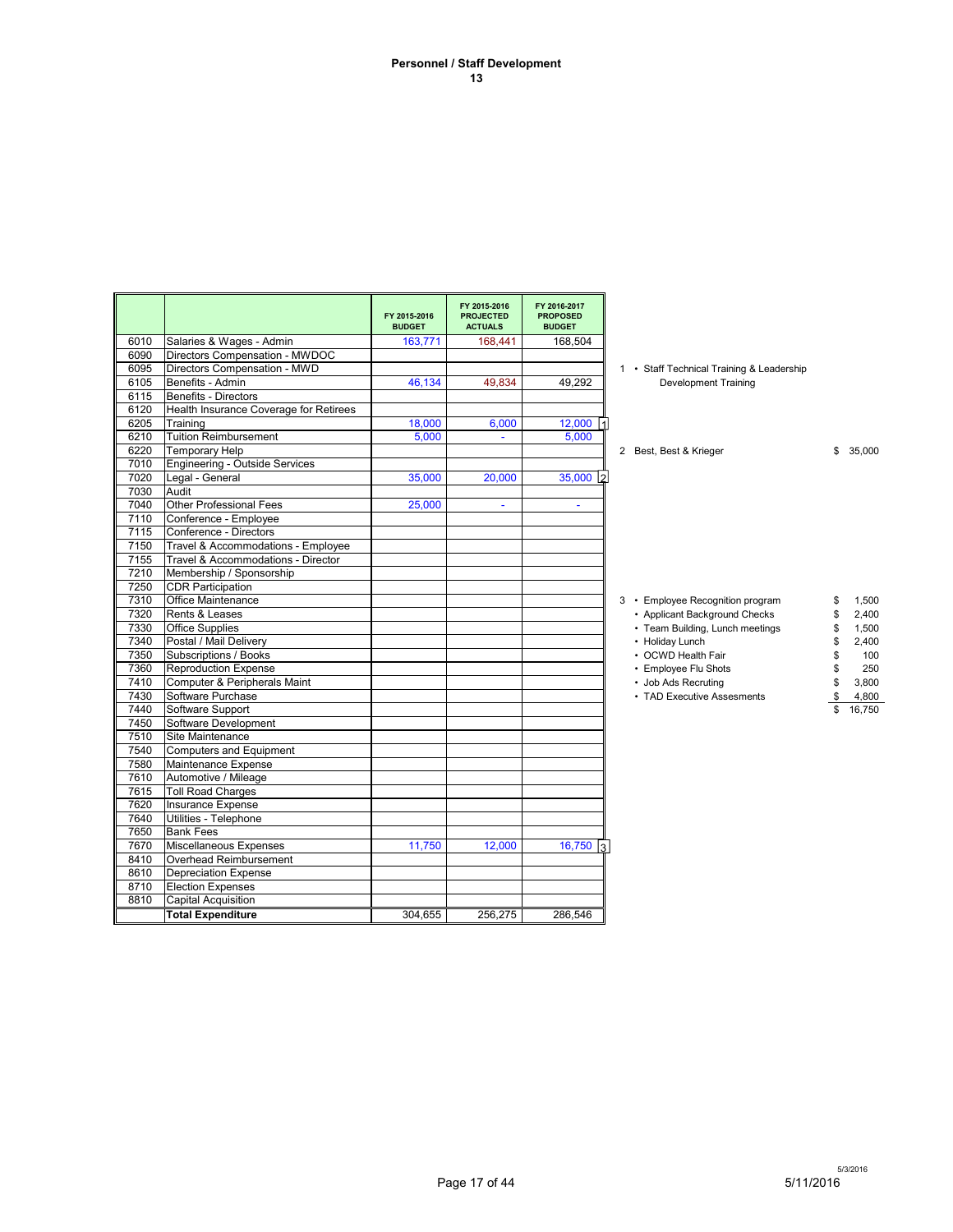**Overhead 19**

|      |                                          | FY 2015-2016<br><b>BUDGET</b> | FY 2015-2016<br><b>PROJECTED</b><br><b>ACTUALS</b> | FY 2016-2017<br><b>PROPOSED</b><br><b>BUDGET</b> |   |                                                |               |
|------|------------------------------------------|-------------------------------|----------------------------------------------------|--------------------------------------------------|---|------------------------------------------------|---------------|
| 6010 | Salaries & Wages - Admin                 | 404,418                       | 312,142                                            | 399,696                                          |   |                                                |               |
| 6090 | Directors Compensation - MWDOC           |                               |                                                    |                                                  |   |                                                |               |
| 6095 | Directors Compensation - MWD             |                               |                                                    |                                                  |   |                                                |               |
| 6105 | Benefits - Admin                         | 105,189                       | 90,991                                             | 111.408                                          |   |                                                |               |
| 6109 | <b>OPEB Annual Contribution</b>          | 105,188                       | 180,906                                            | 105,249                                          |   |                                                |               |
| 6111 | Overhead Reimbursement from Choice       | (223, 770)                    | (214, 800)                                         | (193, 712)                                       |   |                                                |               |
| 6115 | <b>Benefits - Directors</b>              |                               |                                                    |                                                  |   | $\mathbf{1}$<br>Retirees:                      |               |
| 6120 | Health Insurance Coverage for Retirees   | 50,387                        | 45,530                                             | $50,326$ 1                                       |   | • 11 Retirees                                  |               |
| 6205 | Training                                 |                               |                                                    |                                                  |   |                                                |               |
| 6210 | <b>Tuition Reimbursement</b>             |                               |                                                    |                                                  |   |                                                |               |
| 6220 | <b>Temporary Help</b>                    |                               |                                                    |                                                  |   | 2 • Pension Plan administration by             |               |
| 7010 | <b>Engineering - Outside Services</b>    |                               |                                                    |                                                  |   | <b>Dissinger Associates</b>                    | \$<br>4,200   |
| 7020 | Legal - General                          |                               |                                                    |                                                  |   | • Cafeteria Plan Wageworks                     | \$<br>1,900   |
| 7030 | Audit                                    |                               |                                                    |                                                  |   |                                                | 6.100         |
| 7040 | <b>Other Professional Fees</b>           | 5,800                         | 5,900                                              | 6,100 2                                          |   |                                                |               |
| 7110 | Conference - Employee                    |                               |                                                    |                                                  |   |                                                |               |
| 7115 | Conference - Directors                   |                               |                                                    |                                                  |   |                                                |               |
| 7150 | Travel & Accommodations - Employee       |                               |                                                    |                                                  |   |                                                |               |
| 7250 | <b>CDR Participation</b>                 |                               |                                                    |                                                  |   |                                                |               |
| 7310 | Office Maintenance                       | 126,670                       | 124,000                                            | 13<br>123,185                                    |   |                                                |               |
| 7315 | <b>Building Repair &amp; Maintenance</b> | 11,000                        | 9,500                                              | 11,000                                           |   | 3 • Site maintenance and receptionist          |               |
| 7320 | Rents & Leases                           | 19,000                        | 19,000                                             | $7,000$  4                                       |   | from OCWD                                      | \$<br>116,200 |
| 7330 | <b>Office Supplies</b>                   | 29,400                        | 31,000                                             | 38,280                                           |   | • Plant Maintenance                            | \$<br>2,700   |
| 7340 | Postal / Mail Delivery                   | 6.785                         | 6,800                                              | 6.900                                            |   | • Landscape/Maintenace Atrium                  | \$<br>2,400   |
| 7350 | Subscriptions / Books                    |                               |                                                    |                                                  |   | • Binding Machine Renewal                      | \$<br>685     |
| 7360 | <b>Reproduction Expense</b>              | 2,400                         | 2,100                                              | 9,000                                            |   | • Carpet Cleaning                              | \$<br>1,200   |
| 7410 | Computer & Peripherals Maint             |                               |                                                    |                                                  |   |                                                | \$<br>123.185 |
| 7430 | Software Purchase                        |                               |                                                    |                                                  |   |                                                |               |
| 7440 | Software Support                         |                               |                                                    |                                                  |   |                                                |               |
| 7450 | Software Development                     |                               |                                                    |                                                  |   |                                                |               |
| 7510 | Site Maintenance                         |                               |                                                    |                                                  |   | 4 • Iron Mountain                              | \$<br>6,000   |
| 7540 | <b>Computers and Equipment</b>           |                               |                                                    |                                                  |   | • El Toro Water District                       | \$<br>1,000   |
| 7580 | Maintenance Expense                      |                               |                                                    |                                                  |   | (South EOC site)                               |               |
| 7610 | Automotive / Mileage                     |                               |                                                    |                                                  |   |                                                | \$<br>7,000   |
| 7615 | <b>Toll Road Charges</b>                 |                               |                                                    |                                                  |   |                                                |               |
| 7620 | Insurance Expense                        | 96,000                        | 85,000                                             | 90,000                                           |   | 5 • Misc equipment repairs, fees etc.          |               |
| 7640 | Utilities - Telephone                    | 14,500                        | 15,000                                             | 18,100                                           |   |                                                |               |
| 7650 | <b>Bank Fees</b>                         | 17,900                        | 10.000                                             | 10,500                                           |   | 6 • RICOH Copier Machine                       |               |
| 7670 | Miscellaneous Expenses                   | 8,400                         | 7,000                                              | 8,000                                            | 5 |                                                |               |
| 8410 | Overhead Reimbursement                   |                               |                                                    |                                                  |   | 7 • Office Furniture/Displays                  |               |
| 8610 | <b>Depreciation Expense</b>              |                               |                                                    |                                                  |   |                                                |               |
| 8710 | <b>Election Expenses</b>                 |                               |                                                    |                                                  |   | 8 • Entrance area lighting                     | \$<br>5,000   |
| 8810 | Capital Acquisition                      |                               | $30,000$ <sup>[6]</sup>                            | 33,500                                           | 7 | • Atrium Landscaping                           | 30,000        |
|      | <b>Total Expenditure</b>                 | 779,267                       | 760.069                                            | 834.533                                          |   | • Security system improvements                 | 25,000        |
|      |                                          |                               |                                                    |                                                  |   | • Office Improvements                          | \$<br>100,000 |
|      | MWDOC's Building Expense (8811)          | 400,000                       | 400.000                                            | 495,000                                          | 8 | • HVAC Completion, Chillers, Boilers, Controls | \$<br>265,000 |
|      |                                          | 1,179,267                     | 1,160,069                                          | 1,329,533                                        |   | • IT Fire Suppression                          | \$<br>70,000  |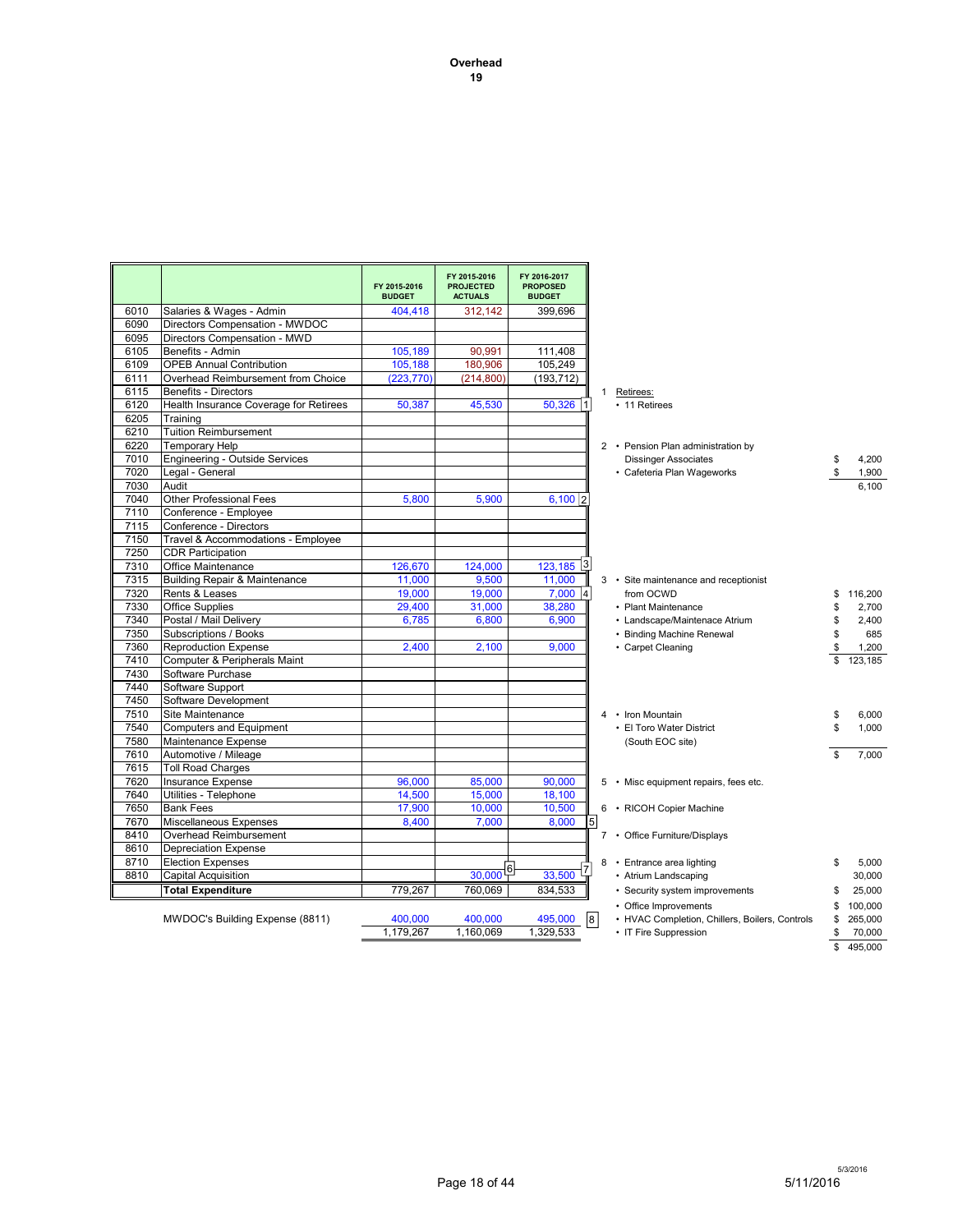#### **Planning and Resource Development 21**

|              |                                                       | FY 2015-2016<br><b>BUDGET</b> | FY 2015-2016<br><b>PROJECTED</b><br><b>ACTUALS</b> | FY 2016-2017<br><b>PROPOSED</b><br><b>BUDGET</b> |                                              |
|--------------|-------------------------------------------------------|-------------------------------|----------------------------------------------------|--------------------------------------------------|----------------------------------------------|
| 6010         | Salaries & Wages - Admin                              | 481,564                       | 380,062                                            | 486,651                                          |                                              |
| 6012         | Salaries & Wages - Reimb. from Grants                 |                               |                                                    |                                                  |                                              |
| 6090         | Directors Compensation - MWDOC                        |                               |                                                    |                                                  |                                              |
| 6095         | Directors Compensation - MWD                          |                               |                                                    |                                                  |                                              |
| 6105         | Benefits - Admin                                      | 114,806                       | 109,463                                            | 125,725                                          |                                              |
| 6115         | <b>Benefits - Directors</b>                           |                               |                                                    |                                                  |                                              |
| 6120         | Health Insurance Coverage for Retirees                |                               |                                                    |                                                  |                                              |
| 6205         | Training                                              |                               |                                                    |                                                  |                                              |
| 6210         | <b>Tuition Reimbursement</b>                          |                               |                                                    |                                                  | 1 Includes general consulting,               |
| 6220         | <b>Temporary Help</b>                                 |                               |                                                    |                                                  | reliability of MET, conjunctive              |
| 7010         | Engineering - Outside Services                        | 140,000                       | 196,000 2                                          | 197,500                                          | use, climate change and<br>1                 |
| 7020         | Legal - General                                       |                               |                                                    |                                                  | value of being reliable.                     |
| 7030         | Audit<br><b>Other Professional Fees</b>               |                               |                                                    |                                                  |                                              |
| 7040<br>7110 | Conference - Employee                                 |                               |                                                    |                                                  | 2 Over budget portion funded via             |
| 7115         | Conference - Directors                                |                               |                                                    |                                                  | the use of carry over funds<br>from FY14-15. |
| 7150         | Travel & Accommodations - Employee                    |                               |                                                    |                                                  |                                              |
| 7155         | Travel & Accommodations - Director                    |                               |                                                    |                                                  |                                              |
| 7210         | Membership / Sponsorship                              |                               |                                                    |                                                  |                                              |
| 7250         | <b>CDR Participation</b>                              |                               |                                                    |                                                  |                                              |
| 7310         | <b>Office Maintenance</b>                             |                               |                                                    |                                                  |                                              |
| 7320         | Rents & Leases                                        |                               |                                                    |                                                  |                                              |
| 7330         | <b>Office Supplies</b>                                |                               |                                                    |                                                  |                                              |
| 7340         | Postal / Mail Deliverv                                |                               |                                                    |                                                  |                                              |
| 7350         | Subscriptions / Books                                 |                               |                                                    |                                                  |                                              |
| 7360         | <b>Reproduction Expense</b>                           |                               |                                                    |                                                  |                                              |
| 7410         | Computer & Peripherals Maint                          |                               |                                                    |                                                  |                                              |
| 7430         | Software Purchase                                     |                               |                                                    |                                                  |                                              |
| 7440         | Software Support                                      |                               |                                                    |                                                  |                                              |
| 7450         | Software Development                                  |                               |                                                    |                                                  |                                              |
| 7510         | Site Maintenance                                      |                               |                                                    |                                                  |                                              |
| 7540         | <b>Computers and Equipment</b>                        |                               |                                                    |                                                  |                                              |
| 7580         | Maintenance Expense                                   |                               |                                                    |                                                  |                                              |
| 7610         | Automotive / Mileage                                  |                               |                                                    |                                                  |                                              |
| 7615         | <b>Toll Road Charges</b>                              |                               |                                                    |                                                  |                                              |
| 7620         | Insurance Expense                                     |                               |                                                    |                                                  |                                              |
| 7640         | Utilities - Telephone                                 |                               |                                                    |                                                  |                                              |
| 7650         | <b>Bank Fees</b>                                      |                               |                                                    |                                                  |                                              |
| 7670         | Miscellaneous Expenses                                | 7.000                         | 6,925                                              | 7.000                                            |                                              |
| 8410<br>8610 | Overhead Reimbursement<br><b>Depreciation Expense</b> |                               |                                                    |                                                  |                                              |
| 8710         | <b>Election Expenses</b>                              |                               |                                                    |                                                  |                                              |
| 8810         | <b>Capital Acquisition</b>                            |                               |                                                    |                                                  |                                              |
|              | <b>Total Expenditure</b>                              | 743.370                       | 692,450                                            | 816,876                                          |                                              |
|              |                                                       |                               |                                                    |                                                  |                                              |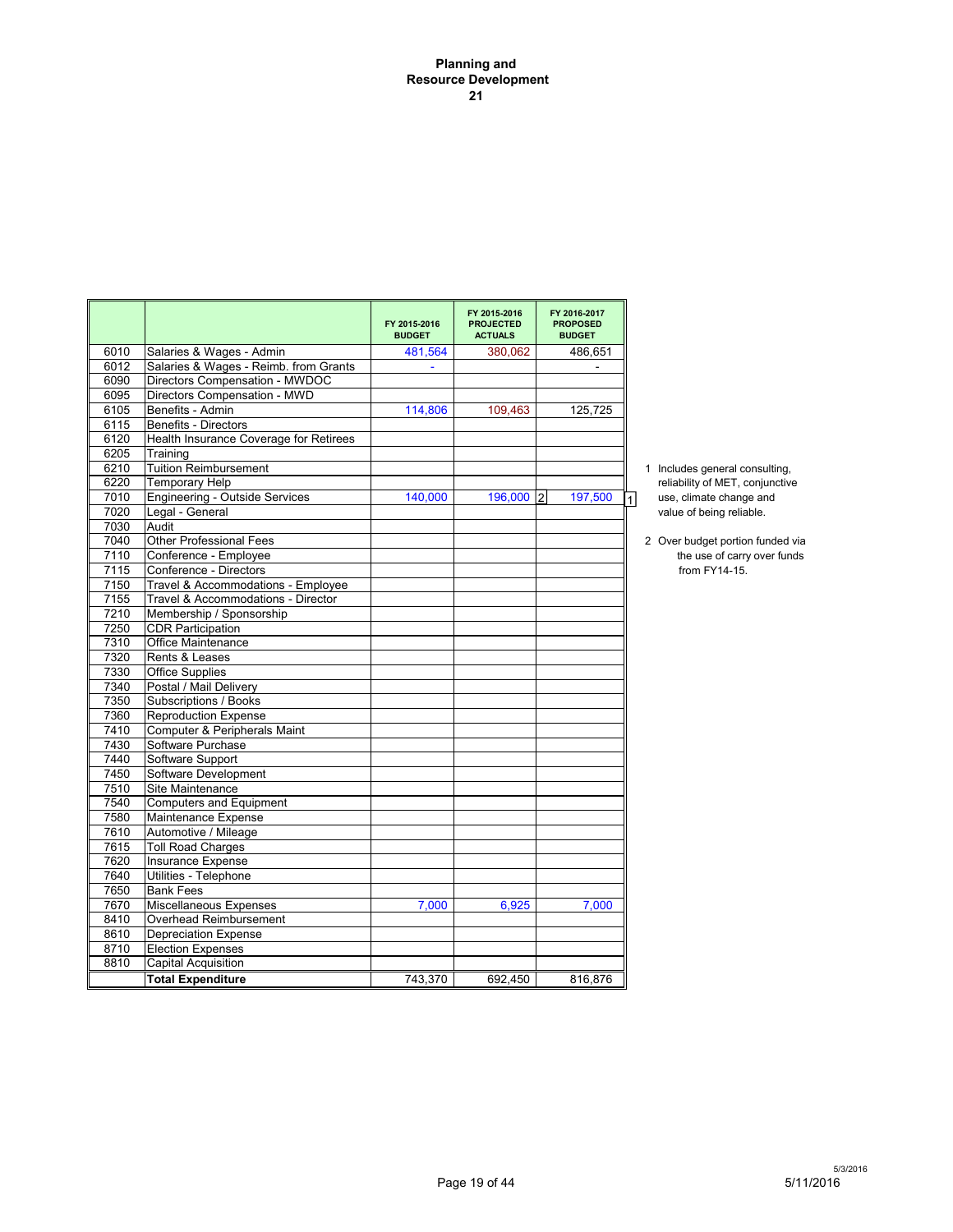#### **Research Participation 22**

|      |                                        | FY 2015-2016<br><b>BUDGET</b> | FY 2015-2016<br><b>PROJECTED</b><br><b>ACTUALS</b> | FY 2016-2017<br><b>PROPOSED</b><br><b>BUDGET</b> |
|------|----------------------------------------|-------------------------------|----------------------------------------------------|--------------------------------------------------|
| 6010 | Salaries & Wages - Admin               |                               |                                                    |                                                  |
| 6090 | Directors Compensation - MWDOC         |                               |                                                    |                                                  |
| 6095 | Directors Compensation - MWD           |                               |                                                    |                                                  |
| 6105 | Benefits - Admin                       |                               |                                                    |                                                  |
| 6115 | Benefits - Directors                   |                               |                                                    |                                                  |
| 6120 | Health Insurance Coverage for Retirees |                               |                                                    |                                                  |
| 6205 | Training                               |                               |                                                    |                                                  |
| 6210 | <b>Tuition Reimbursement</b>           |                               |                                                    |                                                  |
| 6220 | <b>Temporary Help</b>                  |                               |                                                    |                                                  |
| 7010 | <b>Engineering - Outside Services</b>  |                               |                                                    |                                                  |
| 7020 | Legal - General                        |                               |                                                    |                                                  |
| 7030 | Audit                                  |                               |                                                    |                                                  |
| 7040 | <b>Other Professional Fees</b>         |                               |                                                    |                                                  |
| 7110 | Conference - Employee                  |                               |                                                    |                                                  |
| 7115 | Conference - Directors                 |                               |                                                    |                                                  |
| 7150 | Travel & Accommodations - Employee     |                               |                                                    |                                                  |
| 7155 | Travel & Accommodations - Director     |                               |                                                    |                                                  |
| 7210 | Membership / Sponsorship               |                               |                                                    |                                                  |
| 7250 | <b>CDR Participation</b>               | 39,740                        | 39,740                                             | 39,972                                           |
| 7310 | Office Maintenance                     |                               |                                                    |                                                  |
| 7320 | Rents & Leases                         |                               |                                                    |                                                  |
| 7330 | <b>Office Supplies</b>                 |                               |                                                    |                                                  |
| 7340 | Postal / Mail Delivery                 |                               |                                                    |                                                  |
| 7350 | Subscriptions / Books                  |                               |                                                    |                                                  |
| 7360 | <b>Reproduction Expense</b>            |                               |                                                    |                                                  |
| 7410 | Computer & Peripherals Maint           |                               |                                                    |                                                  |
| 7430 | Software Purchase                      |                               |                                                    |                                                  |
| 7440 | Software Support                       |                               |                                                    |                                                  |
| 7450 | Software Development                   |                               |                                                    |                                                  |
| 7510 | Site Maintenance                       |                               |                                                    |                                                  |
| 7540 | <b>Computers and Equipment</b>         |                               |                                                    |                                                  |
| 7580 | Maintenance Expense                    |                               |                                                    |                                                  |
| 7610 | Automotive / Mileage                   |                               |                                                    |                                                  |
| 7615 | <b>Toll Road Charges</b>               |                               |                                                    |                                                  |
| 7620 | Insurance Expense                      |                               |                                                    |                                                  |
| 7640 | Utilities - Telephone                  |                               |                                                    |                                                  |
| 7650 | <b>Bank Fees</b>                       |                               |                                                    |                                                  |
| 7670 | Miscellaneous Expenses                 |                               |                                                    |                                                  |
| 8410 | Overhead Reimbursement                 |                               |                                                    |                                                  |
| 8610 | <b>Depreciation Expense</b>            |                               |                                                    |                                                  |
| 8710 | <b>Election Expenses</b>               |                               |                                                    |                                                  |
| 8810 | <b>Capital Acquisition</b>             |                               |                                                    |                                                  |
|      |                                        |                               |                                                    |                                                  |
|      | <b>Total Expenditure</b>               | 39.740                        | 39.740                                             | 39.972                                           |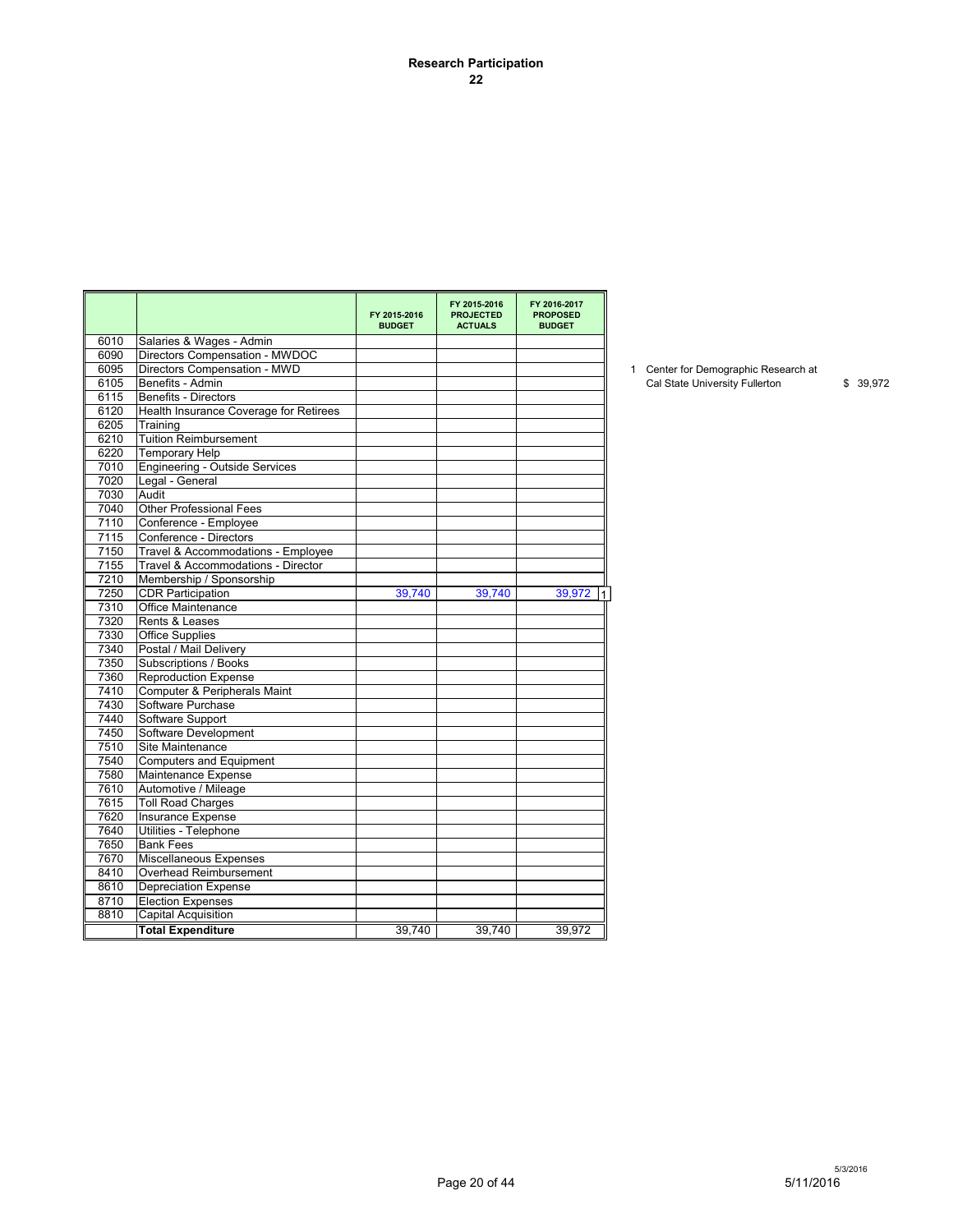|      |                                        | FY 2015-2016<br><b>BUDGET</b> | FY 2015-2016<br><b>PROJECTED</b><br><b>ACTUALS</b> | FY 2016-2017<br><b>PROPOSED</b><br><b>BUDGET</b> |                                           |
|------|----------------------------------------|-------------------------------|----------------------------------------------------|--------------------------------------------------|-------------------------------------------|
| 6010 | Salaries & Wages - Admin               | 466,513                       | 419,152                                            | 544,550                                          |                                           |
| 6090 | Directors Compensation - MWDOC         |                               |                                                    |                                                  |                                           |
| 6095 | Directors Compensation - MWD           |                               |                                                    |                                                  |                                           |
| 6105 | Benefits - Admin                       | 125,162                       | 125,146                                            | 155,794                                          |                                           |
| 6115 | <b>Benefits - Directors</b>            |                               |                                                    |                                                  |                                           |
| 6120 | Health Insurance Coverage for Retirees |                               |                                                    |                                                  |                                           |
| 6205 | Training                               |                               |                                                    |                                                  |                                           |
| 6210 | <b>Tuition Reimbursement</b>           |                               |                                                    |                                                  | 1 The \$74.918 increased amount over      |
| 6220 | <b>Temporary Help</b>                  |                               |                                                    |                                                  | budget will be funded by carry-over funds |
| 7010 | <b>Engineering - Outside Services</b>  | 160,000                       | 234,918 1                                          | 207,500                                          | from FY14-15. The FY14-15 carry-over      |
| 7020 | Legal - General                        |                               |                                                    |                                                  | funds total \$139,000 for cost center 23. |
| 7030 | Audit                                  |                               |                                                    |                                                  |                                           |
| 7040 | <b>Other Professional Fees</b>         |                               |                                                    |                                                  |                                           |
| 7045 | Other Professional Fees - MET          |                               |                                                    |                                                  |                                           |
| 7110 | Conference - Employee                  |                               |                                                    |                                                  |                                           |
| 7115 | Conference - Directors                 |                               |                                                    |                                                  |                                           |
| 7150 | Travel & Accommodations - Employee     |                               |                                                    |                                                  |                                           |
| 7155 | Travel & Accommodations - Director     |                               |                                                    |                                                  |                                           |
| 7210 | Membership / Sponsorship               |                               |                                                    |                                                  |                                           |
| 7250 | <b>CDR Participation</b>               |                               |                                                    |                                                  |                                           |
| 7310 | Office Maintenance                     |                               |                                                    |                                                  |                                           |
| 7320 | Rents & Leases                         |                               |                                                    |                                                  |                                           |
| 7330 | <b>Office Supplies</b>                 |                               |                                                    |                                                  |                                           |
| 7340 | Postal / Mail Delivery                 |                               |                                                    |                                                  |                                           |
| 7350 | Subscriptions / Books                  |                               |                                                    |                                                  |                                           |
| 7360 | Reproduction Expense                   | $\sim$                        | $\blacksquare$                                     | $\sim$                                           |                                           |
| 7410 | Computer & Peripherals Maint           |                               |                                                    |                                                  |                                           |
| 7430 | Software Purchase                      |                               |                                                    |                                                  |                                           |
| 7440 | Software Support                       |                               |                                                    |                                                  |                                           |
| 7450 | Software Development                   |                               |                                                    |                                                  |                                           |
| 7510 | Site Maintenance                       |                               |                                                    |                                                  |                                           |
| 7540 | <b>Computers and Equipment</b>         |                               |                                                    |                                                  |                                           |
| 7580 | Maintenance Expense                    |                               |                                                    |                                                  |                                           |
| 7610 | Automotive / Mileage                   |                               |                                                    |                                                  |                                           |
| 7615 | <b>Toll Road Charges</b>               |                               |                                                    |                                                  |                                           |
| 7620 | Insurance Expense                      |                               |                                                    |                                                  |                                           |
| 7640 | Utilities - Telephone                  |                               |                                                    |                                                  |                                           |
| 7650 | <b>Bank Fees</b>                       |                               |                                                    |                                                  |                                           |
| 7670 | Miscellaneous Expenses                 |                               |                                                    |                                                  |                                           |
| 8410 | Overhead Reimbursement                 |                               |                                                    |                                                  |                                           |
| 8610 | <b>Depreciation Expense</b>            |                               |                                                    |                                                  |                                           |
| 8710 | <b>Election Expenses</b>               |                               |                                                    |                                                  |                                           |
| 8810 | <b>Capital Acquisition</b>             |                               |                                                    |                                                  |                                           |
|      | <b>Total Expenditure</b>               | 751,674                       | 779.216                                            | 907.844                                          |                                           |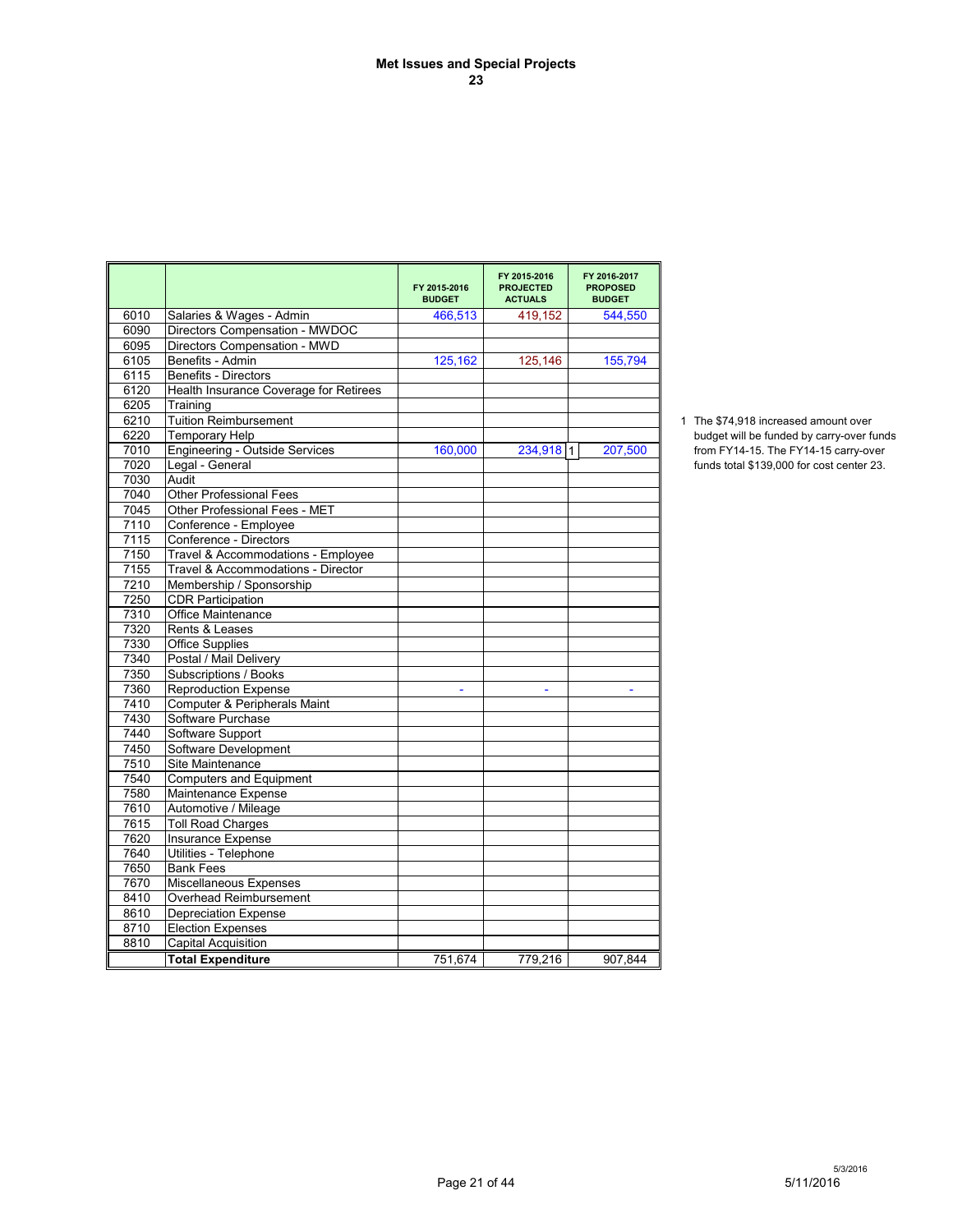#### **Government Affairs 31**

|      |                                        | FY 2015-2016<br><b>BUDGET</b> | FY 2015-2016<br><b>PROJECTED</b><br><b>ACTUALS</b> | FY 2016-2017<br><b>PROPOSED</b><br><b>BUDGET</b> |                                                                |
|------|----------------------------------------|-------------------------------|----------------------------------------------------|--------------------------------------------------|----------------------------------------------------------------|
| 6010 | Salaries & Wages - Admin               | 86.110                        | 88,315                                             | 136.892                                          |                                                                |
| 6090 | Directors Compensation - MWDOC         |                               |                                                    |                                                  |                                                                |
| 6095 | Directors Compensation - MWD           |                               |                                                    |                                                  |                                                                |
| 6105 | Benefits - Admin                       | 29,159                        | 30,730                                             | 43,903                                           |                                                                |
| 6115 | <b>Benefits - Directors</b>            |                               |                                                    |                                                  |                                                                |
| 6120 | Health Insurance Coverage for Retirees |                               |                                                    |                                                  |                                                                |
| 6205 | Training                               |                               |                                                    |                                                  |                                                                |
| 6210 | <b>Tuition Reimbursement</b>           |                               |                                                    |                                                  |                                                                |
| 6220 | <b>Temporary Help</b>                  |                               |                                                    |                                                  |                                                                |
| 7010 | <b>Engineering - Outside Services</b>  |                               |                                                    |                                                  |                                                                |
| 7020 | Legal - General                        |                               |                                                    |                                                  |                                                                |
| 7030 | Audit                                  |                               |                                                    |                                                  |                                                                |
| 7040 | <b>Other Professional Fees</b>         | 279,000                       | 253,300                                            | $275,000$ <sup>2</sup>                           |                                                                |
| 7110 | Conference - Employee                  |                               |                                                    |                                                  |                                                                |
| 7115 | Conference - Directors                 |                               |                                                    |                                                  | 1 • Townsend, BB&K<br>91.000<br>\$                             |
| 7150 | Travel & Accommodations - Employee     |                               |                                                    |                                                  | • Barker<br>96,000<br>\$                                       |
| 7155 | Travel & Accommodations - Director     |                               |                                                    |                                                  | • Travel/Miscellaneous<br>\$<br>3,000                          |
| 7210 | Membership / Sponsorship               |                               |                                                    |                                                  | \$<br>• Lewis Consulting<br>37,000                             |
| 7220 | <b>CUWA Participation</b>              |                               |                                                    |                                                  | • Ackerman<br>\$26,300                                         |
| 7240 | <b>AWWARF Participation</b>            |                               |                                                    |                                                  | \$253,300                                                      |
| 7250 | <b>CDR Participation</b>               |                               |                                                    |                                                  |                                                                |
| 7310 | <b>Office Maintenance</b>              |                               |                                                    |                                                  |                                                                |
| 7320 | Rents & Leases                         |                               |                                                    |                                                  |                                                                |
| 7330 | <b>Office Supplies</b>                 |                               |                                                    |                                                  |                                                                |
| 7340 | Postal / Mail Delivery                 |                               |                                                    |                                                  |                                                                |
| 7350 | Subscriptions / Books                  |                               |                                                    |                                                  | $2 \cdot BB8K$<br>94,000<br>\$                                 |
| 7360 | <b>Reproduction Expense</b>            | 420                           | 420                                                | 420                                              | • Barker<br>94,000<br>\$                                       |
| 7410 | Computer & Peripherals Maint           |                               |                                                    |                                                  | • Travel/Miscellaneous<br>3,000<br>\$                          |
| 7430 | Software Purchase                      |                               |                                                    |                                                  | • Lewis Consulting<br>\$<br>48,000                             |
| 7440 | Software Support                       |                               |                                                    |                                                  | • Ackerman<br>\$<br>36,000                                     |
| 7450 | Software Development                   |                               |                                                    |                                                  | \$275,000                                                      |
| 7510 | Site Maintenance                       |                               |                                                    |                                                  |                                                                |
| 7540 | <b>Computers and Equipment</b>         |                               |                                                    |                                                  |                                                                |
| 7580 | Maintenance Expense                    |                               |                                                    |                                                  |                                                                |
| 7610 | Automotive / Mileage                   |                               |                                                    |                                                  |                                                                |
| 7615 | <b>Toll Road Charges</b>               |                               |                                                    |                                                  |                                                                |
| 7620 | <b>Insurance Expense</b>               |                               |                                                    |                                                  |                                                                |
| 7640 | Utilities - Telephone                  |                               |                                                    |                                                  |                                                                |
| 7650 | <b>Bank Fees</b>                       |                               |                                                    |                                                  |                                                                |
| 7670 | <b>Miscellaneous Expenses</b>          | 23,320                        | 19,500                                             | 23,320                                           | 3 • State & Federal Legislative Tracking<br>3,320<br>\$<br>। २ |
| 8410 | Overhead Reimbursement                 |                               |                                                    |                                                  | • Legislative Outreach & Briefings<br>\$<br>7,000              |
| 8610 | <b>Depreciation Expense</b>            |                               |                                                    |                                                  | • Legislative Staff Trip Travel Costs<br>\$<br>10,000          |
| 8710 | <b>Election Expenses</b>               |                               |                                                    |                                                  | • WACO<br>\$<br>3,000                                          |
| 8810 | <b>Capital Acquisition</b>             |                               |                                                    |                                                  | 23,320<br>\$                                                   |
|      | <b>Total Expenditure</b>               | 418,009                       | 392,265                                            | 479,535                                          |                                                                |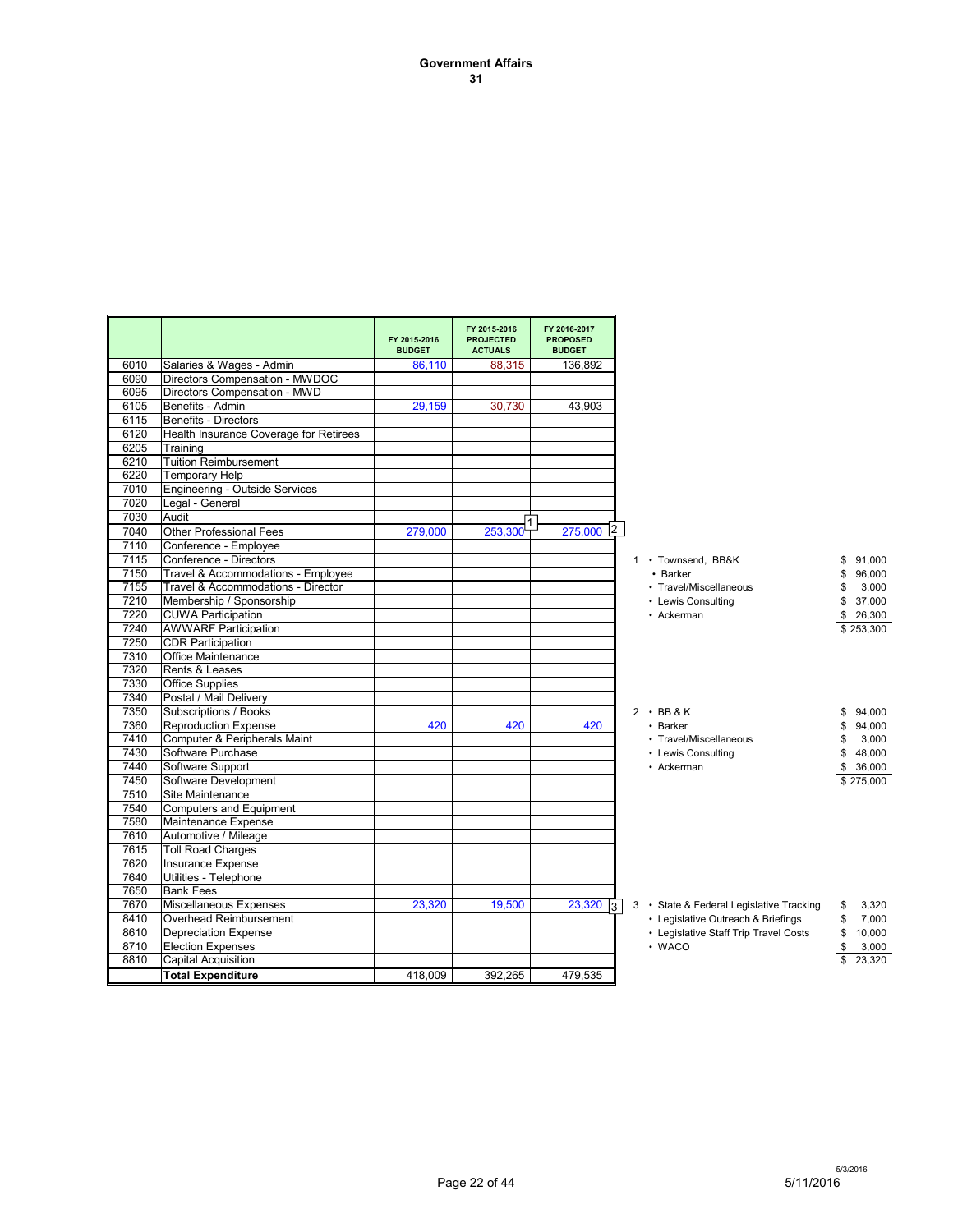|      |                                        | FY 2015-2016<br><b>BUDGET</b> | FY 2015-2016<br><b>PROJECTED</b><br><b>ACTUALS</b> | FY 2016-2017<br><b>PROPOSED</b><br><b>BUDGET</b> | 1 Public Affairs Activities:          |                    |
|------|----------------------------------------|-------------------------------|----------------------------------------------------|--------------------------------------------------|---------------------------------------|--------------------|
| 6010 | Salaries & Wages - Admin               | 268,678                       | 167,949                                            | 250,473                                          |                                       |                    |
|      | Salaries & Wages - Reimb. from Grants  |                               |                                                    |                                                  | • PA Consultant                       | \$15,000           |
| 6090 | Directors Compensation - MWDOC         |                               |                                                    |                                                  | • Resolutions                         | 5.000<br>\$        |
| 6095 | Directors Compensation - MWD           |                               |                                                    |                                                  | • Member Agency Workshops PAW         | \$15,000           |
| 6105 | Benefits - Admin                       | 70,965                        | 45,910                                             | 69,965                                           | • Consumer Confidence Reports         | \$34,178           |
| 6115 | <b>Benefits - Directors</b>            |                               |                                                    |                                                  | • Website Hosting & Maintenance       | \$10,000           |
| 6120 | Health Insurance Coverage for Retirees |                               |                                                    |                                                  | • Event Registration Fees             | 2,500<br>\$        |
| 6205 | Training                               |                               |                                                    |                                                  | • PAW meeting materials               | 2,500<br>\$        |
| 6210 | <b>Tuition Reimbursement</b>           |                               |                                                    |                                                  | • New Website                         | \$50,000           |
| 6220 | <b>Temporary Help</b>                  |                               |                                                    |                                                  |                                       | Subtotal \$134,178 |
| 7010 | Engineering - Outside Services         |                               |                                                    |                                                  |                                       |                    |
| 7020 | Legal - General                        |                               |                                                    |                                                  | <b>Communcations Plan Activities:</b> |                    |
| 7030 | Audit                                  |                               |                                                    |                                                  | • Outreach                            | 2,000<br>\$        |
| 7040 | <b>Other Professional Fees</b>         | 220,478                       | 150,000                                            | 191,178                                          | • Advertising                         | \$20,000           |
| 7047 | Prof Service-Grant Recovery            |                               |                                                    |                                                  | • Survey - Phone                      | \$35,000           |
| 7110 | Conference - Employee                  |                               |                                                    |                                                  |                                       |                    |
| 7115 | Conference - Directors                 |                               |                                                    |                                                  |                                       | Subtotal \$ 57,000 |
| 7150 | Travel & Accommodations - Employee     |                               |                                                    |                                                  |                                       | \$191,178          |
| 7155 | Travel & Accommodations - Director     |                               |                                                    |                                                  |                                       |                    |
| 7210 | Membership / Sponsorship               |                               |                                                    |                                                  |                                       |                    |
| 7250 | <b>CDR Participation</b>               |                               |                                                    |                                                  | 2 • Briefing Papers                   | 1,500<br>\$        |
| 7310 | <b>Office Maintenance</b>              |                               |                                                    |                                                  | • Attire & Promo items                | 1,500<br>\$        |
| 7320 | Rents & Leases                         |                               |                                                    |                                                  | • MWDOC Bags<br>1500@\$3.95 \$        | 5,925              |
| 7330 | <b>Office Supplies</b>                 |                               |                                                    |                                                  | • Brochures<br>1500 @ 2.50            | \$<br>3,750        |
| 7340 | Postal / Mail Delivery                 | ÷                             |                                                    |                                                  | • Awards and Events                   | 5,500<br>\$        |
| 7350 | Subscriptions / Books                  |                               |                                                    |                                                  | • Promotional Items                   | \$<br>8,630        |
| 7360 | <b>Reproduction Expense</b>            | 43.740                        | 15,000                                             | 26,805<br>12                                     |                                       | \$26,805           |
| 7410 | Computer & Peripherals Maint           |                               |                                                    |                                                  |                                       |                    |
| 7430 | Software Purchase                      | $\blacksquare$                |                                                    |                                                  |                                       |                    |
| 7440 | Software Support                       |                               |                                                    |                                                  |                                       |                    |
| 7450 | Software Development                   |                               |                                                    |                                                  | 3 • Ricki Maint and Repair            | 2,750<br>\$        |
| 7510 | Site Maintenance                       |                               |                                                    |                                                  | • Children's Water Festival           |                    |
| 7540 | <b>Computers and Equipment</b>         |                               |                                                    |                                                  | Sponsorship                           | 3,500<br>\$        |
| 7580 | Maintenance Expense                    |                               |                                                    |                                                  | • Industry Events                     | 5,000<br>\$        |
| 7610 | Automotive / Mileage                   |                               |                                                    |                                                  | • Event Display Materials             | 2,500<br>\$        |
| 7615 | <b>Toll Road Charges</b>               |                               |                                                    |                                                  | • Speaker Recognition                 | 1,500<br>\$        |
| 7620 | Insurance Expense                      |                               |                                                    |                                                  | • OC Water Hero                       | 10,000             |
| 7640 | Utilities - Telephone                  |                               |                                                    |                                                  | • Scouting Programs                   | 8,000              |
| 7650 | <b>Bank Fees</b>                       |                               |                                                    |                                                  |                                       | \$ 33,250          |
| 7670 | Miscellaneous Expenses                 | 25,250                        | 25,250                                             | $33,250$ 3                                       |                                       |                    |
| 8410 | Overhead Reimbursement                 |                               |                                                    |                                                  |                                       |                    |
| 8610 | <b>Depreciation Expense</b>            |                               |                                                    |                                                  |                                       |                    |
| 8710 | <b>Election Expenses</b>               |                               |                                                    |                                                  |                                       |                    |
| 8810 | <b>Capital Acquisition</b>             |                               |                                                    |                                                  |                                       |                    |
|      | <b>Total Expenditure</b>               | 629,110                       | 404,109                                            | 571,671                                          |                                       |                    |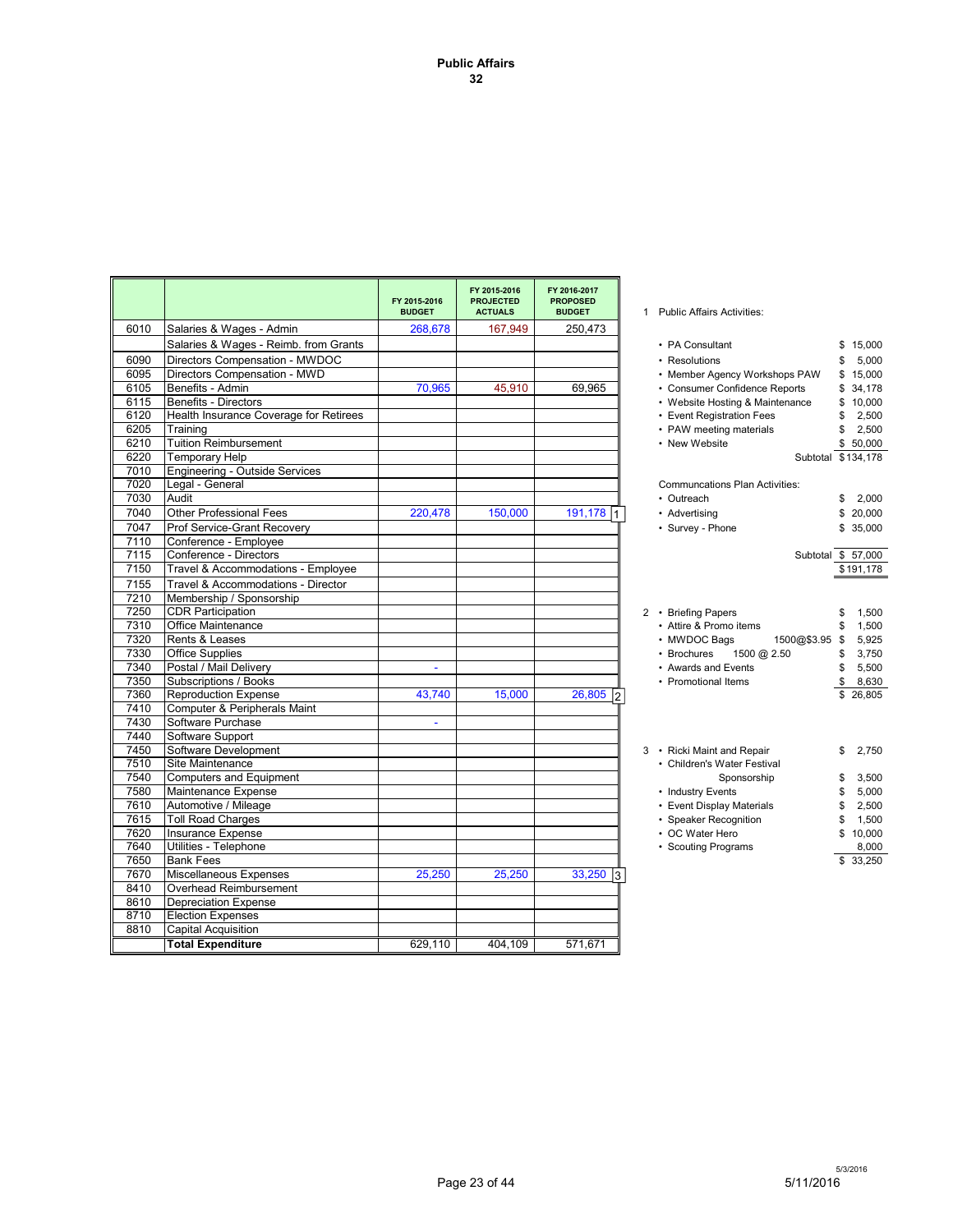#### **Water Use Efficiency (Core) 35**

|              |                                                         | FY 2015-2016<br><b>BUDGET</b> | FY 2015-2016<br><b>PROJECTED</b><br><b>ACTUALS</b> | FY 2016-2017<br><b>PROPOSED</b><br><b>BUDGET</b> |                               |              |
|--------------|---------------------------------------------------------|-------------------------------|----------------------------------------------------|--------------------------------------------------|-------------------------------|--------------|
| 6010         | Salaries & Wages - Admin                                | 50,567                        | 76,104                                             | 91,137                                           |                               |              |
| 6010         | Salaries & Wages - Recovery from Grants                 |                               |                                                    |                                                  |                               |              |
| 6090         | Directors Compensation - MWDOC                          |                               |                                                    |                                                  |                               |              |
| 6095         | Directors Compensation - MWD                            |                               |                                                    |                                                  |                               |              |
| 6105         | Benefits - Admin                                        | 14,168                        | 28,462                                             | 25,971                                           |                               |              |
| 6115         | <b>Benefits - Directors</b>                             |                               |                                                    |                                                  |                               |              |
| 6120         | Health Insurance Coverage for Retirees                  |                               |                                                    |                                                  |                               |              |
| 6205         | Training                                                |                               |                                                    |                                                  |                               |              |
| 6210         | <b>Tuition Reimbursement</b>                            |                               |                                                    |                                                  |                               |              |
| 6220         | <b>Temporary Help</b>                                   |                               |                                                    |                                                  |                               |              |
| 7010         | <b>Engineering - Outside Services</b>                   |                               |                                                    |                                                  |                               |              |
| 7020         | Legal - General                                         |                               |                                                    |                                                  | 1 • Project Audit             | 5,000<br>\$  |
| 7030         | Audit<br><b>Other Professional Fees</b>                 |                               | 65,000                                             | 38,000 1                                         | • Water Loss Control Work Grp | \$33,000     |
| 7040<br>7110 | Conference - Employee                                   | 65,000                        |                                                    |                                                  |                               | \$<br>38,000 |
| 7115         | Conference - Directors                                  |                               |                                                    |                                                  | 2 • CUWCC Dues                | \$<br>8,006  |
| 7150         | Travel & Accommodations - Employee                      |                               |                                                    |                                                  | • South O.C. Watershed Mngmt  |              |
| 7155         | Travel & Accommodations - Director                      |                               |                                                    |                                                  | Area Dues                     | 6,625        |
| 7210         | Membership / Sponsorship                                | 16,130                        | 13,144                                             | 12<br>16,131                                     | $\cdot$ OC CLCA               | 1,500        |
| 7250         | <b>CDR Participation</b>                                |                               |                                                    |                                                  |                               | \$16,131     |
| 7310         | Office Maintenance                                      |                               |                                                    |                                                  |                               |              |
| 7320         | Rents & Leases                                          |                               |                                                    |                                                  |                               |              |
| 7330         | <b>Office Supplies</b>                                  |                               |                                                    |                                                  |                               |              |
| 7340         | Postal / Mail Delivery                                  |                               |                                                    |                                                  |                               |              |
| 7350         | Subscriptions / Books                                   |                               |                                                    |                                                  |                               |              |
| 7360         | <b>Reproduction Expense</b>                             |                               |                                                    |                                                  |                               |              |
| 7410         | Computer & Peripherals Maint                            |                               |                                                    |                                                  |                               |              |
| 7430         | Software Purchase                                       |                               |                                                    |                                                  |                               |              |
| 7440         | Software Support                                        |                               |                                                    |                                                  |                               |              |
| 7450         | Software Development                                    |                               |                                                    |                                                  |                               |              |
| 7510         | Site Maintenance                                        |                               |                                                    |                                                  |                               |              |
| 7540         | <b>Computers and Equipment</b>                          |                               |                                                    |                                                  |                               |              |
| 7580         | Maintenance Expense                                     |                               |                                                    |                                                  |                               |              |
| 7610         | Automotive / Mileage                                    |                               |                                                    |                                                  |                               |              |
| 7615         | <b>Toll Road Charges</b>                                |                               |                                                    |                                                  |                               |              |
| 7620         | Insurance Expense                                       |                               |                                                    |                                                  |                               |              |
| 7640         | Utilities - Telephone                                   |                               |                                                    |                                                  |                               |              |
| 7650         | <b>Bank Fees</b>                                        |                               |                                                    |                                                  |                               |              |
| 7670         | Miscellaneous Expenses                                  |                               |                                                    |                                                  |                               |              |
| 8410         | Overhead Reimbursement                                  |                               |                                                    |                                                  |                               |              |
| 8610<br>8710 | <b>Depreciation Expense</b><br><b>Election Expenses</b> |                               |                                                    |                                                  |                               |              |
| 8810         |                                                         |                               |                                                    |                                                  |                               |              |
|              | <b>Capital Acquisition</b>                              |                               |                                                    |                                                  |                               |              |
|              | <b>Total Expenditure</b>                                | 145,864                       | 182,710                                            | 171,239                                          |                               |              |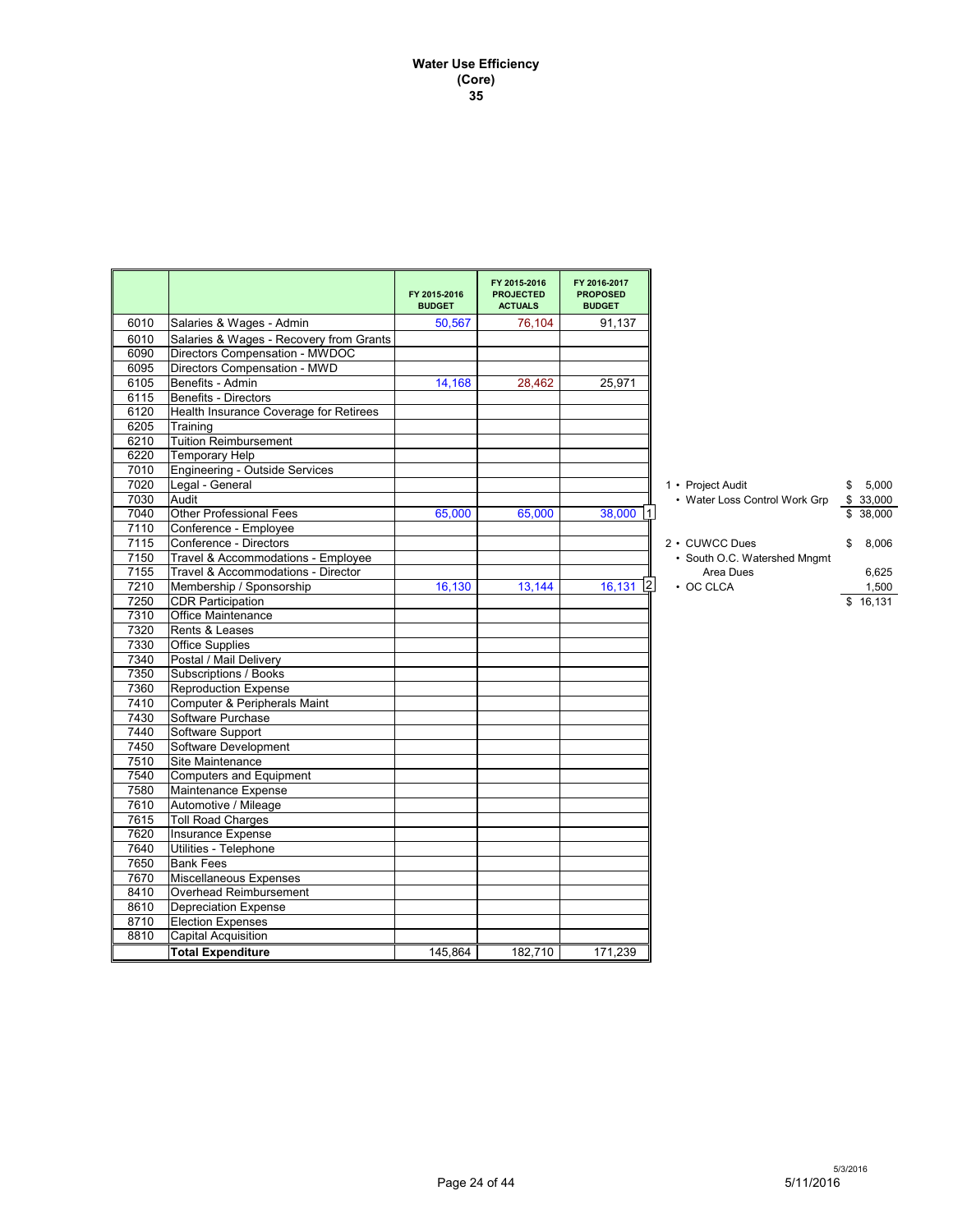|      |                                                            | FY 2015-2016<br><b>BUDGET</b> | FY 2015-2016<br><b>PROJECTED</b><br><b>ACTUALS</b> | FY 2016-2017<br><b>PROPOSED</b><br><b>BUDGET</b> |                         |             |
|------|------------------------------------------------------------|-------------------------------|----------------------------------------------------|--------------------------------------------------|-------------------------|-------------|
| 6010 |                                                            |                               |                                                    | 294,702                                          |                         |             |
| 6090 | Salaries & Wages - Admin<br>Directors Compensation - MWDOC | 270,180                       | 269,104                                            |                                                  |                         |             |
| 6095 | Directors Compensation - MWD                               |                               |                                                    |                                                  |                         |             |
| 6105 | Benefits - Admin                                           | 78,860                        | 79,718                                             | 86,958                                           |                         |             |
| 6115 | <b>Benefits - Directors</b>                                |                               |                                                    |                                                  | 1 • Custodial Bank fees | 3.000<br>\$ |
| 6120 | Health Insurance Coverage for Retirees                     |                               |                                                    |                                                  | • Financial Consulting  | \$112,000   |
| 6205 | Training                                                   |                               |                                                    |                                                  |                         |             |
| 6210 | <b>Tuition Reimbursement</b>                               |                               |                                                    |                                                  |                         | \$115,000   |
| 6220 | <b>Temporary Help</b>                                      |                               |                                                    |                                                  |                         |             |
| 7010 | Engineering - Outside Services                             |                               |                                                    |                                                  |                         |             |
| 7020 | Legal - General                                            |                               |                                                    |                                                  |                         |             |
| 7030 | Audit                                                      | 23,000                        | 23,000                                             |                                                  |                         |             |
| 7040 |                                                            |                               |                                                    | 24,000                                           |                         |             |
|      | <b>Other Professional Fees</b>                             | 190,000                       | 70,400                                             | 115,000                                          |                         |             |
| 7110 | Conference - Employee                                      |                               |                                                    |                                                  |                         |             |
| 7115 | Conference - Directors                                     |                               |                                                    |                                                  |                         |             |
| 7150 | Travel & Accommodations - Employee                         |                               |                                                    |                                                  |                         |             |
| 7155 | Travel & Accommodations - Director                         |                               |                                                    |                                                  |                         |             |
| 7210 | Membership / Sponsorship                                   |                               |                                                    |                                                  |                         |             |
| 7250 | <b>CDR Participation</b>                                   |                               |                                                    |                                                  |                         |             |
| 7310 | Office Maintenance                                         |                               |                                                    |                                                  |                         |             |
| 7320 | Rents & Leases                                             |                               |                                                    |                                                  |                         |             |
| 7330 | <b>Office Supplies</b>                                     |                               |                                                    |                                                  |                         |             |
| 7340 | Postal / Mail Delivery                                     |                               |                                                    |                                                  |                         |             |
| 7350 | Subscriptions / Books                                      |                               |                                                    |                                                  |                         |             |
| 7360 | <b>Reproduction Expense</b>                                |                               |                                                    |                                                  |                         |             |
| 7410 | Computer & Peripherals Maint                               |                               |                                                    |                                                  |                         |             |
| 7430 | Software Purchase                                          |                               |                                                    |                                                  |                         |             |
| 7440 | Software Support                                           | $\blacksquare$                | $\blacksquare$                                     | $\blacksquare$                                   |                         |             |
| 7450 | Software Development                                       |                               |                                                    |                                                  |                         |             |
| 7510 | Site Maintenance                                           |                               |                                                    |                                                  |                         |             |
| 7540 | <b>Computers and Equipment</b>                             |                               |                                                    |                                                  |                         |             |
| 7580 | Maintenance Expense                                        |                               |                                                    |                                                  |                         |             |
| 7610 | Automotive / Mileage                                       |                               |                                                    |                                                  |                         |             |
| 7615 | <b>Toll Road Charges</b>                                   |                               |                                                    |                                                  |                         |             |
| 7620 | Insurance Expense                                          |                               |                                                    |                                                  |                         |             |
| 7640 | Utilities - Telephone                                      |                               |                                                    |                                                  |                         |             |
| 7650 | <b>Bank Fees</b>                                           |                               |                                                    |                                                  |                         |             |
| 7670 | <b>Miscellaneous Expenses</b>                              | 1,000                         | 500                                                | 1,000                                            |                         |             |
| 8410 | Overhead Reimbursement                                     |                               |                                                    |                                                  |                         |             |
| 8610 | <b>Depreciation Expense</b>                                |                               |                                                    |                                                  |                         |             |
| 8710 | <b>Election Expenses</b>                                   |                               |                                                    |                                                  |                         |             |
| 8810 | <b>Capital Acquisition</b>                                 |                               |                                                    |                                                  |                         |             |
|      | <b>Total Expenditure</b>                                   | 563,041                       | 442,722                                            | 521,660                                          |                         |             |
|      |                                                            |                               |                                                    |                                                  |                         |             |

# 1 • Custodial Bank fees  $$3,000$ <br>• Financial Consulting  $$112,000$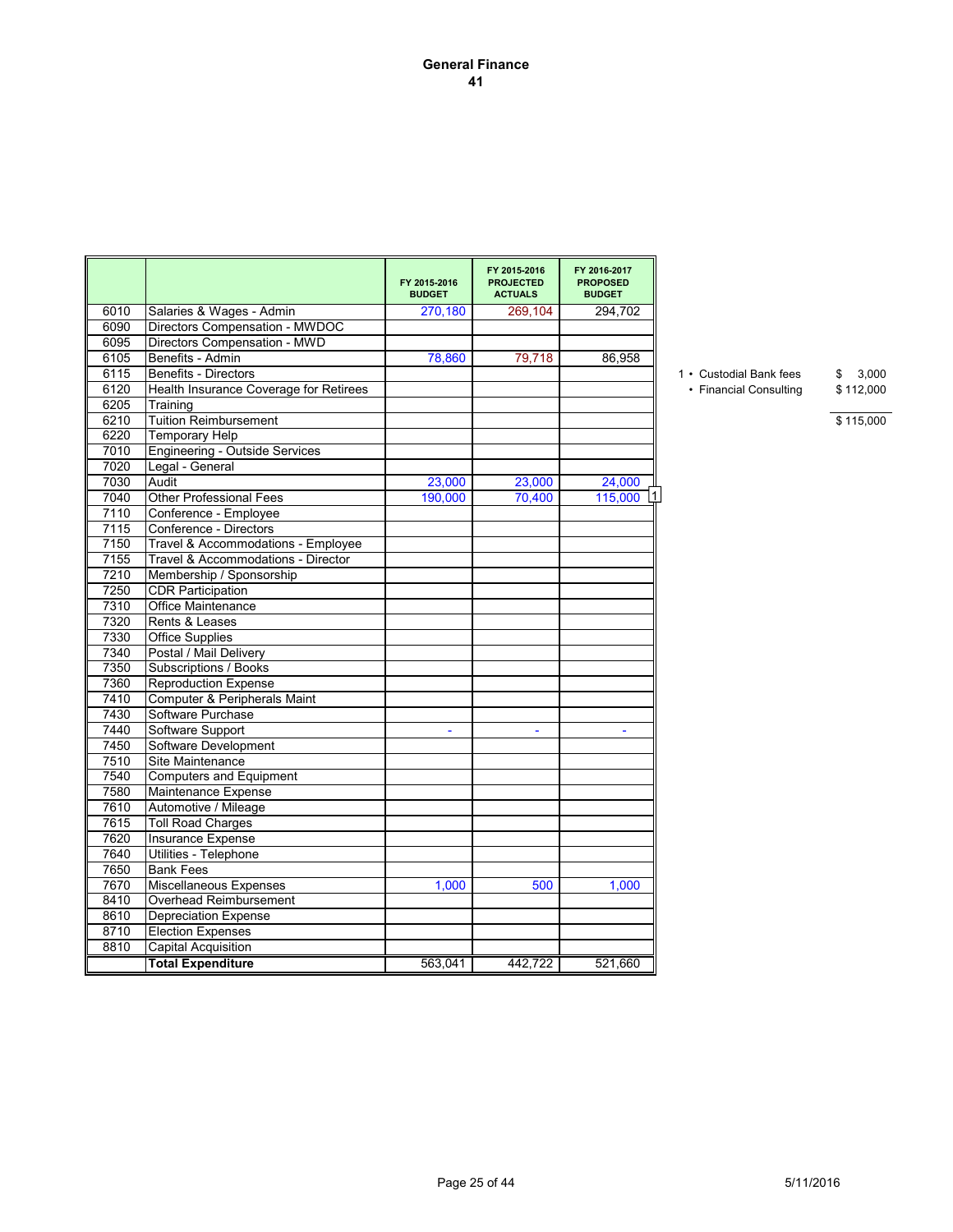#### **Information Technology 45**

|      |                                        | FY 2015-2016<br><b>BUDGET</b> | FY 2015-2016<br><b>PROJECTED</b><br><b>ACTUALS</b> | FY 2016-2017<br><b>PROPOSED</b><br><b>BUDGET</b> |                                                   |              |
|------|----------------------------------------|-------------------------------|----------------------------------------------------|--------------------------------------------------|---------------------------------------------------|--------------|
| 6010 | Salaries & Wages - Admin               | 99,703                        | 92,138                                             | 98.096                                           |                                                   |              |
| 6090 | Directors Compensation - MWDOC         |                               |                                                    |                                                  |                                                   |              |
| 6095 | Directors Compensation - MWD           |                               |                                                    |                                                  |                                                   |              |
| 6105 | Benefits - Admin                       | 34.374                        | 34.565                                             | 35.776                                           |                                                   |              |
| 6115 | Benefits - Directors                   |                               |                                                    |                                                  |                                                   |              |
| 6120 | Health Insurance Coverage for Retirees |                               |                                                    |                                                  |                                                   |              |
| 6205 | Training                               |                               |                                                    |                                                  |                                                   |              |
| 6210 | Tuition Reimbursement                  |                               |                                                    |                                                  |                                                   |              |
| 6220 | <b>Temporary Help</b>                  |                               |                                                    |                                                  |                                                   |              |
| 7010 | Engineering - Outside Services         |                               |                                                    |                                                  |                                                   |              |
| 7020 | Legal - General                        |                               |                                                    |                                                  |                                                   |              |
| 7030 | Audit                                  |                               |                                                    |                                                  |                                                   |              |
| 7040 | <b>Other Professional Fees</b>         |                               |                                                    |                                                  | 1 • Misc repairs, maint & components              | \$10,000     |
| 7110 | Conference - Employee                  |                               |                                                    |                                                  |                                                   |              |
| 7115 | Conference - Directors                 |                               |                                                    |                                                  | 2 • Misc software upgrades and license            | \$31,300     |
| 7150 | Travel & Accommodations - Employee     |                               |                                                    |                                                  |                                                   |              |
| 7155 | Travel & Accommodations - Director     |                               |                                                    |                                                  |                                                   |              |
| 7210 | Membership / Sponsorship               |                               |                                                    |                                                  |                                                   |              |
| 7250 | <b>CDR Participation</b>               |                               |                                                    |                                                  | 3 • Baracuda message archiver                     | 1,000        |
| 7310 | Office Maintenance                     |                               |                                                    |                                                  | • Investment software usage cost                  | 2,340        |
| 7320 | Rents & Leases                         |                               |                                                    |                                                  | • Financial Management System                     | 22,286       |
| 7330 | <b>Office Supplies</b>                 |                               |                                                    |                                                  | • Cisco Smartnet support                          | 3,300        |
| 7340 | Postal / Mail Delivery                 |                               |                                                    |                                                  | • Misc NAV development                            | 2,000<br>S   |
| 7350 | Subscriptions / Books                  |                               |                                                    |                                                  | • Jet Reports support                             | 1,277        |
| 7360 | <b>Reproduction Expense</b>            |                               |                                                    |                                                  | • Blythco ABRA                                    | 500          |
| 7410 | Computer & Peripherals Maint           | 7,100                         | 7,100                                              | $10,000$ 1                                       | • ECS Laserfiche with upgrade                     | 12,557<br>\$ |
| 7430 | Software Purchase                      | 18,500                        | 18,500                                             | 31,300                                           | • Anti-Malware Protection                         | 740<br>\$    |
| 7440 | Software Support                       | 34.000                        | 34,000                                             | $\frac{2}{3}$<br>46,000                          |                                                   | 46.000       |
| 7450 | Software Development                   |                               |                                                    |                                                  |                                                   |              |
| 7510 | Site Maintenance                       |                               |                                                    |                                                  | 4 • 3 Surface Pro, 2 iPad and 1 Laptop            | 8,950        |
| 7540 | Computers and Equipment                | 21,150                        | 21,500                                             | $32,500$ 4                                       | • 7 desktop computers w/ 9 monitors               | 11,350<br>\$ |
| 7580 | Maintenance Expense                    |                               |                                                    |                                                  | • 2 Enclosed Server Racks w/ Console              | 5,000<br>\$  |
| 7610 | Automotive / Mileage                   |                               |                                                    |                                                  | • RICOH color printer support                     | \$<br>350    |
| 7615 | <b>Toll Road Charges</b>               |                               |                                                    |                                                  | • Cisco Firewall Upgrade                          | 4,500<br>\$  |
| 7620 | Insurance Expense                      |                               |                                                    |                                                  | • Camcorder                                       | 1,500<br>\$  |
| 7640 | Utilities - Telephone                  |                               |                                                    |                                                  | • Miscellaneous hardware                          | 850<br>\$    |
| 7650 | <b>Bank Fees</b>                       |                               |                                                    |                                                  |                                                   | 32,500<br>\$ |
| 7670 | Miscellaneous Expenses                 | 3,000                         | 3,000                                              |                                                  | $\overline{3,000}$ 5 $\overline{5}$ Misc supplies |              |
| 8410 | Overhead Reimbursement                 |                               |                                                    |                                                  | • MWDOC Website                                   |              |
| 8610 | <b>Depreciation Expense</b>            |                               |                                                    |                                                  |                                                   |              |
| 8710 | <b>Election Expenses</b>               |                               |                                                    |                                                  | 6 • Mass Storage device for Records Mgnt          | 14,000<br>\$ |
| 8810 | <b>Capital Acquisition</b>             | 6.000                         | 4,357                                              | $29,000$ 6                                       | • Scanners                                        | \$<br>15,000 |
|      | <b>Total Expenditure</b>               | 223.827                       | 215,161                                            | 285,672                                          |                                                   | \$29,000     |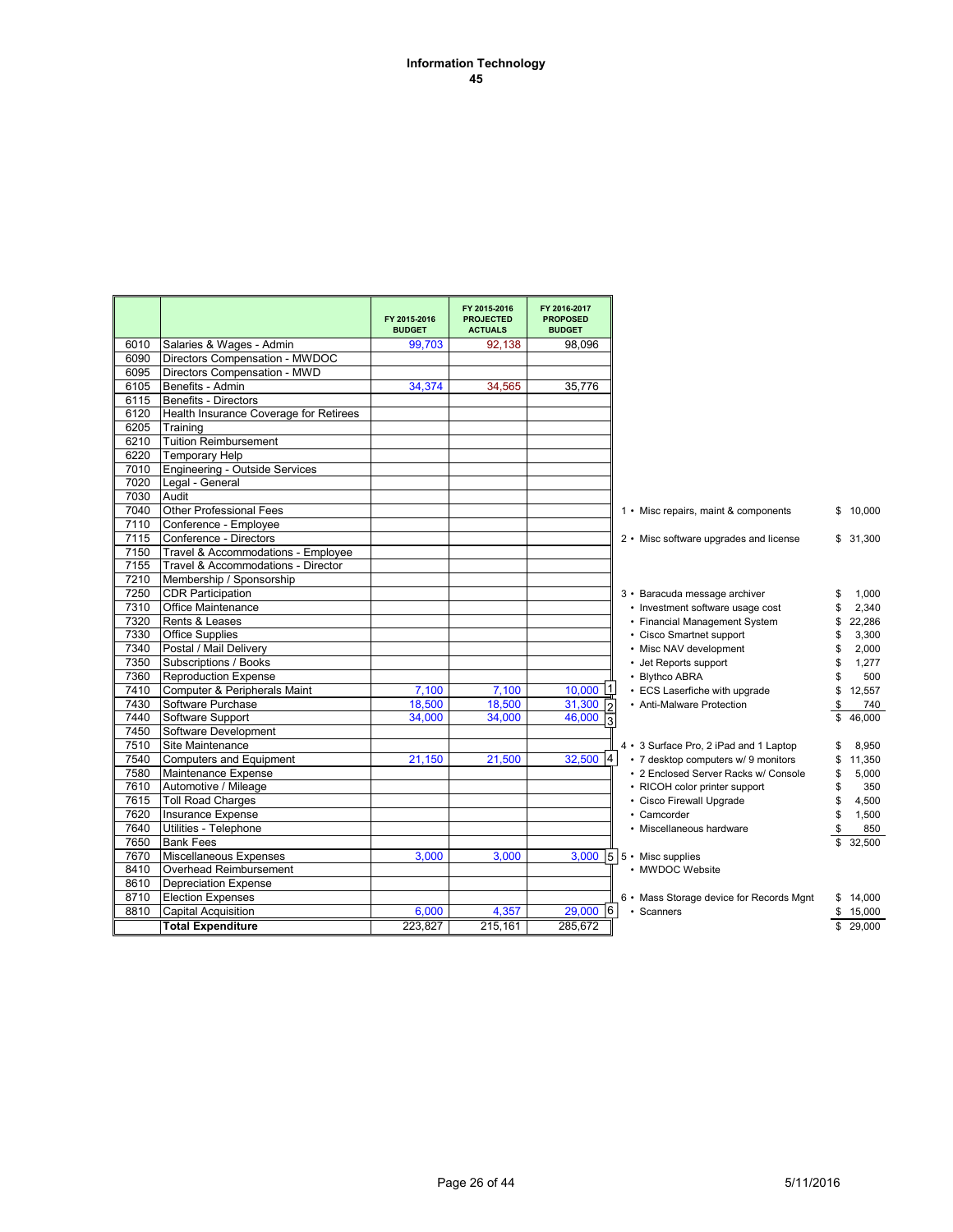#### **Water Use Efficiency (choice) 62**

|      |                           | FY 2015-2016<br><b>BUDGET</b> | FY 2015-2016<br><b>PROJECTED</b><br><b>ACTUALS</b> | FY 2016-2017<br><b>PROPOSED</b><br><b>BUDGET</b> |
|------|---------------------------|-------------------------------|----------------------------------------------------|--------------------------------------------------|
| 4215 | <b>Choice Revenue</b>     | 899,925                       | 899,925                                            | 928,798                                          |
|      |                           |                               |                                                    |                                                  |
| 4705 | Prior Year Carry over     |                               |                                                    |                                                  |
|      |                           |                               |                                                    |                                                  |
|      | Choice billing over/under |                               | 2,687                                              |                                                  |
|      |                           |                               |                                                    |                                                  |
|      |                           |                               |                                                    |                                                  |
|      |                           |                               |                                                    |                                                  |
|      |                           |                               |                                                    |                                                  |
|      | <b>Total Revenue</b>      | 899,925                       | 902,612                                            | 928,798                                          |

Choice billing over/under reflects revenue overage or shortfall to be reconciled with participating member agencies. Final charges will be revised by August 2016 to reflect the new budget year charges plus/minus prior year over/under.

|      |                                         | FY 2015-2016<br><b>BUDGET</b> | FY 2015-2016<br><b>PROJECTED</b><br><b>ACTUALS</b> | FY 2016-2017<br><b>PROPOSED</b><br><b>BUDGET</b> |  |                                              |                         |         |
|------|-----------------------------------------|-------------------------------|----------------------------------------------------|--------------------------------------------------|--|----------------------------------------------|-------------------------|---------|
| 6010 | Salaries & Wages - Admin                | 432,740                       | 460,985                                            | 475,474                                          |  |                                              |                         |         |
| 6012 | Salaries & Wages - Recovery from Grants | (23,500)                      | (28, 487)                                          | $(31,600)$   1                                   |  | 1 Recovery from WUE Grants for some Salaries |                         |         |
| 6090 | Directors Compensation - MWDOC          |                               |                                                    |                                                  |  | and Benefits:                                |                         |         |
| 6095 | Directors Compensation - MWD            |                               |                                                    |                                                  |  | • CII Performance Based - North County       | \$                      | 18,000  |
| 6105 | Benefits - Admin                        | 113,126                       | 120,336                                            | 125,895                                          |  | • Comprehensive Landscape Water Use          | \$                      | 11,500  |
|      | Overhead Reimbursement                  | 189,359                       | 201,892                                            | 184,114                                          |  | • DWR Strategic Turf - So. Cnty              | \$                      | 2,100   |
| 6115 | Benefits - Directors                    |                               |                                                    |                                                  |  |                                              | \$                      | 31,600  |
| 6120 | Health Insurance Coverage for Retirees  |                               |                                                    |                                                  |  |                                              |                         |         |
| 6205 | Training                                |                               |                                                    |                                                  |  |                                              |                         |         |
| 6210 | <b>Tuition Reimbursement</b>            |                               |                                                    |                                                  |  |                                              |                         |         |
| 6220 | <b>Temporary Help</b>                   |                               |                                                    |                                                  |  |                                              |                         |         |
| 7010 | Engineering - Outside Services          |                               |                                                    |                                                  |  |                                              |                         |         |
| 7020 | Legal - General                         |                               |                                                    |                                                  |  | 2 • Marketing of WUE programs                | \$                      | 50,000  |
| 7030 | Audit                                   |                               |                                                    |                                                  |  | • Water Smart Landscape                      | \$                      | 50,000  |
| 7040 | <b>Other Professional Fees</b>          | 183,200                       | 141,886                                            | $\sqrt{2}$<br>168.914                            |  | • CSANS & Base Schedule Calculator Web       | \$                      | 2,400   |
|      |                                         |                               |                                                    |                                                  |  | • Turf Rebate Processing Platform - Droplet  | \$                      | 41,514  |
| 7110 | Conference - Employee                   |                               |                                                    |                                                  |  | • Drip Rebate Processing Platform - Droplet  | \$                      | 25,000  |
| 7115 | Conference - Directors                  |                               |                                                    |                                                  |  |                                              | $\overline{\mathbb{S}}$ | 168.914 |
| 7150 | Travel & Accomodations - Employee       |                               |                                                    |                                                  |  |                                              |                         |         |
| 7155 | Travel & Accomodations - Director       |                               |                                                    |                                                  |  |                                              |                         |         |
| 7210 | Membership / Sponsorship                |                               |                                                    |                                                  |  |                                              |                         |         |
| 7220 | <b>CUWA Participation</b>               |                               |                                                    |                                                  |  |                                              |                         |         |
| 7240 | <b>AAWARF Participation</b>             |                               |                                                    |                                                  |  |                                              |                         |         |
| 7250 | <b>CDR Participation</b>                |                               |                                                    |                                                  |  |                                              |                         |         |
| 7310 | Office Maintenance                      |                               |                                                    |                                                  |  |                                              |                         |         |
| 7320 | Rents & Leases                          | ÷.                            |                                                    | ÷.                                               |  |                                              |                         |         |
| 7330 | <b>Office Supplies</b>                  |                               |                                                    |                                                  |  |                                              |                         |         |
| 7340 | Postal / Mail Delivery                  |                               |                                                    |                                                  |  |                                              |                         |         |
| 7350 | Subscriptions / Books                   |                               |                                                    |                                                  |  |                                              |                         |         |
| 7360 | <b>Reproduction Expense</b>             |                               |                                                    |                                                  |  |                                              |                         |         |
| 7410 | Computer & Peripherals Maint            |                               |                                                    |                                                  |  |                                              |                         |         |
| 7430 | Software Purchase                       |                               |                                                    |                                                  |  |                                              |                         |         |
| 7440 | Software Support                        |                               |                                                    |                                                  |  |                                              |                         |         |
| 7450 | Software Devlopment                     |                               |                                                    |                                                  |  |                                              |                         |         |
| 7510 | Site Maintenance                        |                               |                                                    |                                                  |  |                                              |                         |         |
| 7540 | Computers and Equipment                 |                               |                                                    |                                                  |  |                                              |                         |         |
| 7580 | Maintenance Expense                     |                               |                                                    |                                                  |  |                                              |                         |         |
| 7610 | Automotive / Mileage                    |                               |                                                    |                                                  |  |                                              |                         |         |
| 7615 | <b>Toll Road Charges</b>                |                               |                                                    |                                                  |  |                                              |                         |         |
| 7620 | Insurance Expense                       |                               |                                                    |                                                  |  |                                              |                         |         |
| 7640 | Utilities - Telephone                   |                               |                                                    |                                                  |  |                                              |                         |         |
| 7650 | <b>Bank Fees</b>                        |                               |                                                    |                                                  |  |                                              |                         |         |
| 7670 | Miscellaneous Expenses                  | 5,000                         | 6,000                                              | 6,000                                            |  |                                              |                         |         |
| 8410 | Overhead Reimbursement                  |                               |                                                    |                                                  |  |                                              |                         |         |
| 8610 | <b>Depreciation Expense</b>             |                               |                                                    |                                                  |  |                                              |                         |         |
| 8710 | <b>Election Expenses</b>                |                               |                                                    |                                                  |  |                                              |                         |         |
| 8810 | Capital Acquisition                     |                               |                                                    |                                                  |  |                                              |                         |         |
|      | <b>Total Expenditure</b>                | 899.925                       | 902,612                                            | 928,798                                          |  |                                              |                         |         |

| Recovery from WUE Grants for some Salaries |
|--------------------------------------------|
| and Benefits:                              |

| › CII Performance Based - North County | 18,000 |
|----------------------------------------|--------|
| Comprehensive Landscape Water Use      | 11.500 |

| • Marketing of WUE programs                 | \$ | 50,000  |
|---------------------------------------------|----|---------|
| • Water Smart Landscape                     | \$ | 50,000  |
| • CSANS & Base Schedule Calculator Web      | \$ | 2.400   |
| • Turf Rebate Processing Platform - Droplet | \$ | 41.514  |
| • Drip Rebate Processing Platform - Droplet | £. | 25,000  |
|                                             |    | 168.914 |
|                                             |    |         |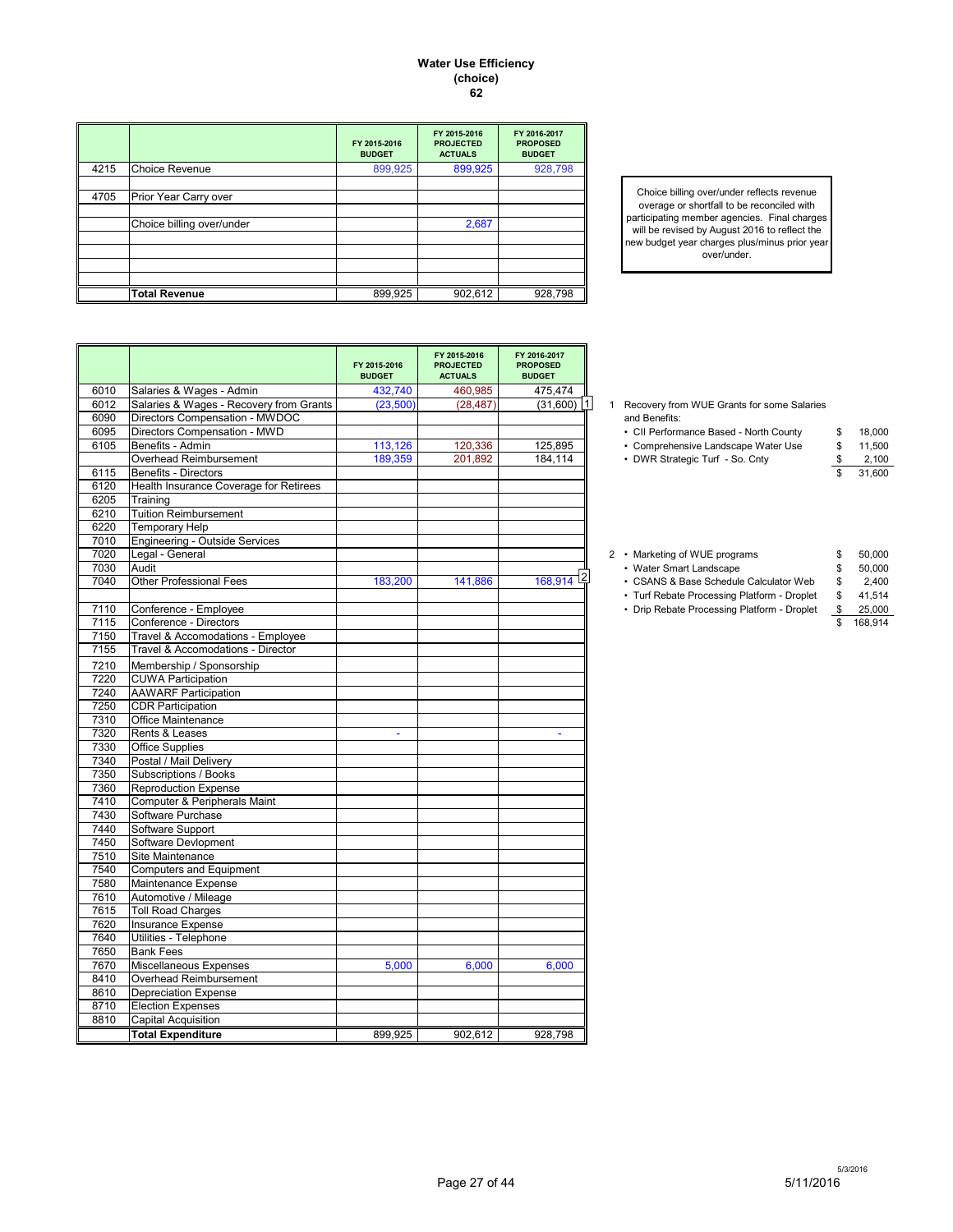**School Program (choice) 63**

|      |                           | FY 2015-2016<br><b>BUDGET</b> | FY 2015-2016<br><b>PROJECTED</b><br><b>ACTUALS</b> | FY 2016-2017<br><b>PROPOSED</b><br><b>BUDGET</b> |
|------|---------------------------|-------------------------------|----------------------------------------------------|--------------------------------------------------|
| 4215 | <b>Choice Revenue</b>     | 225,049                       | 265,258                                            | 288,691                                          |
| 4205 | <b>School Contracts</b>   | 70,000                        | 70,000                                             | 70,000                                           |
| 4705 | Prior Year Carry over     |                               |                                                    |                                                  |
|      |                           |                               |                                                    |                                                  |
|      | Choice billing over/under |                               | (6,939)                                            |                                                  |
|      |                           |                               |                                                    |                                                  |
|      |                           |                               |                                                    |                                                  |
|      |                           |                               |                                                    |                                                  |
|      |                           |                               |                                                    |                                                  |
|      | <b>Total Revenue</b>      | 295,049                       | 328,319                                            | 358,691                                          |

Choice billing over/under reflects revenue overage or shortfall to be reconciled with participating member agencies. Final charges will be revised by August 2016 to reflect the new budget year charges plus/minus prior year over/under.

|      |                                           | FY 2015-2016<br><b>BUDGET</b> | FY 2015-2016<br><b>PROJECTED</b><br><b>ACTUALS</b> | FY 2016-2017<br><b>PROPOSED</b><br><b>BUDGET</b> |                      |
|------|-------------------------------------------|-------------------------------|----------------------------------------------------|--------------------------------------------------|----------------------|
| 6010 | Salaries & Wages - Admin                  | 6,415                         | 4,602                                              | 9,505                                            |                      |
| 6010 | Sal & Wages - Reimb. from DSC & Grants    |                               |                                                    |                                                  |                      |
| 6090 | Directors Compensation - MWDOC            |                               |                                                    |                                                  |                      |
| 6095 | Directors Compensation - MWD              |                               |                                                    |                                                  |                      |
| 6105 | Benefits - Admin                          | 1,652                         | 1,341                                              | 3,069                                            |                      |
|      | Overhead Reimbursement                    | 2,832                         | 1,876                                              | 3,128                                            |                      |
| 6115 | Benefits - Directors                      |                               |                                                    |                                                  |                      |
| 6120 | Health Insurance Coverage for Retirees    |                               |                                                    |                                                  |                      |
| 6205 | Training                                  |                               |                                                    |                                                  |                      |
| 6210 | <b>Tuition Reimbursement</b>              |                               |                                                    |                                                  |                      |
| 6220 | <b>Temporary Help</b>                     |                               |                                                    |                                                  |                      |
| 7010 | <b>Engineering - Outside Services</b>     |                               |                                                    |                                                  |                      |
| 7020 | Legal - General                           |                               |                                                    |                                                  |                      |
| 7030 | Audit                                     |                               |                                                    |                                                  |                      |
| 7040 | <b>Other Professional Fees</b>            |                               |                                                    |                                                  |                      |
| 7040 | Other Professional Fees - School Programs | 257,400                       | 300.000                                            | ا 1<br>335.489                                   | 1 • Assemblies:      |
| 7110 | Conference - Employee                     |                               |                                                    |                                                  | Goal is              |
| 7115 | Conference - Directors                    |                               |                                                    |                                                  | • High School        |
| 7150 | Travel & Accommodations - Employee        |                               |                                                    |                                                  |                      |
| 7155 | Travel & Accommodations - Director        |                               |                                                    |                                                  |                      |
| 7210 | Membership / Sponsorship                  |                               |                                                    |                                                  |                      |
| 7220 | <b>CUWA Participation</b>                 |                               |                                                    |                                                  |                      |
| 7240 | <b>AWWARF Participation</b>               |                               |                                                    |                                                  |                      |
| 7250 | <b>CDR Participation</b>                  |                               |                                                    |                                                  |                      |
| 7310 | Office Maintenance                        |                               |                                                    |                                                  |                      |
| 7320 | Rents & Leases                            |                               |                                                    |                                                  |                      |
| 7330 | <b>Office Supplies</b>                    |                               |                                                    |                                                  |                      |
| 7340 | Postal / Mail Delivery                    |                               |                                                    |                                                  |                      |
| 7350 | Subscriptions / Books                     |                               |                                                    |                                                  |                      |
| 7360 | <b>Reproduction Expense</b>               | 19,250                        | 19,250                                             | 12                                               | 2 · School book      |
| 7410 | Computer & Peripherals Maint              |                               |                                                    |                                                  |                      |
| 7430 | Software Purchase                         |                               |                                                    |                                                  |                      |
| 7440 | Software Support                          |                               |                                                    |                                                  |                      |
| 7450 | Software Development                      |                               |                                                    |                                                  |                      |
| 7510 | Site Maintenance                          |                               |                                                    |                                                  |                      |
| 7540 |                                           |                               |                                                    |                                                  |                      |
|      | <b>Computers and Equipment</b>            |                               |                                                    |                                                  |                      |
| 7580 | Maintenance Expense                       |                               |                                                    |                                                  |                      |
| 7610 | Automotive / Mileage                      |                               |                                                    |                                                  |                      |
| 7615 | <b>Toll Road Charges</b>                  |                               |                                                    |                                                  |                      |
| 7620 | <b>Insurance Expense</b>                  |                               |                                                    |                                                  |                      |
| 7640 | Utilities - Telephone                     |                               |                                                    |                                                  |                      |
| 7650 | <b>Bank Fees</b>                          |                               |                                                    |                                                  |                      |
| 7670 | Miscellaneous Expenses                    | 7,500                         | 1,250                                              | $7,500$ 3                                        | 3 · Demonstrati      |
| 8410 | Overhead Reimbursement                    |                               |                                                    |                                                  | <b>Ricki Pencils</b> |
| 8610 | <b>Depreciation Expense</b>               |                               |                                                    |                                                  | presentation         |
| 8710 | <b>Election Expenses</b>                  |                               |                                                    |                                                  |                      |
| 8810 | <b>Capital Acquisition</b>                |                               |                                                    |                                                  |                      |
|      | <b>Total Expenditure</b>                  | 295,049                       | 328,319                                            | 358,691                                          |                      |

<sup>1 •</sup> Assemblies; FY16-17

2 • School books and other printings

3 • Demonstration supplies including new Ricki Pencils and Stickers for education<br>presentation

Goal is 60,000 students • High School Program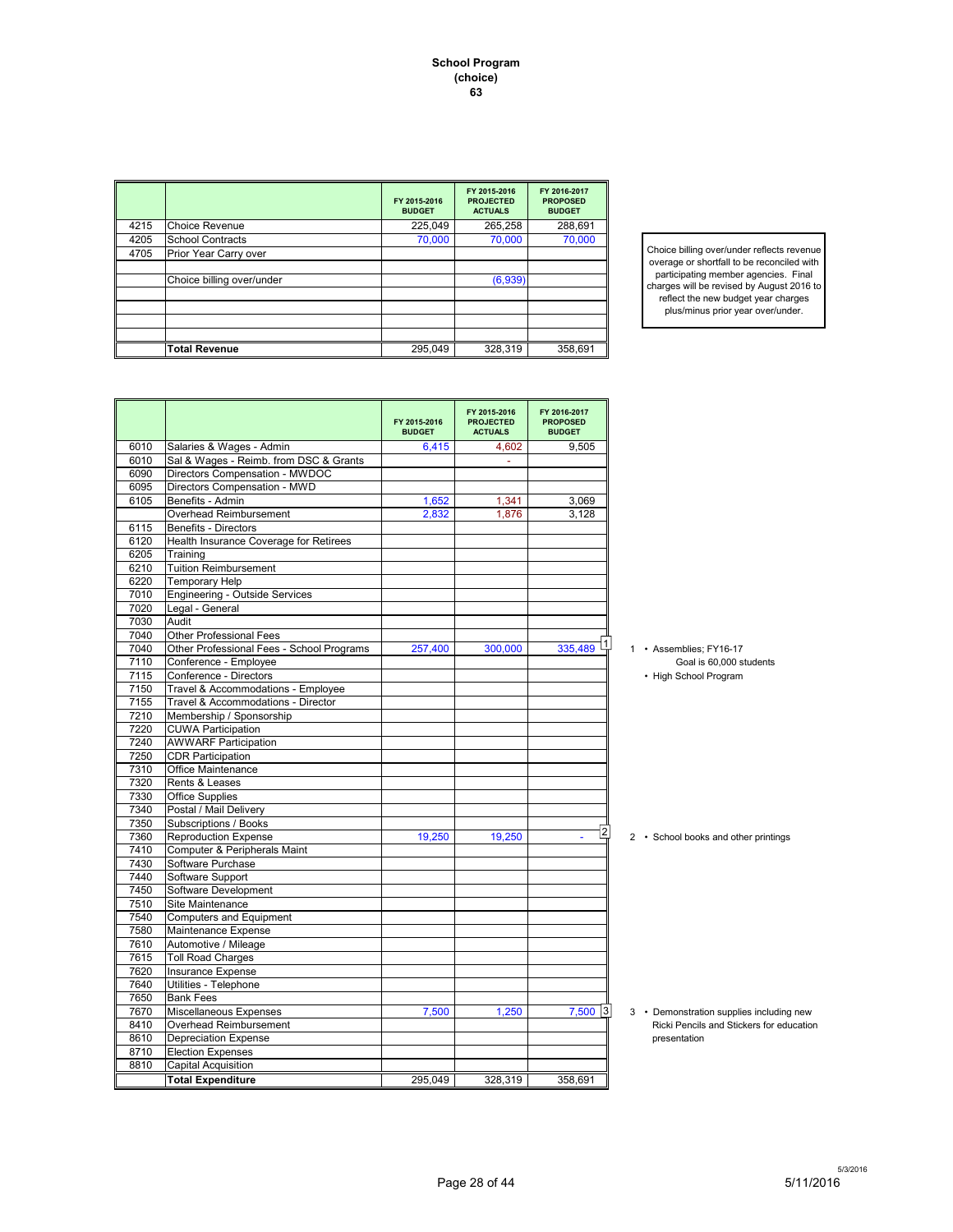#### **Foundational Action - Doheny Desal (choice) 64**

|      |                           | FY 2015-2016<br><b>BUDGET</b> | FY 2015-2016<br><b>PROJECTED</b><br><b>ACTUALS</b> | FY 2016-2017<br><b>PROPOSED</b><br><b>BUDGET</b> |
|------|---------------------------|-------------------------------|----------------------------------------------------|--------------------------------------------------|
| 4215 | <b>Choice Revenue</b>     | ۰                             |                                                    |                                                  |
|      |                           |                               |                                                    |                                                  |
| 4705 | Prior Year Carry over     | 136,934                       |                                                    |                                                  |
|      |                           |                               |                                                    |                                                  |
|      | Choice billing over/under | 49                            | 128,099                                            |                                                  |
|      |                           |                               |                                                    |                                                  |
|      |                           |                               |                                                    |                                                  |
|      |                           |                               |                                                    |                                                  |
|      |                           |                               |                                                    |                                                  |
|      | <b>Total Revenue</b>      | 136,983                       | 128,099                                            |                                                  |

Choice billing over/under reflects revenue overage or shortfall to be reconciled with participating member agencies. Final charges will be revised by August 2016 to reflect the new budget year charges plus/minus prior year over/under.

|      |                                        | FY 2015-2016<br><b>BUDGET</b> | FY 2015-2016<br><b>PROJECTED</b><br><b>ACTUALS</b> | FY 2016-2017<br><b>PROPOSED</b><br><b>BUDGET</b> |
|------|----------------------------------------|-------------------------------|----------------------------------------------------|--------------------------------------------------|
| 6010 | Salaries & Wages - Admin               | 17.059                        | 11,830                                             |                                                  |
|      | Salaries & Wages - Reimb. from Grants  |                               |                                                    |                                                  |
| 6090 | Directors Compensation - MWDOC         |                               |                                                    |                                                  |
| 6095 | Directors Compensation - MWD           |                               |                                                    |                                                  |
| 6105 | Benefits - Admin                       | 3,393                         | 2,196                                              |                                                  |
|      | Overhead Reimbursement                 | 8,531                         | 6,073                                              | $\frac{1}{2}$                                    |
| 6115 | Benefits - Directors                   |                               |                                                    |                                                  |
| 6120 | Health Insurance Coverage for Retirees |                               |                                                    |                                                  |
| 6205 | Training                               |                               |                                                    |                                                  |
| 6210 | <b>Tuition Reimbursement</b>           |                               |                                                    |                                                  |
| 6220 | <b>Temporary Help</b>                  |                               |                                                    |                                                  |
| 7010 | <b>Engineering - Outside Services</b>  |                               |                                                    |                                                  |
| 7020 | Legal - General                        |                               |                                                    |                                                  |
| 7030 | Audit                                  |                               |                                                    |                                                  |
| 7040 | <b>Other Professional Fees</b>         | 108,000                       | 108,000                                            |                                                  |
| 7110 | Conference - Employee                  |                               |                                                    |                                                  |
| 7115 | Conference - Directors                 |                               |                                                    |                                                  |
| 7150 | Travel & Accomodations - Employee      |                               |                                                    |                                                  |
| 7155 | Travel & Accomodations - Director      |                               |                                                    |                                                  |
| 7210 | Membership / Sponsorship               |                               |                                                    |                                                  |
| 7220 | <b>CUWA Participation</b>              |                               |                                                    |                                                  |
| 7240 | <b>AAWARF Participation</b>            |                               |                                                    |                                                  |
| 7250 | <b>CDR Participation</b>               |                               |                                                    |                                                  |
| 7310 | Office Maintenance                     |                               |                                                    |                                                  |
| 7320 | Rents & Leases                         |                               |                                                    |                                                  |
| 7330 | <b>Office Supplies</b>                 |                               |                                                    |                                                  |
| 7340 | Postal / Mail Delivery                 |                               |                                                    |                                                  |
| 7350 | Subscriptions / Books                  |                               |                                                    |                                                  |
| 7360 | <b>Reproduction Expense</b>            |                               |                                                    |                                                  |
| 7410 | Computer & Peripherals Maint           |                               |                                                    |                                                  |
| 7430 | Software Purchase                      |                               |                                                    |                                                  |
| 7440 | Software Support                       |                               |                                                    |                                                  |
| 7450 | Software Devlopment                    |                               |                                                    |                                                  |
| 7510 | <b>Site Maintenance</b>                |                               |                                                    |                                                  |
| 7540 | <b>Computers and Equipment</b>         |                               |                                                    |                                                  |
| 7580 | Maintenance Expense                    |                               |                                                    |                                                  |
| 7610 | Automotive / Mileage                   |                               |                                                    |                                                  |
| 7615 | <b>Toll Road Charges</b>               |                               |                                                    |                                                  |
| 7620 | <b>Insurance Expense</b>               |                               |                                                    |                                                  |
| 7640 | Utilities - Telephone                  |                               |                                                    |                                                  |
| 7650 | <b>Bank Fees</b>                       |                               |                                                    |                                                  |
| 7670 | Miscellaneous Expenses                 |                               |                                                    |                                                  |
| 8410 | Overhead Reimbursement                 |                               |                                                    |                                                  |
| 8610 | <b>Depreciation Expense</b>            |                               |                                                    |                                                  |
| 8710 | <b>Election Expenses</b>               |                               |                                                    |                                                  |
| 8810 | <b>Capital Acquisition</b>             |                               |                                                    |                                                  |
|      | <b>Total Expenditure</b>               | 136,983                       | 128,099                                            | $\blacksquare$                                   |

To Be Funded by South Coast Water District. An additional \$160,000 was added during FY14-15 for the Environmental Baseline Monitoring Project. All Revenue and expense are shown here in FY15-16. The revenue amount is less that \$160,000 because it was partly used in the previous year.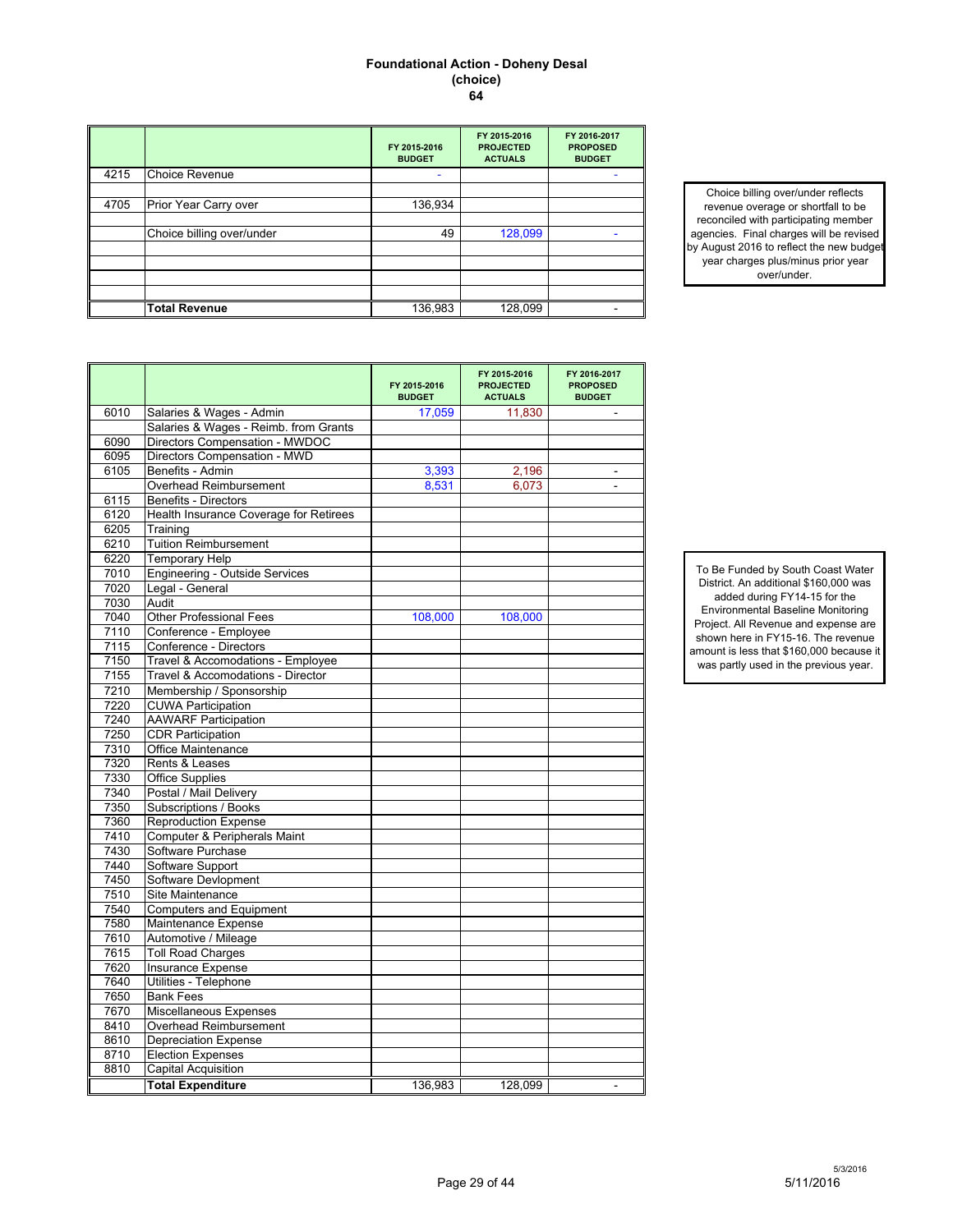#### **Poseidon Desal (choice) 65**

|      |                           | FY 2015-2016<br><b>BUDGET</b> | FY 2015-2016<br><b>PROJECTED</b><br><b>ACTUALS</b> | FY 2016-2017<br><b>PROPOSED</b><br><b>BUDGET</b> |
|------|---------------------------|-------------------------------|----------------------------------------------------|--------------------------------------------------|
| 4215 | <b>Choice Revenue</b>     |                               |                                                    |                                                  |
|      |                           |                               |                                                    |                                                  |
| 4705 | Prior Year Carry over     | 45,162                        |                                                    | 44,416                                           |
|      |                           |                               |                                                    |                                                  |
|      | Choice billing over/under |                               |                                                    |                                                  |
|      |                           |                               |                                                    |                                                  |
|      |                           |                               |                                                    |                                                  |
|      |                           |                               |                                                    |                                                  |
|      |                           |                               |                                                    |                                                  |
|      | <b>Total Revenue</b>      | 45,162                        |                                                    | 44,416                                           |

Prior year carry over was lowered due to more hours worked in FY14-15 than was projected. Recommendation for 2016-17 is to maintain existing funds for efforts that might arise this coming year.

|      |                                        | FY 2015-2016<br><b>BUDGET</b> | FY 2015-2016<br><b>PROJECTED</b><br><b>ACTUALS</b> | FY 2016-2017<br><b>PROPOSED</b><br><b>BUDGET</b> |
|------|----------------------------------------|-------------------------------|----------------------------------------------------|--------------------------------------------------|
| 6010 | Salaries & Wages - Admin               |                               |                                                    |                                                  |
|      |                                        |                               |                                                    |                                                  |
| 6090 | Directors Compensation - MWDOC         |                               |                                                    |                                                  |
| 6095 | Directors Compensation - MWD           |                               |                                                    |                                                  |
| 6105 | Benefits - Admin                       |                               |                                                    |                                                  |
|      | Overhead Reimbursement                 |                               |                                                    |                                                  |
| 6115 | Benefits - Directors                   |                               |                                                    |                                                  |
| 6120 | Health Insurance Coverage for Retirees |                               |                                                    |                                                  |
| 6205 | Training                               |                               |                                                    |                                                  |
| 6210 | <b>Tuition Reimbursement</b>           |                               |                                                    |                                                  |
| 6220 | <b>Temporary Help</b>                  |                               |                                                    |                                                  |
| 7010 | <b>Engineering - Outside Services</b>  |                               |                                                    |                                                  |
| 7020 | Legal - General                        |                               |                                                    |                                                  |
| 7030 | Audit                                  |                               |                                                    |                                                  |
| 7040 | <b>Other Professional Fees</b>         | 45,162                        |                                                    | 44,416                                           |
| 7110 | Conference - Employee                  |                               |                                                    |                                                  |
| 7115 | Conference - Directors                 |                               |                                                    |                                                  |
| 7150 | Travel & Accomodations - Employee      |                               |                                                    |                                                  |
| 7155 | Travel & Accomodations - Director      |                               |                                                    |                                                  |
| 7210 | Membership / Sponsorship               |                               |                                                    |                                                  |
| 7220 | <b>CUWA Participation</b>              |                               |                                                    |                                                  |
| 7240 | <b>AAWARF Participation</b>            |                               |                                                    |                                                  |
| 7250 | <b>CDR Participation</b>               |                               |                                                    |                                                  |
| 7310 | Office Maintenance                     |                               |                                                    |                                                  |
| 7320 | Rents & Leases                         |                               |                                                    |                                                  |
| 7330 | <b>Office Supplies</b>                 |                               |                                                    |                                                  |
| 7340 | Postal / Mail Delivery                 |                               |                                                    |                                                  |
| 7350 | Subscriptions / Books                  |                               |                                                    |                                                  |
| 7360 | <b>Reproduction Expense</b>            |                               |                                                    |                                                  |
| 7410 | Computer & Peripherals Maint           |                               |                                                    |                                                  |
| 7430 | Software Purchase                      |                               |                                                    |                                                  |
| 7440 | Software Support                       |                               |                                                    |                                                  |
| 7450 | Software Devlopment                    |                               |                                                    |                                                  |
| 7510 | Site Maintenance                       |                               |                                                    |                                                  |
| 7540 | <b>Computers and Equipment</b>         |                               |                                                    |                                                  |
| 7580 | Maintenance Expense                    |                               |                                                    |                                                  |
| 7610 | Automotive / Mileage                   |                               |                                                    |                                                  |
| 7615 | <b>Toll Road Charges</b>               |                               |                                                    |                                                  |
| 7620 | Insurance Expense                      |                               |                                                    |                                                  |
| 7640 | Utilities - Telephone                  |                               |                                                    |                                                  |
| 7650 | <b>Bank Fees</b>                       |                               |                                                    |                                                  |
| 7670 | Miscellaneous Expenses                 |                               |                                                    |                                                  |
| 8410 | Overhead Reimbursement                 |                               |                                                    |                                                  |
| 8610 | <b>Depreciation Expense</b>            |                               |                                                    |                                                  |
| 8710 | <b>Election Expenses</b>               |                               |                                                    |                                                  |
| 8810 | <b>Capital Acquisition</b>             |                               |                                                    |                                                  |
|      | <b>Total Expenditure</b>               | 45,162                        | $\blacksquare$                                     | 44,416                                           |

Actual activity for 2016-17 are uncertain at this time.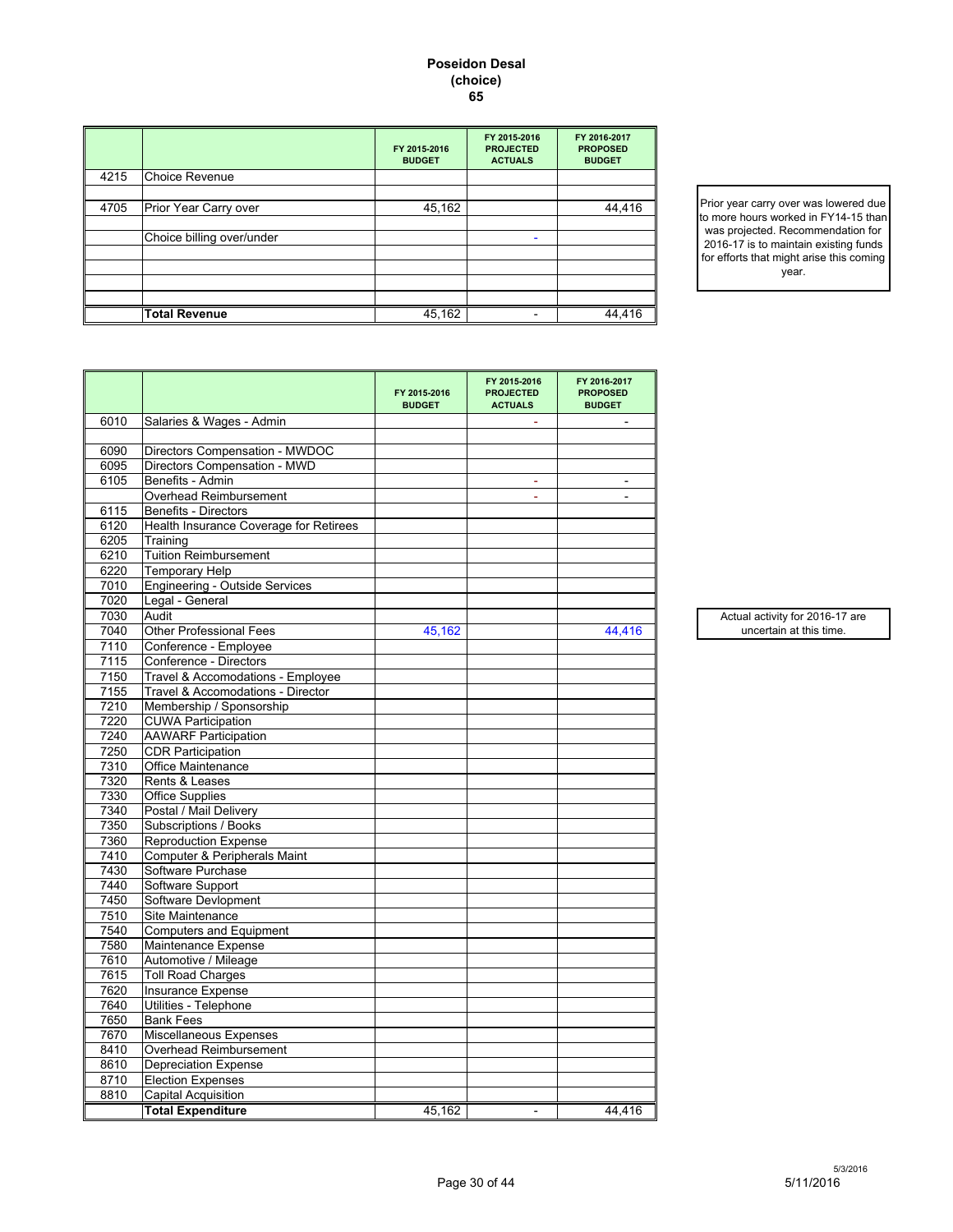#### **Public Affairs (choice) 67**

|      |                           | FY 2015-2016<br><b>BUDGET</b> | FY 2015-2016<br><b>PROJECTED</b><br><b>ACTUALS</b> | FY 2016-2017<br><b>PROPOSED</b><br><b>BUDGET</b> |
|------|---------------------------|-------------------------------|----------------------------------------------------|--------------------------------------------------|
| 4215 | <b>Choice Revenue</b>     | 177,645                       | 188,000                                            | 277,300                                          |
|      |                           |                               |                                                    |                                                  |
|      |                           |                               |                                                    |                                                  |
|      |                           |                               |                                                    |                                                  |
|      | Choice billing over/under |                               | 3,256                                              |                                                  |
|      |                           |                               |                                                    |                                                  |
|      |                           |                               |                                                    |                                                  |
|      |                           |                               |                                                    |                                                  |
|      |                           |                               |                                                    |                                                  |
|      | <b>Total Revenue</b>      | 177,645                       | 191,256                                            | 277,300                                          |

Choice billing over/under reflects revenue overage or shortfall to be reconciled with participating member agencies. Final charges will be revised by August 2016 to reflect the new budget year charges plus/minus prior year over/under.

|      |                                        | FY 2015-2016<br><b>BUDGET</b> | FY 2015-2016<br><b>PROJECTED</b><br><b>ACTUALS</b> | FY 2016-2017<br><b>PROPOSED</b><br><b>BUDGET</b> |
|------|----------------------------------------|-------------------------------|----------------------------------------------------|--------------------------------------------------|
| 6010 | Salaries & Wages - Admin               | 34,988                        | 8,391                                              | 16,526                                           |
|      |                                        |                               |                                                    |                                                  |
| 6090 | Directors Compensation - MWDOC         |                               |                                                    |                                                  |
| 6095 | Directors Compensation - MWD           |                               |                                                    |                                                  |
| 6105 | Benefits - Admin                       | 4,973                         | 1,682                                              | 4,305                                            |
|      | Overhead Reimbursement                 | 19,483                        | 4.183                                              | 6.470                                            |
| 6115 | <b>Benefits - Directors</b>            |                               |                                                    |                                                  |
| 6120 | Health Insurance Coverage for Retirees |                               |                                                    |                                                  |
| 6205 | Training                               |                               |                                                    |                                                  |
| 6210 | <b>Tuition Reimbursement</b>           |                               |                                                    |                                                  |
| 6220 | <b>Temporary Help</b>                  |                               |                                                    |                                                  |
| 7010 | <b>Engineering - Outside Services</b>  |                               |                                                    |                                                  |
| 7020 | Legal - General                        |                               |                                                    |                                                  |
| 7030 | Audit                                  |                               |                                                    |                                                  |
| 7040 | <b>Other Professional Fees</b>         | 114,000                       | 177,000 1                                          | 250,000<br>$\overline{2}$                        |
| 7110 | Conference - Employee                  |                               |                                                    |                                                  |
| 7115 | Conference - Directors                 |                               |                                                    |                                                  |
| 7150 | Travel & Accomodations - Employee      |                               |                                                    |                                                  |
| 7155 | Travel & Accomodations - Director      |                               |                                                    |                                                  |
| 7210 | Membership / Sponsorship               |                               |                                                    |                                                  |
| 7220 | <b>CUWA Participation</b>              |                               |                                                    |                                                  |
| 7250 | <b>CDR</b> Participation               |                               |                                                    |                                                  |
| 7310 | <b>Office Maintenance</b>              |                               |                                                    |                                                  |
| 7320 | Rents & Leases                         |                               |                                                    |                                                  |
| 7330 | <b>Office Supplies</b>                 |                               |                                                    |                                                  |
| 7340 | Postal / Mail Deliverv                 |                               |                                                    |                                                  |
| 7350 | Subscriptions / Books                  |                               |                                                    |                                                  |
| 7360 | <b>Reproduction Expense</b>            | 4,200                         |                                                    |                                                  |
| 7410 | Computer & Peripherals Maint           |                               |                                                    |                                                  |
| 7430 | Software Purchase                      |                               |                                                    |                                                  |
| 7440 | Software Support                       |                               |                                                    |                                                  |
| 7450 | Software Devlopment                    |                               |                                                    |                                                  |
| 7510 | Site Maintenance                       |                               |                                                    |                                                  |
| 7540 | <b>Computers and Equipment</b>         |                               |                                                    |                                                  |
| 7580 | Maintenance Expense                    |                               |                                                    |                                                  |
| 7610 | Automotive / Mileage                   |                               |                                                    |                                                  |
| 7615 | <b>Toll Road Charges</b>               |                               |                                                    |                                                  |
| 7620 | Insurance Expense                      |                               |                                                    |                                                  |
| 7640 | Utilities - Telephone                  |                               |                                                    |                                                  |
| 7650 | <b>Bank Fees</b>                       |                               |                                                    |                                                  |
| 7670 | Miscellaneous Expenses                 |                               |                                                    |                                                  |
| 8410 | Overhead Reimbursement                 |                               |                                                    |                                                  |
| 8610 | <b>Depreciation Expense</b>            |                               |                                                    |                                                  |
| 8710 | <b>Election Expenses</b>               |                               |                                                    |                                                  |
| 8810 | <b>Capital Acquisition</b>             |                               |                                                    |                                                  |
|      | <b>Total Expenditure</b>               | 177,645                       | 191.256                                            | 277.300                                          |

- 1 OC Register Value of Water Page
- 2 Communications Plan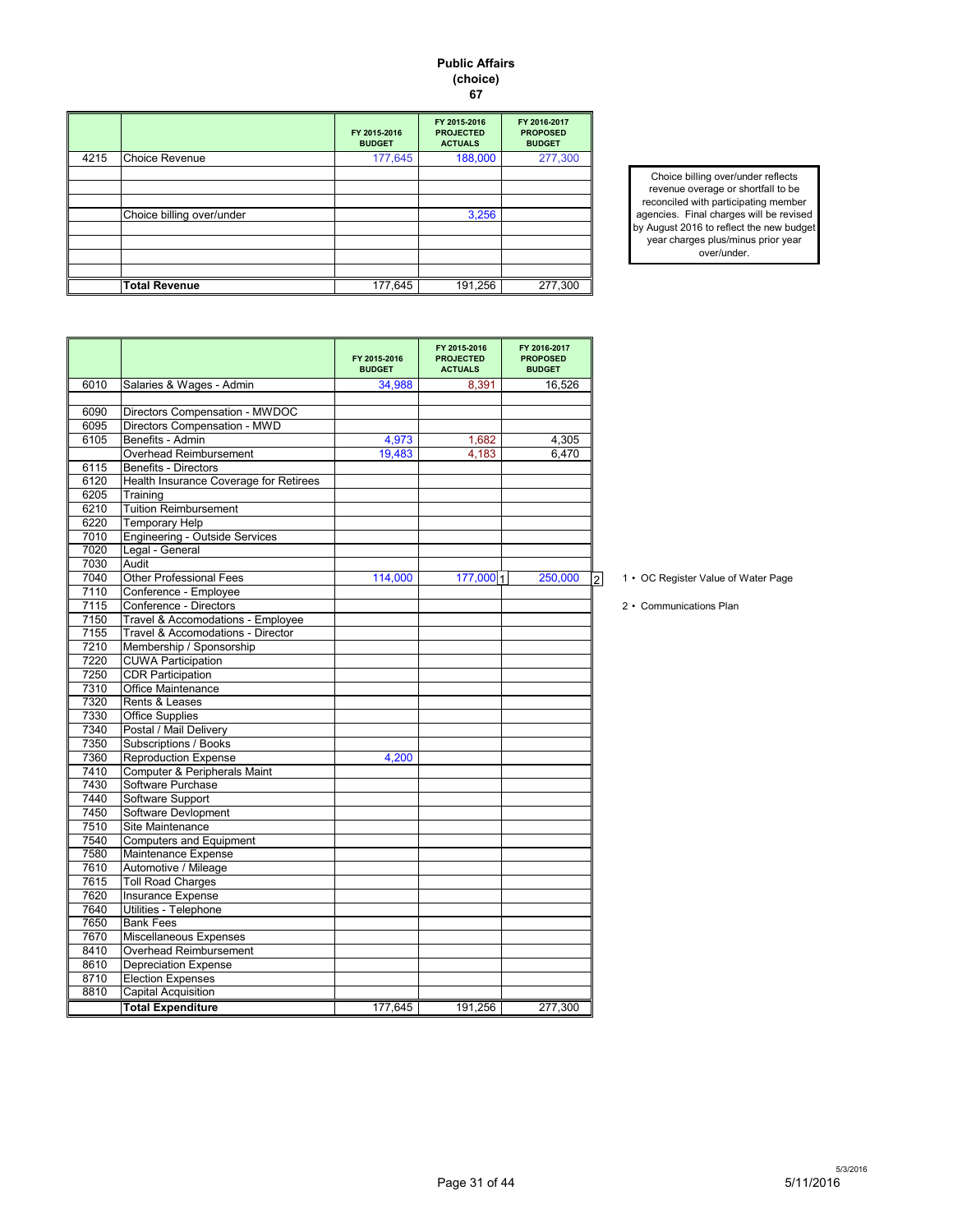#### **2014 Fund - Doheny Desal (choice) 68**

|      |                       | FY 2015-2016<br><b>BUDGET</b> | FY 2015-2016<br><b>PROJECTED</b><br><b>ACTUALS</b> | FY 2016-2017<br><b>PROPOSED</b><br><b>BUDGET</b> |
|------|-----------------------|-------------------------------|----------------------------------------------------|--------------------------------------------------|
| 4215 | Choice Revenue        |                               |                                                    |                                                  |
| 4705 | Prior Year Carry over | 30,000                        | 30,000                                             |                                                  |
|      | Monies to be refunded |                               | (30,000)                                           |                                                  |
|      |                       |                               |                                                    |                                                  |
|      |                       |                               |                                                    |                                                  |
|      | <b>Total Revenue</b>  | 30,000                        | -                                                  |                                                  |

Deposits from South Coast, LBCWD and San Clemente are scheduled to be returned to the three agencies with interest.

|      |                                        | FY 2015-2016<br><b>BUDGET</b> | FY 2015-2016<br><b>PROJECTED</b><br><b>ACTUALS</b> | FY 2016-2017<br><b>PROPOSED</b><br><b>BUDGET</b> |
|------|----------------------------------------|-------------------------------|----------------------------------------------------|--------------------------------------------------|
| 6010 | Salaries & Wages - Admin               |                               |                                                    |                                                  |
|      | Salaries & Wages - Reimb. from Grants  |                               |                                                    |                                                  |
| 6090 | Directors Compensation - MWDOC         |                               |                                                    |                                                  |
| 6095 | Directors Compensation - MWD           |                               |                                                    |                                                  |
| 6105 | Benefits - Admin                       |                               |                                                    |                                                  |
|      | Overhead Reimbursement                 |                               | ÷.                                                 |                                                  |
| 6115 | <b>Benefits - Directors</b>            |                               |                                                    |                                                  |
| 6120 | Health Insurance Coverage for Retirees |                               |                                                    |                                                  |
| 6205 | Training                               |                               |                                                    |                                                  |
| 6210 | <b>Tuition Reimbursement</b>           |                               |                                                    |                                                  |
| 6220 | <b>Temporary Help</b>                  |                               |                                                    |                                                  |
| 7010 | <b>Engineering - Outside Services</b>  |                               |                                                    |                                                  |
| 7020 | Legal - General                        |                               |                                                    |                                                  |
| 7030 | Audit                                  |                               |                                                    |                                                  |
| 7040 | <b>Other Professional Fees</b>         | 30,000                        |                                                    |                                                  |
| 7110 | Conference - Employee                  |                               |                                                    |                                                  |
| 7115 | Conference - Directors                 |                               |                                                    |                                                  |
| 7150 | Travel & Accomodations - Employee      |                               |                                                    |                                                  |
| 7155 | Travel & Accomodations - Director      |                               |                                                    |                                                  |
| 7210 | Membership / Sponsorship               |                               |                                                    |                                                  |
| 7220 | <b>CUWA Participation</b>              |                               |                                                    |                                                  |
| 7250 | <b>CDR Participation</b>               |                               |                                                    |                                                  |
| 7310 | Office Maintenance                     |                               |                                                    |                                                  |
| 7320 | Rents & Leases                         |                               |                                                    |                                                  |
| 7330 | <b>Office Supplies</b>                 |                               |                                                    |                                                  |
| 7340 | Postal / Mail Delivery                 |                               |                                                    |                                                  |
| 7350 | Subscriptions / Books                  |                               |                                                    |                                                  |
| 7360 | <b>Reproduction Expense</b>            |                               |                                                    |                                                  |
| 7410 | Computer & Peripherals Maint           |                               |                                                    |                                                  |
| 7430 | Software Purchase                      |                               |                                                    |                                                  |
| 7440 | Software Support                       |                               |                                                    |                                                  |
| 7450 | Software Devlopment                    |                               |                                                    |                                                  |
| 7510 | Site Maintenance                       |                               |                                                    |                                                  |
| 7540 | <b>Computers and Equipment</b>         |                               |                                                    |                                                  |
| 7580 | Maintenance Expense                    |                               |                                                    |                                                  |
| 7610 | Automotive / Mileage                   |                               |                                                    |                                                  |
| 7615 | <b>Toll Road Charges</b>               |                               |                                                    |                                                  |
| 7620 | Insurance Expense                      |                               |                                                    |                                                  |
| 7640 | Utilities - Telephone                  |                               |                                                    |                                                  |
| 7650 | <b>Bank Fees</b>                       |                               |                                                    |                                                  |
| 7670 | Miscellaneous Expenses                 |                               |                                                    |                                                  |
| 8410 | Overhead Reimbursement                 |                               |                                                    |                                                  |
| 8610 | <b>Depreciation Expense</b>            |                               |                                                    |                                                  |
| 8710 | <b>Election Expenses</b>               |                               |                                                    |                                                  |
| 8810 | <b>Capital Acquisition</b>             |                               |                                                    |                                                  |
|      | <b>Total Expenditure</b>               | 30,000                        |                                                    |                                                  |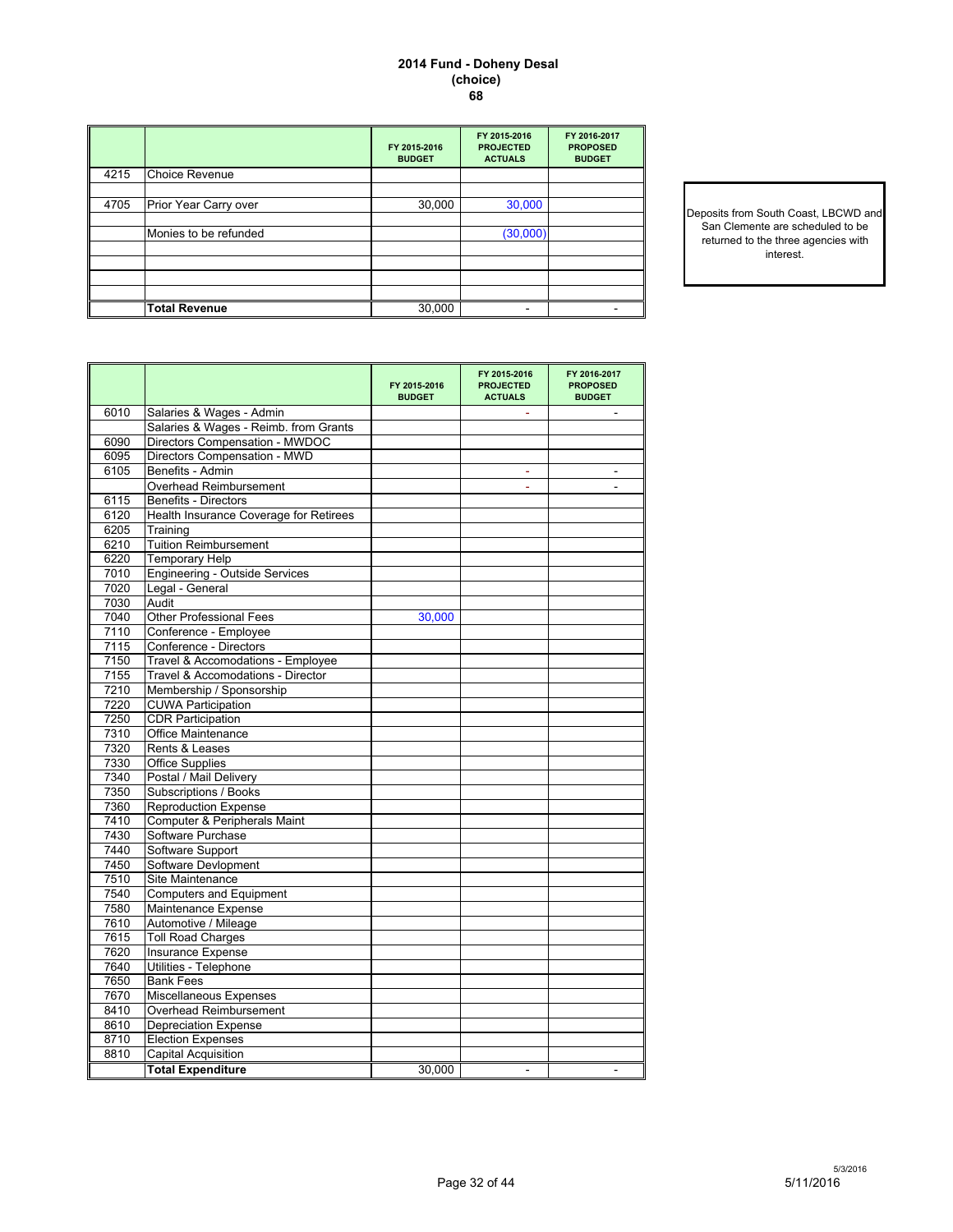#### **2008 Fund - Doheny Desal (choice) 69**

|                                       | FY 2015-2016<br><b>BUDGET</b>                 | FY 2015-2016<br><b>PROJECTED</b><br><b>ACTUALS</b> | FY 2016-2017<br><b>PROPOSED</b><br><b>BUDGET</b> |
|---------------------------------------|-----------------------------------------------|----------------------------------------------------|--------------------------------------------------|
| <b>Choice Revenue</b>                 |                                               |                                                    |                                                  |
|                                       |                                               |                                                    |                                                  |
|                                       |                                               |                                                    |                                                  |
| Choice billing over/under             |                                               | (0)                                                |                                                  |
| Previously Retained funds for Project |                                               |                                                    |                                                  |
| Decommissioning                       |                                               | 356,000                                            |                                                  |
|                                       |                                               |                                                    |                                                  |
|                                       | Prior Year Carry over<br><b>Total Revenue</b> | 31,194<br>31,194                                   | 31,194<br>387,194                                |

The source of funding for these efforts are remaining funds from the 2008 participation agreement for Doheny desalination as well as a DWR grant.

|      |                                        | FY 2015-2016<br><b>BUDGET</b> | FY 2015-2016<br><b>PROJECTED</b><br><b>ACTUALS</b> | FY 2016-2017<br><b>PROPOSED</b><br><b>BUDGET</b> |
|------|----------------------------------------|-------------------------------|----------------------------------------------------|--------------------------------------------------|
| 6010 | Salaries & Wages - Admin               | 7,297                         | 11,340                                             |                                                  |
|      | Salaries & Wages - Reimb. from Grants  |                               |                                                    |                                                  |
| 6090 | Directors Compensation - MWDOC         |                               |                                                    |                                                  |
| 6095 | Directors Compensation - MWD           |                               |                                                    |                                                  |
| 6105 | Benefits - Admin                       | 1,537                         | 7,150                                              |                                                  |
|      | <b>Overhead Reimbursement</b>          | 3,563                         | 777                                                |                                                  |
| 6115 | <b>Benefits - Directors</b>            |                               |                                                    |                                                  |
| 6120 | Health Insurance Coverage for Retirees |                               |                                                    |                                                  |
| 6205 | Training                               |                               |                                                    |                                                  |
| 6210 | <b>Tuition Reimbursement</b>           |                               |                                                    |                                                  |
| 6220 | <b>Temporary Help</b>                  |                               |                                                    |                                                  |
| 7010 | <b>Engineering - Outside Services</b>  |                               |                                                    |                                                  |
| 7020 | Legal - General                        |                               |                                                    |                                                  |
| 7030 | Audit                                  |                               |                                                    |                                                  |
| 7040 | <b>Other Professional Fees</b>         | 18,797                        | 367,927                                            |                                                  |
| 7110 | Conference - Employee                  |                               |                                                    |                                                  |
| 7115 | Conference - Directors                 |                               |                                                    |                                                  |
| 7150 | Travel & Accomodations - Employee      |                               |                                                    |                                                  |
| 7155 | Travel & Accomodations - Director      |                               |                                                    |                                                  |
| 7210 | Membership / Sponsorship               |                               |                                                    |                                                  |
| 7220 | <b>CUWA Participation</b>              |                               |                                                    |                                                  |
| 7250 | <b>CDR Participation</b>               |                               |                                                    |                                                  |
| 7310 | Office Maintenance                     |                               |                                                    |                                                  |
| 7320 | Rents & Leases                         |                               |                                                    |                                                  |
| 7330 | <b>Office Supplies</b>                 |                               |                                                    |                                                  |
| 7340 | Postal / Mail Delivery                 |                               |                                                    |                                                  |
| 7350 | Subscriptions / Books                  |                               |                                                    |                                                  |
| 7360 | <b>Reproduction Expense</b>            |                               |                                                    |                                                  |
| 7410 | Computer & Peripherals Maint           |                               |                                                    |                                                  |
| 7430 | Software Purchase                      |                               |                                                    |                                                  |
| 7440 | Software Support                       |                               |                                                    |                                                  |
| 7450 | Software Devlopment                    |                               |                                                    |                                                  |
| 7510 | Site Maintenance                       |                               |                                                    |                                                  |
| 7540 | <b>Computers and Equipment</b>         |                               |                                                    |                                                  |
| 7580 | Maintenance Expense                    |                               |                                                    |                                                  |
| 7610 | Automotive / Mileage                   |                               |                                                    |                                                  |
| 7615 | <b>Toll Road Charges</b>               |                               |                                                    |                                                  |
| 7620 | Insurance Expense                      |                               |                                                    |                                                  |
| 7640 | Utilities - Telephone                  |                               |                                                    |                                                  |
| 7650 | <b>Bank Fees</b>                       |                               |                                                    |                                                  |
| 7670 | Miscellaneous Expenses                 |                               |                                                    |                                                  |
| 8410 | Overhead Reimbursement                 |                               |                                                    |                                                  |
| 8610 | <b>Depreciation Expense</b>            |                               |                                                    |                                                  |
| 8710 | <b>Election Expenses</b>               |                               |                                                    |                                                  |
| 8810 | Capital Acquisition                    |                               |                                                    |                                                  |
|      | <b>Total Expenditure</b>               | 31,194                        | 387,194                                            |                                                  |

Anticipated activities consist of payment of state park lease, electrical costs, coordination with state park planning for removal of the facilities.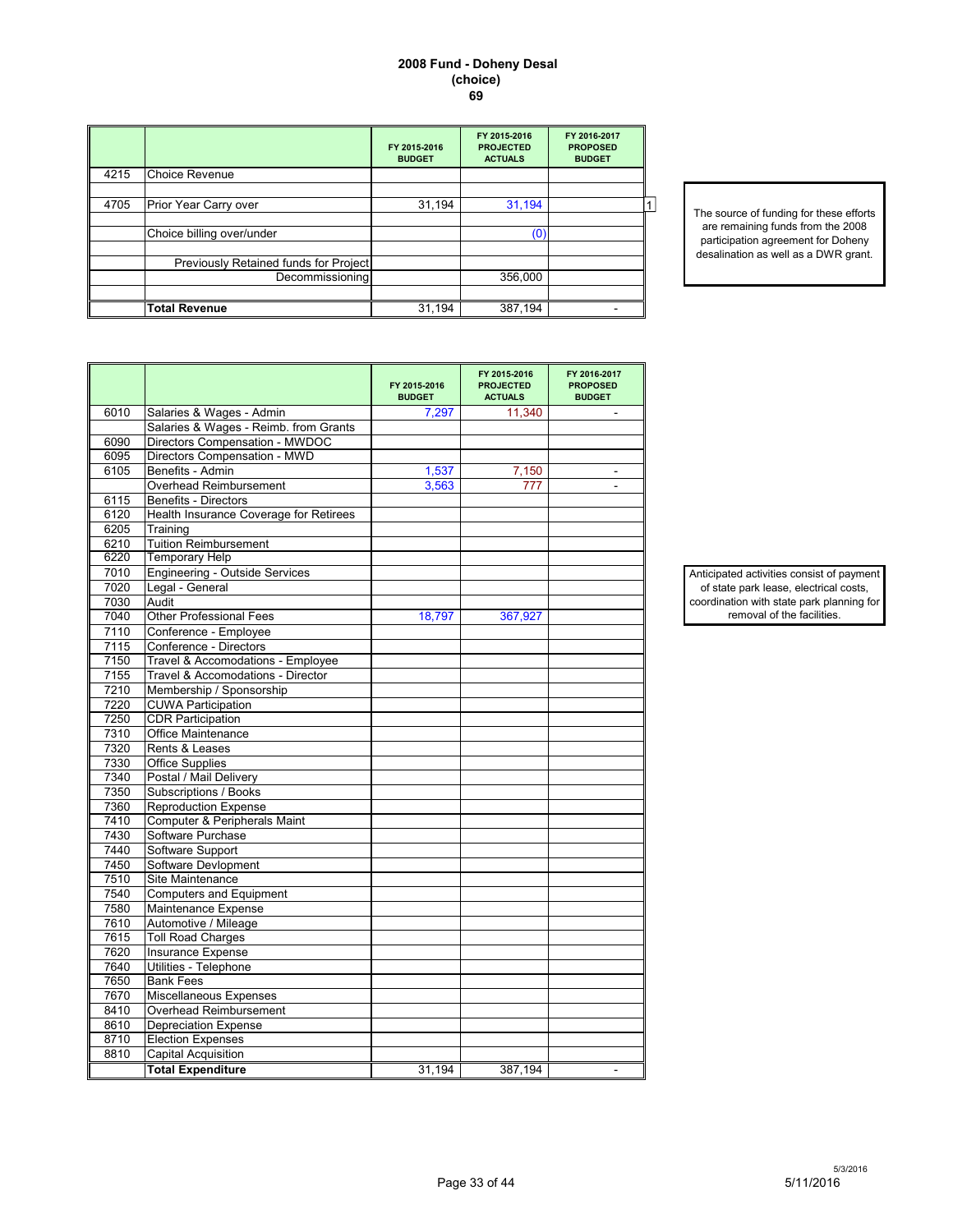#### **WEROC 25**

|      |                            | FY 2015-2016 PROJECTED<br><b>BUDGET</b> | FY 2015-2016 FY 2016-2017<br><b>ACTUALS</b> | <b>PROPOSED</b><br><b>BUDGET</b> |                                 |              |
|------|----------------------------|-----------------------------------------|---------------------------------------------|----------------------------------|---------------------------------|--------------|
|      | 4320 Revenues from MWDOC   | 141,807                                 | 141,807                                     | 150,390                          | $\cdot$ OCSD                    | 29,476<br>\$ |
|      | 4210 WEROC Contracts       | 141,807                                 | 141,807                                     | 150,390 1                        | $\cdot$ SOCWA                   | 11,430<br>\$ |
|      | 4705 Prior Years Carryover |                                         | 6,185                                       | (0)                              | $\cdot$ OCWD                    | 75,195<br>\$ |
|      |                            |                                         |                                             |                                  | $\cdot$ 3 Cities -- \$11,431 ea | 34,289       |
| 4205 |                            |                                         |                                             |                                  |                                 | \$150,390    |
|      | 4230 Reimbursements        |                                         | 5.461                                       |                                  |                                 |              |
| 4240 |                            |                                         |                                             |                                  |                                 |              |
| 4410 |                            |                                         |                                             |                                  |                                 |              |
| 4805 |                            |                                         |                                             |                                  |                                 |              |
|      | <b>Total Revenue</b>       | 283.613                                 | 295,259                                     | 300,780                          |                                 |              |

| $1 \cdot$ OCSD                  | \$ 29.476 |
|---------------------------------|-----------|
| $\cdot$ SOCWA                   | \$11,430  |
| $\cdot$ OCWD                    | \$75.195  |
| $\cdot$ 3 Cities -- \$11.431 ea | \$34.289  |
|                                 | \$150,390 |

| 6010 Salaries & Wages - Admin<br>159,880<br>155,980<br>168,740<br>6012 Salaries & Wages - Recovery from Grants<br>6090 Directors Compensation - MWDOC<br>6095 Directors Compensation - MWD<br>6105 Benefits - Admin<br>55.489<br>58.513<br>58.479<br>6115 Benefits - Directors<br>6120 Health Insurance Coverage for Retirees<br>6205 Training<br>6210 Tuition Reimbursement<br>6220 Temporary Help<br>7010 Engineering - Outside Services<br>7020 Legal - General<br>7030 Audit<br>7040 Other Professional Fees<br>3,000<br>3,000<br>3,000<br>2<br>7110 Conference - Employee<br>1.800<br>2,160<br>2.180<br>7115 Conference - Directors<br>7150 Travel & Accomodations - Employee<br>3,500<br>4,170<br>4,300<br>7155 Travel & Accomodations - Director<br>7210 Membership / Sponsorship<br>390<br>420<br>335<br>7250 CDR Participation<br>7310 Office Maintenance<br>7320 Rents & Leases<br>19,092<br>19,092<br>20,046<br>3<br>7330 Office & Radio Supplies<br>1.000<br>1.000<br>800<br>7340 Postal / Mail Delivery<br>7350 Subscriptions / Books |                                   |
|----------------------------------------------------------------------------------------------------------------------------------------------------------------------------------------------------------------------------------------------------------------------------------------------------------------------------------------------------------------------------------------------------------------------------------------------------------------------------------------------------------------------------------------------------------------------------------------------------------------------------------------------------------------------------------------------------------------------------------------------------------------------------------------------------------------------------------------------------------------------------------------------------------------------------------------------------------------------------------------------------------------------------------------------------|-----------------------------------|
|                                                                                                                                                                                                                                                                                                                                                                                                                                                                                                                                                                                                                                                                                                                                                                                                                                                                                                                                                                                                                                                    |                                   |
|                                                                                                                                                                                                                                                                                                                                                                                                                                                                                                                                                                                                                                                                                                                                                                                                                                                                                                                                                                                                                                                    |                                   |
|                                                                                                                                                                                                                                                                                                                                                                                                                                                                                                                                                                                                                                                                                                                                                                                                                                                                                                                                                                                                                                                    |                                   |
|                                                                                                                                                                                                                                                                                                                                                                                                                                                                                                                                                                                                                                                                                                                                                                                                                                                                                                                                                                                                                                                    |                                   |
|                                                                                                                                                                                                                                                                                                                                                                                                                                                                                                                                                                                                                                                                                                                                                                                                                                                                                                                                                                                                                                                    |                                   |
|                                                                                                                                                                                                                                                                                                                                                                                                                                                                                                                                                                                                                                                                                                                                                                                                                                                                                                                                                                                                                                                    |                                   |
|                                                                                                                                                                                                                                                                                                                                                                                                                                                                                                                                                                                                                                                                                                                                                                                                                                                                                                                                                                                                                                                    |                                   |
|                                                                                                                                                                                                                                                                                                                                                                                                                                                                                                                                                                                                                                                                                                                                                                                                                                                                                                                                                                                                                                                    |                                   |
|                                                                                                                                                                                                                                                                                                                                                                                                                                                                                                                                                                                                                                                                                                                                                                                                                                                                                                                                                                                                                                                    |                                   |
|                                                                                                                                                                                                                                                                                                                                                                                                                                                                                                                                                                                                                                                                                                                                                                                                                                                                                                                                                                                                                                                    |                                   |
|                                                                                                                                                                                                                                                                                                                                                                                                                                                                                                                                                                                                                                                                                                                                                                                                                                                                                                                                                                                                                                                    |                                   |
|                                                                                                                                                                                                                                                                                                                                                                                                                                                                                                                                                                                                                                                                                                                                                                                                                                                                                                                                                                                                                                                    |                                   |
|                                                                                                                                                                                                                                                                                                                                                                                                                                                                                                                                                                                                                                                                                                                                                                                                                                                                                                                                                                                                                                                    |                                   |
|                                                                                                                                                                                                                                                                                                                                                                                                                                                                                                                                                                                                                                                                                                                                                                                                                                                                                                                                                                                                                                                    | 2 EOC Electric & Space Study      |
|                                                                                                                                                                                                                                                                                                                                                                                                                                                                                                                                                                                                                                                                                                                                                                                                                                                                                                                                                                                                                                                    |                                   |
|                                                                                                                                                                                                                                                                                                                                                                                                                                                                                                                                                                                                                                                                                                                                                                                                                                                                                                                                                                                                                                                    |                                   |
|                                                                                                                                                                                                                                                                                                                                                                                                                                                                                                                                                                                                                                                                                                                                                                                                                                                                                                                                                                                                                                                    |                                   |
|                                                                                                                                                                                                                                                                                                                                                                                                                                                                                                                                                                                                                                                                                                                                                                                                                                                                                                                                                                                                                                                    |                                   |
|                                                                                                                                                                                                                                                                                                                                                                                                                                                                                                                                                                                                                                                                                                                                                                                                                                                                                                                                                                                                                                                    |                                   |
|                                                                                                                                                                                                                                                                                                                                                                                                                                                                                                                                                                                                                                                                                                                                                                                                                                                                                                                                                                                                                                                    |                                   |
|                                                                                                                                                                                                                                                                                                                                                                                                                                                                                                                                                                                                                                                                                                                                                                                                                                                                                                                                                                                                                                                    |                                   |
|                                                                                                                                                                                                                                                                                                                                                                                                                                                                                                                                                                                                                                                                                                                                                                                                                                                                                                                                                                                                                                                    | 3 Catalina Repeater (5% increase) |
|                                                                                                                                                                                                                                                                                                                                                                                                                                                                                                                                                                                                                                                                                                                                                                                                                                                                                                                                                                                                                                                    |                                   |
|                                                                                                                                                                                                                                                                                                                                                                                                                                                                                                                                                                                                                                                                                                                                                                                                                                                                                                                                                                                                                                                    |                                   |
|                                                                                                                                                                                                                                                                                                                                                                                                                                                                                                                                                                                                                                                                                                                                                                                                                                                                                                                                                                                                                                                    |                                   |
| 7360 Reproduction Expense<br>200<br>200<br>1,000<br> 4                                                                                                                                                                                                                                                                                                                                                                                                                                                                                                                                                                                                                                                                                                                                                                                                                                                                                                                                                                                             | 4 Updated WEROC Map Printing      |
| 7410 Computer & Peripherals Maint<br>4,207<br>4,207<br>4,373                                                                                                                                                                                                                                                                                                                                                                                                                                                                                                                                                                                                                                                                                                                                                                                                                                                                                                                                                                                       |                                   |
| 7430 Software Purchase                                                                                                                                                                                                                                                                                                                                                                                                                                                                                                                                                                                                                                                                                                                                                                                                                                                                                                                                                                                                                             |                                   |
| 7440 Software Support<br>6,750<br>6,750<br>7,087<br>5                                                                                                                                                                                                                                                                                                                                                                                                                                                                                                                                                                                                                                                                                                                                                                                                                                                                                                                                                                                              | 5 Safety Center Software (Est 5%  |
| 7450 Software Development                                                                                                                                                                                                                                                                                                                                                                                                                                                                                                                                                                                                                                                                                                                                                                                                                                                                                                                                                                                                                          |                                   |
| 7510 Site Maintenance<br>850<br>850<br>850                                                                                                                                                                                                                                                                                                                                                                                                                                                                                                                                                                                                                                                                                                                                                                                                                                                                                                                                                                                                         |                                   |
| 7540 Computers and Equipment                                                                                                                                                                                                                                                                                                                                                                                                                                                                                                                                                                                                                                                                                                                                                                                                                                                                                                                                                                                                                       |                                   |
| 7580 Maintenance - Generators<br>2,000<br>1,000<br>2,000                                                                                                                                                                                                                                                                                                                                                                                                                                                                                                                                                                                                                                                                                                                                                                                                                                                                                                                                                                                           |                                   |
| 7581 Maintenance - Radios<br>2,000<br>15,100 6<br>2,000                                                                                                                                                                                                                                                                                                                                                                                                                                                                                                                                                                                                                                                                                                                                                                                                                                                                                                                                                                                            | 6 Used Reserves to Conduct        |
| 7582 Maintenance - EOC's<br>3,000<br>3,258<br>3,000                                                                                                                                                                                                                                                                                                                                                                                                                                                                                                                                                                                                                                                                                                                                                                                                                                                                                                                                                                                                | Radio Assessment                  |
| 1,700<br>7610 Automotive / Mileage<br>800<br>1,788                                                                                                                                                                                                                                                                                                                                                                                                                                                                                                                                                                                                                                                                                                                                                                                                                                                                                                                                                                                                 |                                   |
| 7615 Toll Road Charges<br>125<br>90<br>100                                                                                                                                                                                                                                                                                                                                                                                                                                                                                                                                                                                                                                                                                                                                                                                                                                                                                                                                                                                                         |                                   |
| 7620 Insurance Expense<br>1,500<br>1,500<br>1,500                                                                                                                                                                                                                                                                                                                                                                                                                                                                                                                                                                                                                                                                                                                                                                                                                                                                                                                                                                                                  |                                   |
| 7640 Utilities - Telephone<br>10,000<br>8,500<br>9,000                                                                                                                                                                                                                                                                                                                                                                                                                                                                                                                                                                                                                                                                                                                                                                                                                                                                                                                                                                                             |                                   |
| 7650 Bank Fees                                                                                                                                                                                                                                                                                                                                                                                                                                                                                                                                                                                                                                                                                                                                                                                                                                                                                                                                                                                                                                     |                                   |
| 7670 Miscellaneous Expenses<br>1.000<br>1.000<br>1.000                                                                                                                                                                                                                                                                                                                                                                                                                                                                                                                                                                                                                                                                                                                                                                                                                                                                                                                                                                                             |                                   |
| 7671 Miscellaneous Training<br>2,000<br>2,000<br>2,000                                                                                                                                                                                                                                                                                                                                                                                                                                                                                                                                                                                                                                                                                                                                                                                                                                                                                                                                                                                             |                                   |
| 8410 Overhead Reimbursement                                                                                                                                                                                                                                                                                                                                                                                                                                                                                                                                                                                                                                                                                                                                                                                                                                                                                                                                                                                                                        |                                   |
| 8610 Depreciation Expense                                                                                                                                                                                                                                                                                                                                                                                                                                                                                                                                                                                                                                                                                                                                                                                                                                                                                                                                                                                                                          |                                   |
| 8710 Election Expenses                                                                                                                                                                                                                                                                                                                                                                                                                                                                                                                                                                                                                                                                                                                                                                                                                                                                                                                                                                                                                             |                                   |
| 8810 Capital Acquisition                                                                                                                                                                                                                                                                                                                                                                                                                                                                                                                                                                                                                                                                                                                                                                                                                                                                                                                                                                                                                           |                                   |
| <b>Total Expenditure</b><br>278,613<br>290,259<br>293,780                                                                                                                                                                                                                                                                                                                                                                                                                                                                                                                                                                                                                                                                                                                                                                                                                                                                                                                                                                                          |                                   |
|                                                                                                                                                                                                                                                                                                                                                                                                                                                                                                                                                                                                                                                                                                                                                                                                                                                                                                                                                                                                                                                    |                                   |

Sinking Fund (generator/radio)  $\frac{5,000}{283,613}$   $\frac{5,000}{295,259}$   $\frac{7,000}{300,780}$ 295,259

re (Est 5% increase)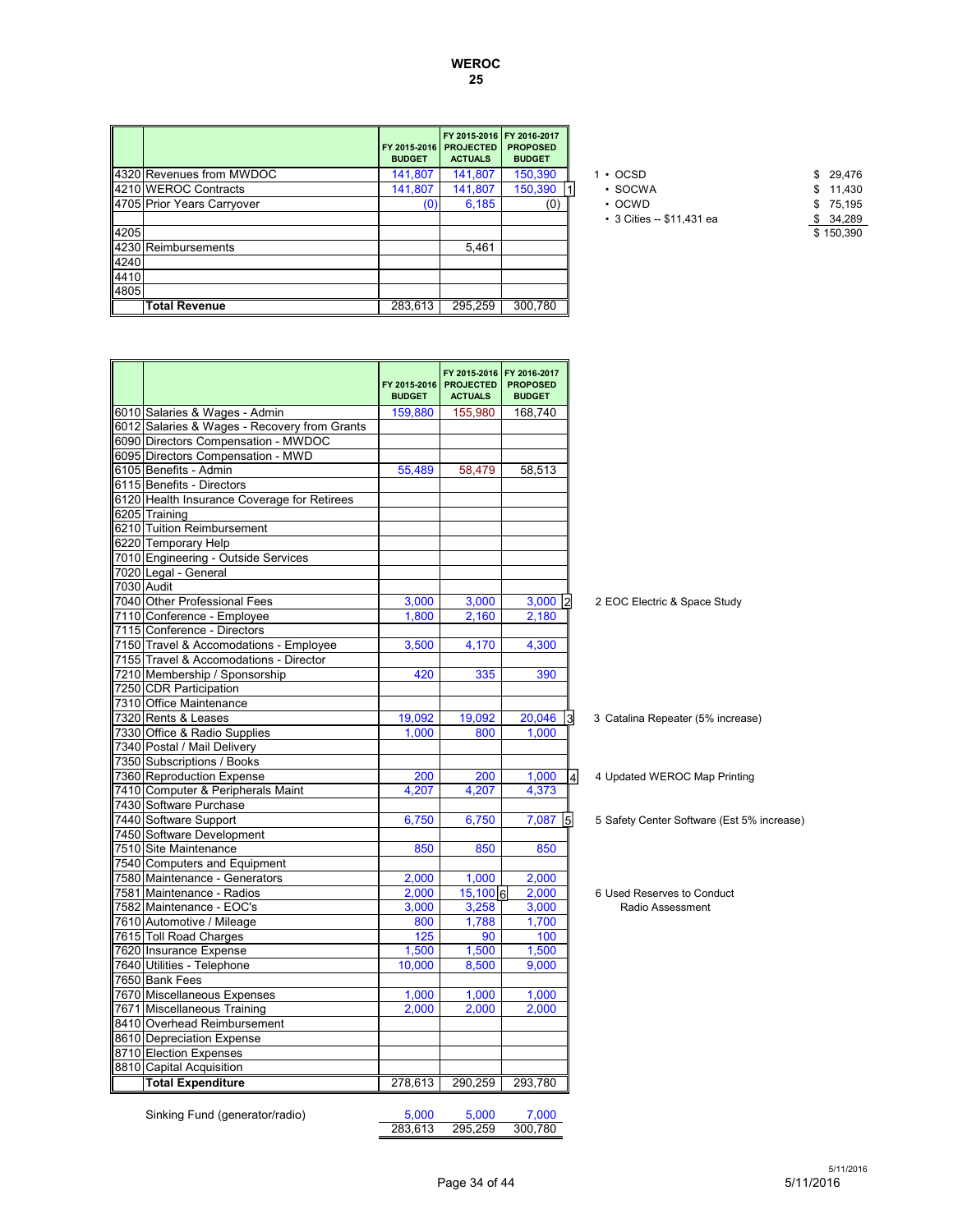#### **AMP Proceeds Agreement Administration 61**

|      |                           | FY 2015-2016<br><b>BUDGET</b> | FY 2015 2016<br><b>PROJECTED</b><br><b>ACTUALS</b> | FY 2016-2017<br><b>PROPOSED</b><br><b>BUDGET</b> |
|------|---------------------------|-------------------------------|----------------------------------------------------|--------------------------------------------------|
| 4020 | Interest Revenue          | -                             |                                                    |                                                  |
| 4050 | O & M Maintenance Deposit |                               |                                                    |                                                  |
| 4230 | Reimbursement             | 17,558                        | 16,348                                             | 19,505                                           |
| 4680 | Miscellaneous Income      |                               |                                                    |                                                  |
|      |                           |                               |                                                    |                                                  |
|      | Billing over/under        |                               | (0)                                                |                                                  |
|      |                           |                               |                                                    |                                                  |
|      |                           |                               |                                                    |                                                  |
|      |                           |                               |                                                    |                                                  |
|      | <b>Total Revenue</b>      | 17,558                        | 16,348                                             | 19,505                                           |

Participating Member agencies will be billed annually per the AMP sales admin agreement to cover legal and audit expenses until the RPOI ends in 2016

|      |                                        | FY 2015-2016<br><b>BUDGET</b> | FY 2015 2016<br><b>PROJECTED</b><br><b>ACTUALS</b> | FY 2016-2017<br><b>PROPOSED</b><br><b>BUDGET</b> |
|------|----------------------------------------|-------------------------------|----------------------------------------------------|--------------------------------------------------|
| 6010 | Salaries & Wages - Admin               | 2.098                         | 1.999                                              | 3,626                                            |
| 6090 | Directors Compensation - MWDOC         |                               |                                                    |                                                  |
| 6095 | Directors Compensation - MWD           |                               |                                                    |                                                  |
| 6105 | Benefits - Admin                       | 460                           | 498                                                | 879                                              |
| 6115 | <b>Benefits - Directors</b>            |                               |                                                    |                                                  |
| 6120 | Health Insurance Coverage for Retirees | ٠                             | $\blacksquare$                                     | ۰                                                |
| 6205 | Training                               |                               |                                                    |                                                  |
| 6210 | <b>Tuition Reimbursement</b>           |                               |                                                    |                                                  |
| 6220 | <b>Temporary Help</b>                  |                               |                                                    |                                                  |
| 7010 | <b>Engineering - Outside Services</b>  |                               |                                                    |                                                  |
| 7020 | Legal - General                        | 15,000                        | 13,851                                             | 15,000                                           |
| 7030 | Audit                                  |                               |                                                    |                                                  |
| 7040 | <b>Other Professional Fees</b>         |                               |                                                    |                                                  |
| 7110 | Conference - Employee                  |                               |                                                    |                                                  |
| 7115 | Conference - Directors                 |                               |                                                    |                                                  |
| 7150 | Travel & Accomodations - Employee      |                               |                                                    |                                                  |
| 7155 | Travel & Accomodations - Director      |                               |                                                    |                                                  |
| 7210 | Membership / Sponsorship               |                               |                                                    |                                                  |
| 7250 | <b>CDR</b> Participation               |                               |                                                    |                                                  |
| 7310 | <b>Office Maintenance</b>              |                               |                                                    |                                                  |
| 7320 | Rents & Leases                         |                               |                                                    |                                                  |
| 7330 | <b>Office Supplies</b>                 |                               |                                                    |                                                  |
| 7340 | Postal / Mail Delivery                 |                               |                                                    |                                                  |
| 7350 | Subscriptions / Books                  |                               |                                                    |                                                  |
| 7360 | <b>Reproduction Expense</b>            |                               |                                                    |                                                  |
| 7410 | Computer & Peripherals Maint           |                               |                                                    |                                                  |
| 7430 | Software Purchase                      |                               |                                                    |                                                  |
| 7440 | Software Support                       |                               |                                                    |                                                  |
| 7450 | Software Devlopment                    |                               |                                                    |                                                  |
| 7510 | Site Maintenance                       |                               |                                                    |                                                  |
| 7540 | <b>Computers and Equipment</b>         |                               |                                                    |                                                  |
| 7580 | Maintenance Expense                    |                               |                                                    |                                                  |
| 7610 | Automotive / Mileage                   |                               |                                                    |                                                  |
| 7615 | <b>Toll Road Charges</b>               |                               |                                                    |                                                  |
| 7620 | <b>Insurance Expense</b>               |                               |                                                    |                                                  |
| 7640 | Utilities - Telephone                  |                               |                                                    |                                                  |
| 7650 | <b>Bank Fees</b>                       |                               |                                                    |                                                  |
| 7670 | <b>Miscellaneous Expenses</b>          |                               |                                                    |                                                  |
| 8410 | Overhead Reimbursement                 |                               |                                                    |                                                  |
| 8610 | <b>Depreciation Expense</b>            |                               |                                                    |                                                  |
| 8710 | <b>Election Expenses</b>               |                               |                                                    |                                                  |
| 8810 | <b>Capital Acquisition</b>             |                               |                                                    |                                                  |
|      | <b>Total Expenditure</b>               | 17,558                        | 16,348                                             | 19,505                                           |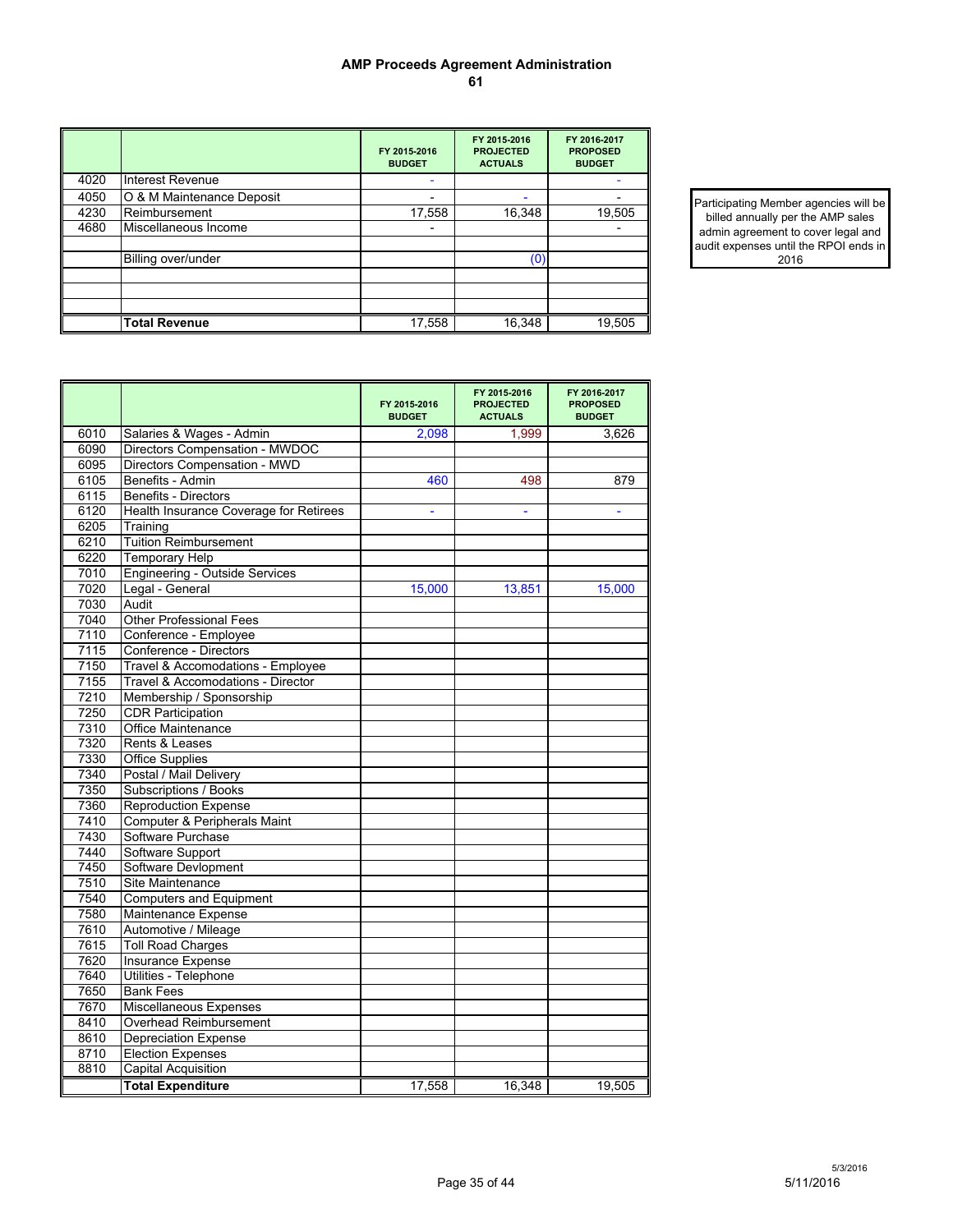## **Exhibit D**

#### **MUNICIPAL WATER DISTRICT OF ORANGE COUNTY Proposed District Participation Costs Fiscal Year 2016-2017**

|                                                                 | <b>Budget</b> | Projected<br>FY 2015-2016 | Budget       | Approval included in   |
|-----------------------------------------------------------------|---------------|---------------------------|--------------|------------------------|
|                                                                 | FY 2015-2016  | Actuals                   | FY 2016-2017 | <b>Budget Approval</b> |
| <b>Required Participation or Service</b>                        |               |                           |              |                        |
| LAFCO                                                           | 25,000        | 23,141                    | 25,000       | √                      |
| Colorado River Water Users Assn. (CRWUA 2-Director's)           | 40            | 40                        | 40           |                        |
| <b>Subtotal Cost Center 11</b>                                  | 25,040        | 23.181                    | 25.040       |                        |
|                                                                 |               |                           |              |                        |
| Association. of Calif. Water Agencies (ACWA)                    | 18,200        | 17,189                    | 18,000       | √                      |
| <b>Subtotal Cost Center 12</b>                                  | 18,200        | 17,189                    | 18,000       |                        |
|                                                                 |               |                           |              |                        |
| OC Chapter-Calif. Landscape Contractors Assoc.                  | 1,500         | 1,500                     | 1,500        | √                      |
| CA Urban Water Conservation Council Dues                        | 8,005         | 8,006                     | 8,006        | √                      |
| South OC Watershed Management Area Dues                         | 6,625         | 3,638                     | 6,625        | √                      |
| <b>Subtotal Cost Center 35</b>                                  | 16,130        | 13,144                    | 16,131       |                        |
|                                                                 |               |                           |              |                        |
| <b>Subtotal - Required Participation or Service</b>             | \$<br>59,370  | \$<br>53,514              | \$<br>59,171 |                        |
|                                                                 |               |                           |              |                        |
|                                                                 |               |                           |              |                        |
| <b>Elective Participation</b>                                   |               |                           |              |                        |
| Association of California Cities- Orange County (ACCOC)         | \$<br>5,000   | \$<br>5,000               | \$<br>5,000  | √                      |
| American Water Works Association (AWWA)                         | 1,550         | 1,550                     | 1,550        | √                      |
| Association of Metropolitan Water Agencies (AMWA)               | 16,004        | 16,805                    | 17,000       | $\sqrt{}$              |
| CA Chamber of Commerce (HR California)                          | 499           | 499                       | 499          |                        |
| <b>CALDESAL</b>                                                 | 5,000         | 5,000                     | 5,000        | √                      |
| California Municipal Treasurers Association (CMTA)              | 155           | 155                       | 155          | √                      |
| California Society of Municipal Finance Officers (CSMFO)        | 125           | 125                       | 125          | $\sqrt{}$              |
| CA Special Districts Assn. (CSDA)                               | 6.100         | 6.100                     | 6.100        | $\sqrt{2}$             |
| Colorado River Water Users Assn. (CRWUA 3-staff)                | 60            | 60                        | 60           | $\sqrt{}$              |
| Government Finance Officers Association (GFOA)                  | 165           | 165                       | 165          | √                      |
| Indep. Special Districts of Or. Co. (ISDOC)                     | 200           | 200                       | 200          | $\sqrt{2}$             |
| International Personnel Management Association                  | 105           | 105                       | 105          | √                      |
| Latino Business Association                                     | 250           | 250                       | 250          | $\sqrt{}$              |
| Municipal Information Systems Association of California (MISAC) | 200           | 200                       | 200          | √                      |
| National Water Resources Assn., Mun. Caucus                     | 500           | 500                       | 500          | √                      |
| Orange County Business Council (OC Chamber)                     | 5,000         | 5,000                     | 5,000        | $\sqrt{}$              |
| Orange County Public Affairs Association                        |               |                           | 200          | <b>New</b>             |
| California Council for Environmental & Economic Balance         |               |                           | 29,500       | New                    |
| Orange County Water Association (OCWA)                          | 100           | 100                       | 100          | $\sqrt{}$              |
| Public Agency Risk Managers Asociation (PARMA)                  | 100           | 100                       | 100          | $\sqrt{}$              |
| Public Relations Society of America/O.C.                        | 300           | 300                       | 300          | √                      |
| Society of Human Resources Management (SHRM)                    | 200           | 200                       | 200          | $\sqrt{}$              |
| Southern California Personnel Management Assoc. (SCPMA)         | 50            | 50                        | 50           | $\sqrt{}$              |
| South Orange County Economic Coalition                          | 1,500         | 1,500                     | 1,500        | √                      |
| Southern California Water Committee                             | 850           | 850                       | 850          | √                      |
| Water Education Foundation                                      | 578           | 578                       | 578          | √                      |
| <b>Subtotal Cost Center 12</b>                                  | 44,591        | 45,392                    | 75,287       |                        |
| <b>Subtotal - Elective Participation</b>                        | \$<br>44.591  | \$<br>45.392              | 75.287<br>\$ |                        |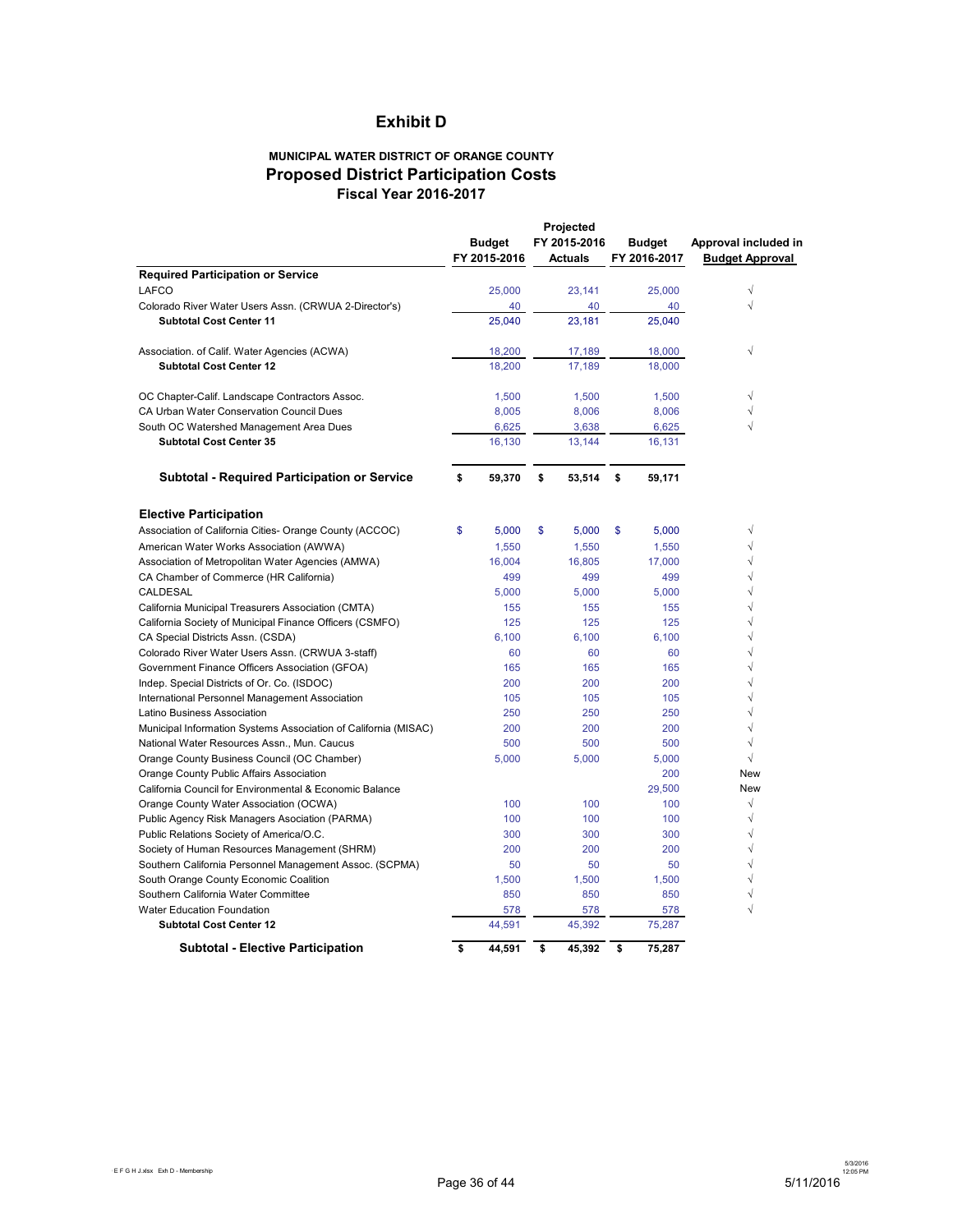## **Exhibit D**

## **MUNICIPAL WATER DISTRICT OF ORANGE COUNTY Proposed District Participation Costs Fiscal Year 2016-2017**

|                                                    |     | Projected |                        |  |  |  |
|----------------------------------------------------|-----|-----------|------------------------|--|--|--|
| FY 2015-2016                                       |     | Budget    | Approval included in   |  |  |  |
| <b>Actuals</b>                                     |     |           | <b>Budget Approval</b> |  |  |  |
|                                                    |     |           |                        |  |  |  |
| \$<br>130                                          | -\$ | 185       |                        |  |  |  |
| 55                                                 |     | 55        |                        |  |  |  |
| 150                                                |     | 150       |                        |  |  |  |
| 335                                                |     | 390       |                        |  |  |  |
| 99.241                                             | S   | 134.848   |                        |  |  |  |
| FY 2015-2016<br>185<br>55<br>180<br>420<br>104.381 |     |           | FY 2016-2017           |  |  |  |

| New or Increased Memberships for 2016-17                |                               |  |                                             |  |                               |                                                |
|---------------------------------------------------------|-------------------------------|--|---------------------------------------------|--|-------------------------------|------------------------------------------------|
| <b>Association</b>                                      | <b>Budget</b><br>FY 2015-2016 |  | Projected<br>FY 2015-2016<br><b>Actuals</b> |  | <b>Budget</b><br>FY 2016-2017 | Approval included in<br><b>Budget Approval</b> |
| Orange County Public Affairs Association                |                               |  |                                             |  | 200                           | <b>New</b>                                     |
| California Council for Environmental & Economic Balance |                               |  |                                             |  | 29,500                        | <b>New</b>                                     |
| Total of New or Increased Memberships                   |                               |  |                                             |  | 29.700                        |                                                |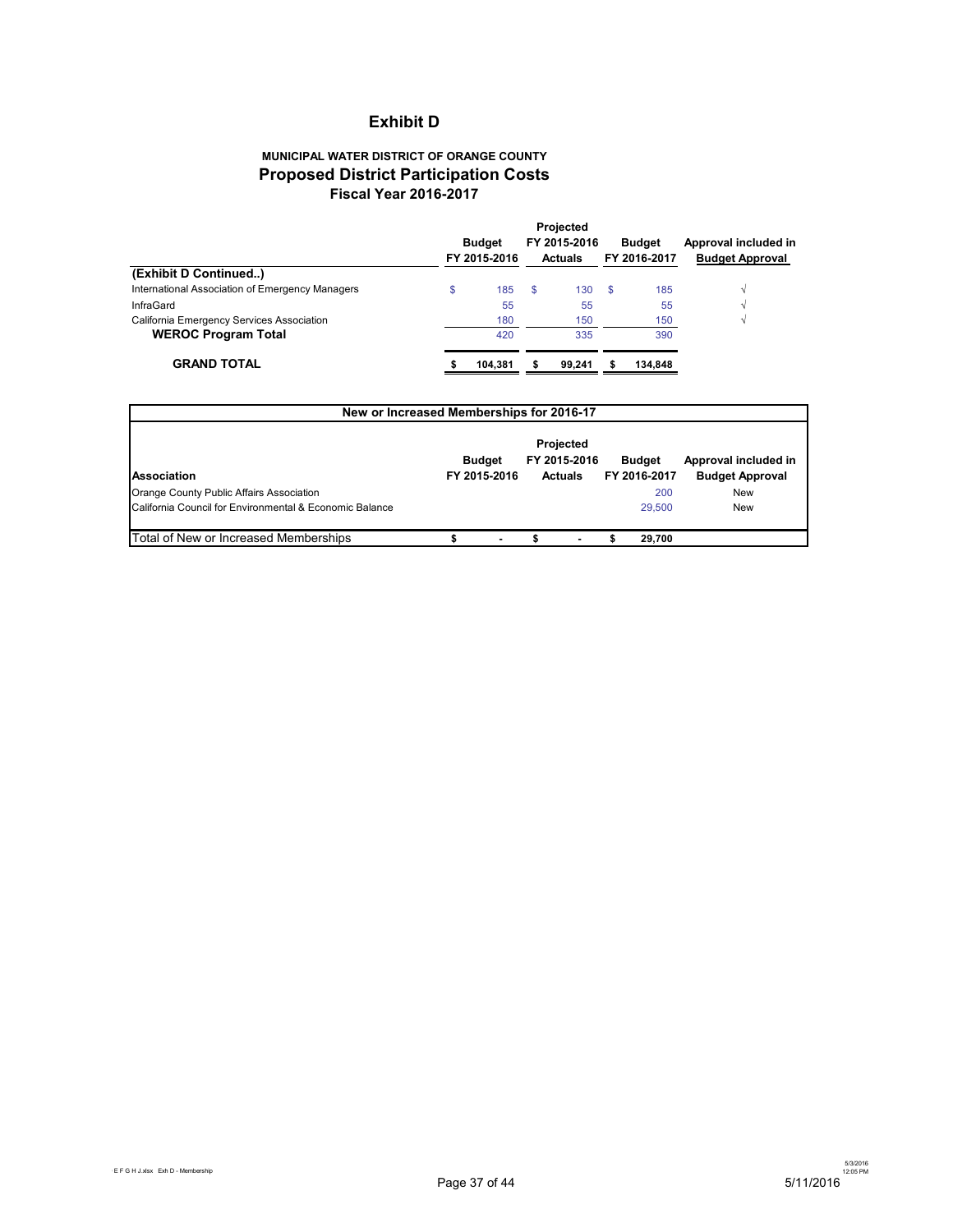## **Exhibit E**

## **MUNICIPAL WATER DISTRICT OF ORANGE COUNTY Summary of Proposed Staff Registration & Travel Budget (1) Fiscal Year 2016-2017**

| <b>Conference / Meeting</b>                                       | <b>Registration</b> | Travel (1)   | Approval included in<br><b>Budget Approval</b> |
|-------------------------------------------------------------------|---------------------|--------------|------------------------------------------------|
| ACWA - DC Conference (2 staff)                                    | \$<br>1,250         | \$<br>5,000  | $\sqrt{}$                                      |
| - Fall Conference (3 staff)                                       | 2,400               | 2,500        | $\sqrt{}$                                      |
| - Spring Conference (3 staff)                                     | 2,400               | 5,000        | $\sqrt{}$                                      |
| - Legislative Symposium (1 staff)                                 | 200                 | 650          | $\sqrt{}$                                      |
| <b>ACC-OCBC Legislative Advocacy Trip</b>                         | 950                 | 450          | $\sqrt{}$                                      |
| ACWA Region 10 (2 Staff)                                          | 150                 | 200          | $\sqrt{}$                                      |
| Association of Metropolitan Water Agencies (AMWA)                 | 2,400               | 3,700        | $\sqrt{}$                                      |
| AWWA Cal Nevada & National Conference (2) 2x year                 | 1,600               | 3,600        | $\sqrt{}$                                      |
| AWWA Fall Conference (1 staff)                                    | 550                 | 1,200        | $\sqrt{}$                                      |
| AWWA Spring Conference (1 staff)                                  | 550                 | 1,200        | $\sqrt{}$                                      |
| Bond Buyers Conference (1 Staff)                                  | 200                 | 500          | $\sqrt{}$                                      |
| California Dept. of Health Svcs Certif Stakeholder Mtg. (2 Trips) |                     | 1,200        | $\sqrt{}$                                      |
| California Dept. of Water Resources (USC & ITP) (1 staff)         |                     | 600          | $\sqrt{ }$                                     |
| Calif. Soc. of Mun. Finance Officers (2 staff)                    | 200                 | 400          | $\sqrt{}$                                      |
| Cal Desal Conference (1 staff)                                    | 500                 | 1,200        | $\sqrt{}$                                      |
| Exec. Committtee Meetings                                         |                     | 600          | New                                            |
| CRWUA - Fall (3 staff)                                            | 1,350               | 3,750        | $\sqrt{}$                                      |
| CSDA Annual Conference (1 staff)                                  | 550                 | 700          | $\sqrt{ }$                                     |
| <b>CSDA Legislative Days</b>                                      | 175                 | 650          | New                                            |
| California Counsil for Environmental & Economic Balance (6 Trips) | 1,000               | 4,000        | <b>New</b>                                     |
| CUWCC Board Plenary & Committee Meetings (13 meetings)            |                     | 6,980        | $\sqrt{ }$                                     |
| DWR Stakeholder Meetings (4x)                                     |                     | 1,250        | $\sqrt{}$                                      |
| Gov. Finance Officers Assoc. Seminar (1 staff)                    | 200                 | 400          | $\sqrt{}$                                      |
| Information Technology Seminar (2 staff)                          | 600                 | 1,200        | $\sqrt{}$                                      |
| Irrigation Association Annual Conference (3 staff)                | 1,200               |              | $\sqrt{ }$                                     |
| Liebert Cassidy & Whitmore Employment Law Conference (2 Staff)    | 950                 |              | $\sqrt{ }$                                     |
| Sacramento Legislative Advocacy (18 trips)                        |                     | 9,500        | $\sqrt{}$                                      |
| Urban Water Institute (2x)                                        | 300                 | 300          | $\sqrt{}$                                      |
| Washington Legislative Advocacy (6 trips)                         |                     | 11,000       | $\sqrt{}$                                      |
| Water Smart Innovations (1 Staff)                                 | 400                 | 900          | $\sqrt{}$                                      |
| Miscellaneous*                                                    | 2,050               | 2,500        | $\sqrt{ }$                                     |
| <b>General Fund Total **</b>                                      | \$<br>22,125        | \$<br>71,130 |                                                |
| International Assoc. of Emergency Managers (Georgia) (1 Staff)    | \$<br>700           | \$<br>1,800  | <b>New</b>                                     |
| AWWA Spring Conf. CalWARN (1 WEROC staff)                         |                     | 500          | $\sqrt{}$                                      |
| California Emergency Services Association (2 WEROC staff)         | 1,480               | 2,000        | $\sqrt{ }$                                     |
| <b>WEROC Program Total</b>                                        | \$<br>2,180         | \$<br>4,300  |                                                |
|                                                                   |                     |              |                                                |
| <b>PROPOSED GENERAL FUND BUDGET</b>                               | \$<br>22,125        | \$<br>71,130 |                                                |

\* Includes OCWA lunch meetings, ISDOC, OCBC, SCWC, League of Cities, Misc. Assoc/Committee meetings and related business meeting expenses.

\*\* Excludes automotive mileage.

(1) Includes all modes of travel (except automotive mileage), room accommodations, meals, and related misc. expenses.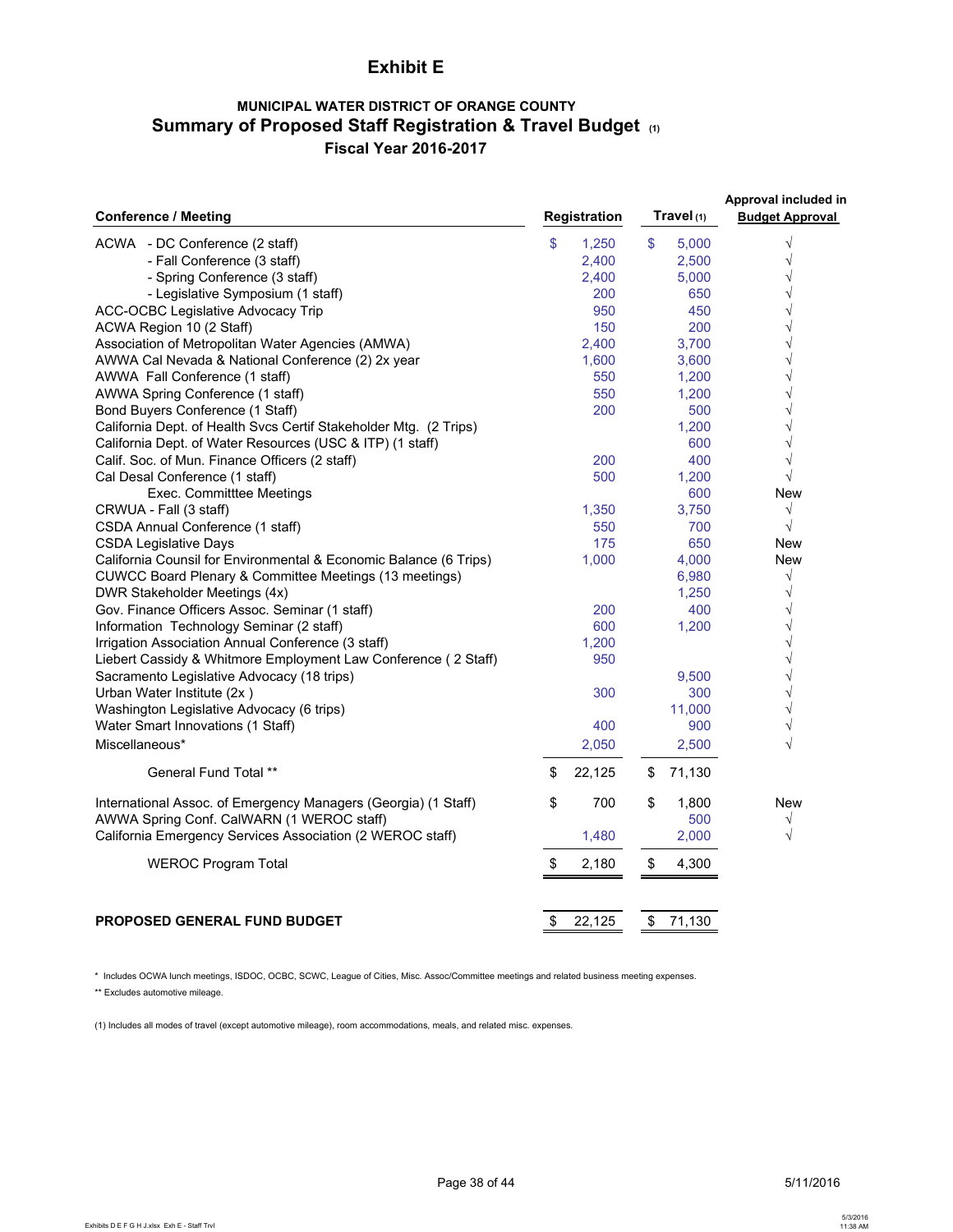## **Exhibit F**

## **MUNICIPAL WATER DISTRICT OF ORANGE COUNTY Summary of Proposed Board Registration & Travel Budget Fiscal Year 2016-2017**

|                                                                   |                     |        |            |        | Approval included in   |  |
|-------------------------------------------------------------------|---------------------|--------|------------|--------|------------------------|--|
| <b>Conference</b>                                                 | <b>Registration</b> |        | Travel (1) |        | <b>Budget Approval</b> |  |
| ACWA DC Conference (2 Directors)                                  | \$                  | 1,250  | \$         | 5,000  |                        |  |
| ACWA Fall Conference (3 Directors)                                |                     | 2,400  | \$         | 2,500  |                        |  |
| ACWA Spring Conference (3 Directors)                              |                     | 2,400  | \$         | 5,000  |                        |  |
| ACWA Region 10 (2 Directors)                                      |                     | 150    | \$         | 200    |                        |  |
| Bond Buyers Conference (2 Directors)                              |                     | 400    | \$         | 1,000  |                        |  |
| CRWUA Fall Conf (2 Directors)                                     |                     | 900    | \$         | 2,500  |                        |  |
| CSDA Annual Conference (1 Director)                               |                     | 550    | \$         | 700    |                        |  |
| CSDA Legislative Day (1 Director)                                 |                     | 175    | \$         | 650    | <b>New</b>             |  |
| California Counsil for Environmental & Economic Balance (6 Trips) | \$                  | 1,000  | \$         | 4,000  | <b>New</b>             |  |
| Sacramento Legislative Advocacy (8 Trips)                         |                     |        | S          | 4,000  |                        |  |
| Washington DC Legislative Advocacy (6 trips)                      |                     |        | \$         | 11,000 |                        |  |
| Urban Water Institute (2 Directors)                               |                     | 300    | \$         | 300    |                        |  |
| Miscellaneous*                                                    | \$                  | 1,200  | \$         | 1,400  |                        |  |
| <b>TOTAL**</b>                                                    | \$                  | 10,725 | \$         | 38,250 |                        |  |
| PROPOSED GENERAL FUND BUDGET                                      | \$                  | 10,725 | \$         | 38,250 |                        |  |

\* Includes OCWA lunch meetings, ISDOC, OCBC, SCWC, League of Cities, Misc. Assoc/Committee meetings and related business meeting expenses.

\*\* Excludes automotive mileage.

(1) Includes all modes of travel (except automotive mileage), room accommodations, meals, and related misc. expenses.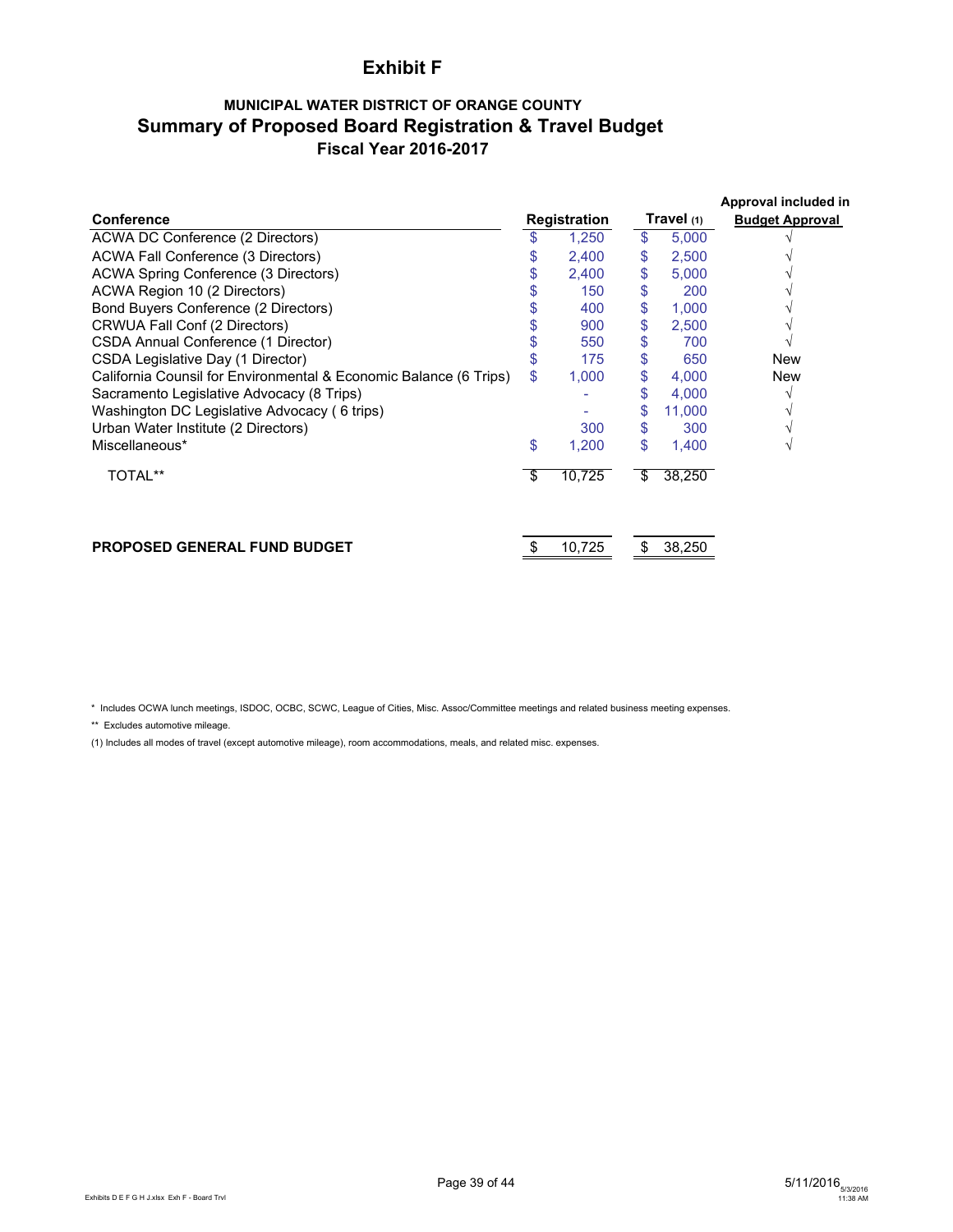## **Exhibit H**

## **MUNICIPAL WATER DISTRICT OF ORANGE COUNTY Schedule of Capital Expenditures Fiscal Year 2016-2017**

|                                                                                   | <b>Proposed</b>  | Approval included in   |  |
|-----------------------------------------------------------------------------------|------------------|------------------------|--|
|                                                                                   | <b>Budget</b>    | <b>Budget Approval</b> |  |
| Finance - 45-8810:                                                                |                  |                        |  |
| Hybrid storage device for records management.<br>Scanners for records management. | 14,000<br>15,000 | <b>New</b><br>V        |  |
|                                                                                   |                  |                        |  |
| <b>Subtotal Cost Center 45</b>                                                    | 29,000           |                        |  |
| <b>Furniture and Fixtures-19-8810:</b>                                            |                  |                        |  |
| <b>Office Furniture</b>                                                           | 18,500           | <b>New</b>             |  |
| Entrance Area Displays                                                            | 15,000           | V<br>V                 |  |
| <b>Subtotal Cost Center 19</b>                                                    | 33,500           |                        |  |
| <b>Total Capital Expenditures</b>                                                 | 62,500<br>\$     |                        |  |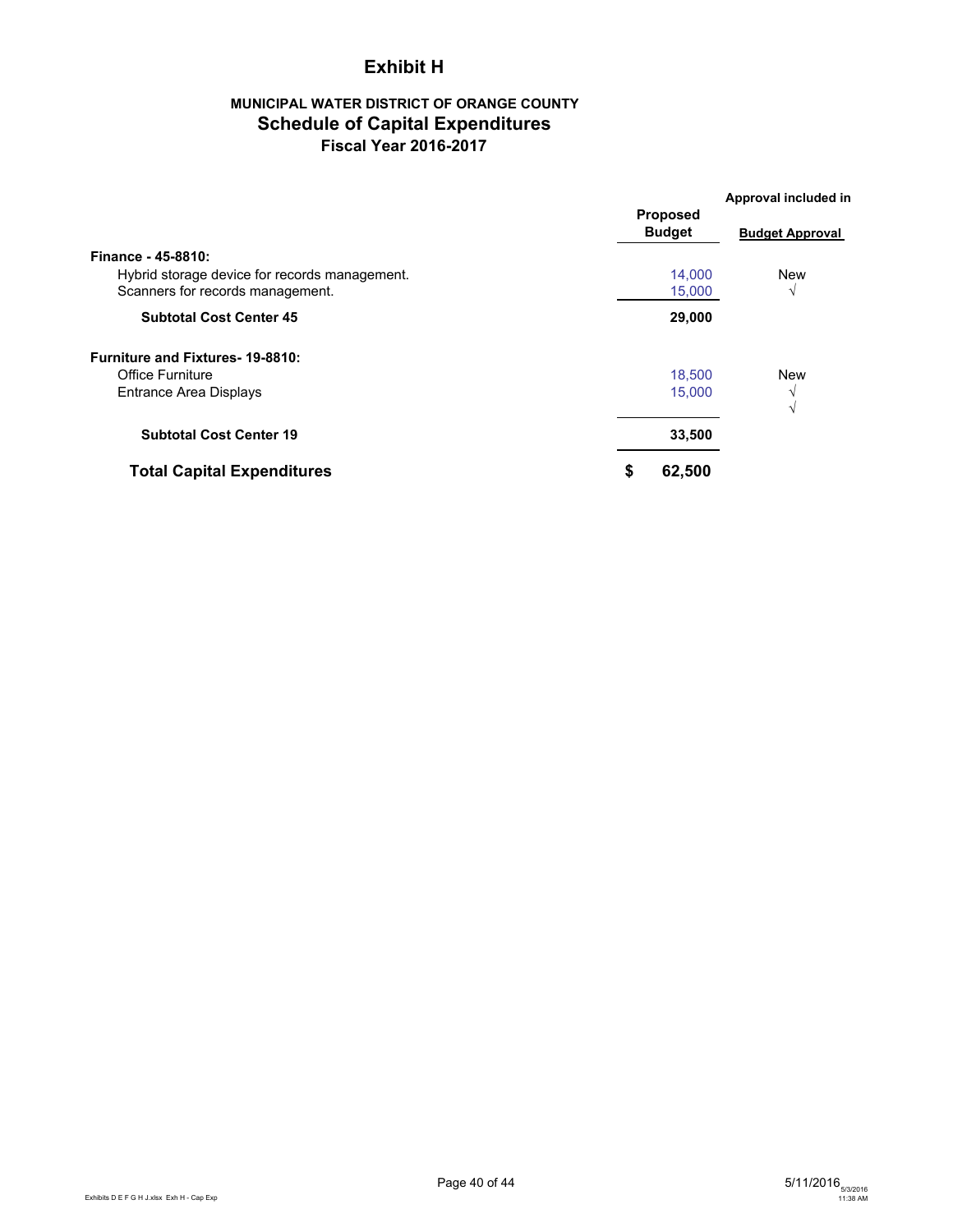#### **Exhibit J Professional / Special Services Authorized Core Fund**

| <b>Department</b>                | <b>Consultant</b>                                     | <b>Service</b>                                                                        | <b>Budget</b><br>FY 15-16 | <b>Budget</b><br>FY 16-17 | * Approval<br>included in<br><b>Budget</b><br>Approval |
|----------------------------------|-------------------------------------------------------|---------------------------------------------------------------------------------------|---------------------------|---------------------------|--------------------------------------------------------|
| <b>Engineering Expenses</b>      |                                                       |                                                                                       |                           |                           |                                                        |
| <b>Planning &amp; Operation</b>  | (To be determined)                                    | Various Engineering/Technical Services                                                | 140,000                   | 197,500                   |                                                        |
| (21)                             |                                                       |                                                                                       |                           |                           |                                                        |
|                                  | <b>Ed Means Consulting</b><br>Ron Gastelum Consulting | Consulting on MET issues                                                              | 60,000<br>10,000          | 50,000                    | √<br>$\sqrt{}$                                         |
| Met Issues & Special             |                                                       |                                                                                       |                           |                           |                                                        |
| Projects (23)                    | (To be determined)                                    | Urban Water Management Plan                                                           | 30,000                    |                           | $\sqrt{}$                                              |
|                                  | (To be determined)                                    | <b>MET and Reliability Planning</b>                                                   | 60,000                    | 157,500                   | $\sqrt{ }$                                             |
|                                  |                                                       | <b>Total Engineering Expenses</b>                                                     | 300.000                   | 405,000                   |                                                        |
| <b>Legal Expenses</b>            |                                                       |                                                                                       |                           |                           |                                                        |
| Administration                   | Best, Best & Krieger                                  | General Legal Counsel Services                                                        | 305.000                   | 260,000                   | $\sqrt{}$                                              |
| (11 & 8 & 13)                    | Aleshire & Wynder                                     | Legal Counsel Services Regarding San Diego County                                     | 15,000                    | 25,000                    | $\sqrt{}$                                              |
|                                  |                                                       | <b>Water Authority</b><br>abor Counsel Services                                       | 35,000                    | 35,000                    | √                                                      |
|                                  | Best, Best & Krieger                                  | <b>Total Legal Expenses</b>                                                           | 355,000                   | 320,000                   |                                                        |
|                                  |                                                       |                                                                                       |                           |                           |                                                        |
| <b>Audit Expenses</b><br>Finance |                                                       |                                                                                       |                           |                           |                                                        |
| (41)                             | Vavrinek, Trine, Day & Co., LLP                       | Annual Financial Audit and Federal Single Audit                                       | 23,000                    | 24,000                    | $\sqrt{}$                                              |
| <b>Training</b>                  |                                                       |                                                                                       |                           |                           |                                                        |
| Administration                   | TBD/Cal State University Fullerton                    | Staff Development/Training/indiv. Employee training                                   | 18,000                    | 12,000                    | $\sqrt{}$                                              |
| (13)                             | Leadership                                            |                                                                                       |                           |                           |                                                        |
| <b>Professional Fees</b>         |                                                       |                                                                                       |                           |                           |                                                        |
|                                  | <b>Dissinger Associates</b>                           | Pension Plan Administration<br>Evaluate fund portfolio on a semi annual basis for 401 | 4,000                     | 4,200                     | √                                                      |
| Administration                   | (To be determined)                                    | and 457 Plan/RFP for 401 & 457                                                        | 25,000                    |                           |                                                        |
| (12 & 13 & 19)                   | Wage Works                                            | Cafeteria Plan Administration                                                         | 1,800                     | 1.900                     | $\sqrt{}$                                              |
|                                  | (To be determined)                                    | Records Management Consulting                                                         |                           | 24,900                    |                                                        |
|                                  | (To be determined)                                    | Scanning Services/Staffing                                                            |                           | 48,000                    |                                                        |
|                                  | Townsend/BBK Legislation<br>James C. Barker           | State Legislative Advocate<br>Federal Legislative Advocate                            | 96,000<br>96,000          | 94,000<br>94,000          | $\sqrt{}$<br>$\sqrt{}$                                 |
| <b>Governmental Affairs</b>      | ewis Consulting                                       | County Issues Consulting                                                              | 48,000                    | 48,000                    | $\sqrt{2}$                                             |
| (31)                             | Ackerman                                              | Legal and Regulatory                                                                  | 36,000                    | 36,000                    | $\sqrt{}$                                              |
|                                  | (To be determined)                                    | Miscellaneous                                                                         | 3,000                     | 3,000                     |                                                        |
|                                  |                                                       | Consumer Confidence Report (CCR) Technical Water                                      | 34,178                    | 34,178                    |                                                        |
|                                  | Stetson Engineers                                     | <b>Quality Advisor</b>                                                                |                           |                           | $\sqrt{ }$                                             |
|                                  | To be determined)                                     | Public Outreach                                                                       | 7,500                     | 2.000                     |                                                        |
|                                  | (To be determined)                                    | Collateral materials update and resolutions                                           | 5,000                     | 5,000                     |                                                        |
|                                  | (To be determined)                                    | <b>Event Registration Fees</b>                                                        | 2,500                     | 2,500                     |                                                        |
| <b>Public Affairs</b>            | To be determined)                                     | <b>PAW Meeting Materials</b>                                                          | 2,500                     | 2,500                     |                                                        |
| (32)                             | (To be determined)                                    | Client Agency Workshops for PAW                                                       | 10,000                    | 15,000                    |                                                        |
|                                  | (To be determined)                                    | <b>Marketing Materials</b>                                                            | 15,000                    |                           |                                                        |
|                                  | To be determined)<br>(To be determined)               | Surveys - Phone and IPSO<br>Advertising                                               | 40,000                    | 35,000<br>20,000          |                                                        |
|                                  | Tuckman\Ouwerkerk                                     | Temp PA consultant in lieu of PA director                                             | 68,800                    | 15,000                    | $\sqrt{}$                                              |
|                                  | (To be determined)                                    | Website updates and Maintenance/New Website                                           | 35,000                    | 60,000                    |                                                        |
|                                  | (To be determined)                                    | Water Savings Potential Study                                                         | 60,000                    |                           |                                                        |
| WUE - Core (35)                  | (To be determined)                                    | Water Loss Control                                                                    |                           | 33,000                    |                                                        |
|                                  | Gilbert & Associates                                  | <b>Project Audit</b>                                                                  | 5,000                     | 5,000                     | $\sqrt{}$                                              |
|                                  | Raftelis                                              | Rate Study                                                                            | 75,000                    |                           |                                                        |
| Finance & IT<br>(41 & 45)        | Union Bank                                            | <b>Custodial Bank fees</b>                                                            | 3,000                     | 3,000                     | $\sqrt{}$                                              |
|                                  | To be determined)                                     | <b>Financial Consulting</b>                                                           | 112,000                   | 112,000                   |                                                        |
|                                  |                                                       | <b>Total Professional Fees</b>                                                        | 785,278                   | 698,178                   |                                                        |

### **Trustee Activities**

| <b>Department</b>                 | <b>Consultant</b>    | <b>Service</b>                | <b>Budget</b><br>FY 15-16 | <b>Budget</b><br>FY 16-17 | * Approval<br>included in<br><b>Budget</b><br>Approval |
|-----------------------------------|----------------------|-------------------------------|---------------------------|---------------------------|--------------------------------------------------------|
| <b>Legal Expenses</b>             |                      |                               |                           |                           |                                                        |
| <b>AMP Administration</b><br>(61) | Best, Best & Krieger | AMP Administration, 1996 COPS | 15,000                    | 15,000                    |                                                        |

\* Approval of the budget constitutes authorization for spending within the policy guidelines set out in Chapter 8, Contracts section of the Administrative code<br>including authorization limitations. A check mark indicates fi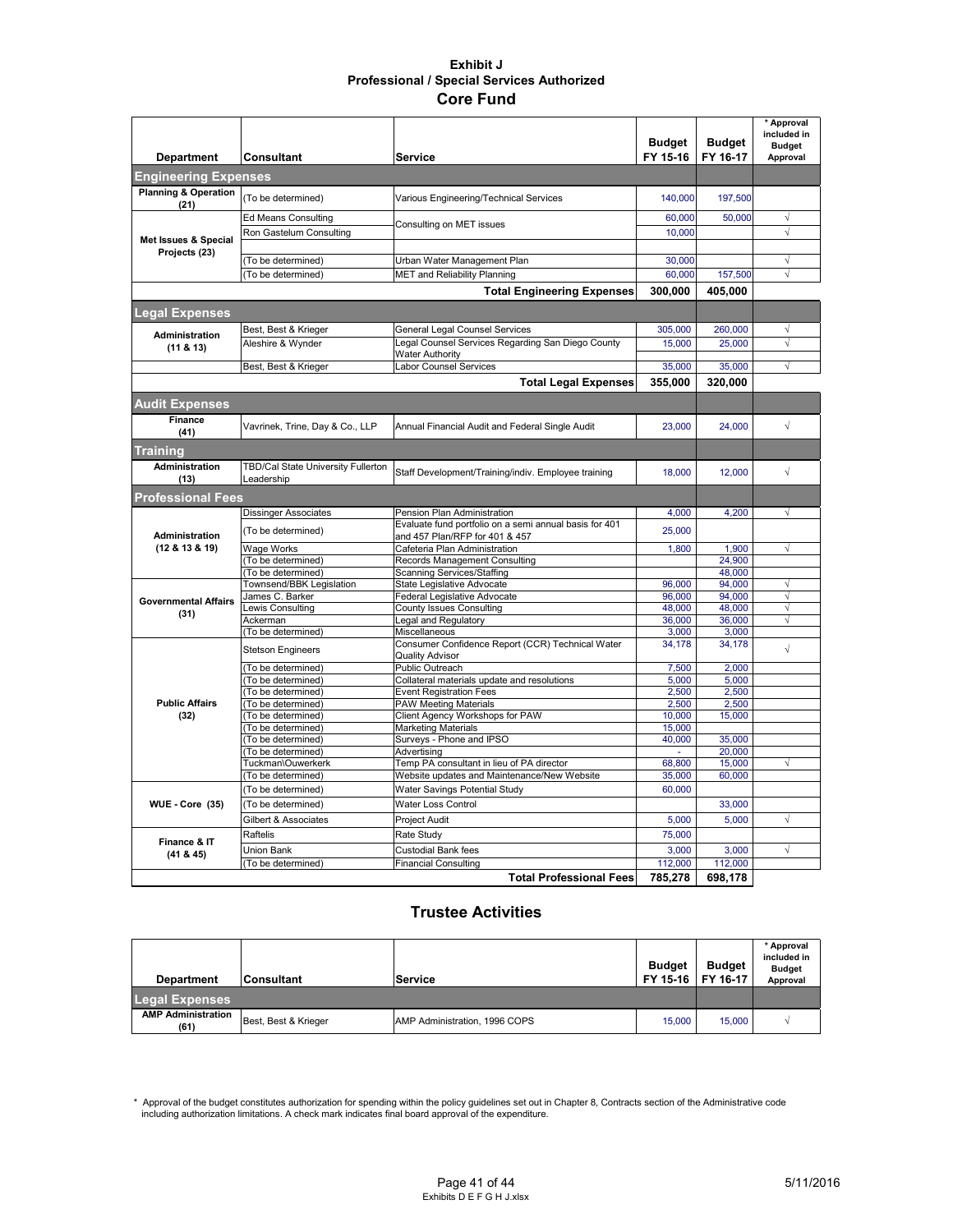## **Exhibit J1 Professional / Special Services Authorized Choice Funds**

| <b>Department</b>           | <b>Consultant</b>                     | <b>Service</b>                                        | <b>Budget</b><br>FY 15-16 | <b>Budget</b><br>FY 16-17 | * Approval<br>included in<br><b>Budget</b><br>Approval |
|-----------------------------|---------------------------------------|-------------------------------------------------------|---------------------------|---------------------------|--------------------------------------------------------|
| <b>Professional Fees</b>    |                                       |                                                       |                           |                           |                                                        |
| <b>Water Use Efficiency</b> | (To be determined)                    | <b>Water Smart Landscape</b>                          | 50,000                    | 50,000                    |                                                        |
| (62)                        | Various Printers                      | Printing of marketing materials for all WUE programs  | 60,000                    | 50,000                    |                                                        |
|                             | <b>Enterprise Information Systems</b> | California Sprinkler Adjustment Program (Web Hosting) | 1.200                     | 2,400                     |                                                        |
|                             | <b>Droplet</b>                        | Web Based Rebate Processing Platform (Turf & Drip)    | 72,000                    | 66,514                    |                                                        |
|                             | (To be determined)                    | <b>Communications Consultant</b>                      | 32,500                    |                           |                                                        |
|                             | (To be determined)                    | Gas Station Pump Video Adds                           | 35,000                    |                           |                                                        |
| <b>Public Affairs (67)</b>  | (To be determined)                    | <b>Bus Shelter Adds</b>                               | 7,500                     |                           |                                                        |
|                             | (To be determined)                    | <b>Communications Plan</b>                            |                           | 250,000                   |                                                        |
|                             | (To be determined)                    | <b>Movie Theaters</b>                                 | 35,000                    |                           |                                                        |
|                             | (To be determined)                    | Social Media Advertising                              | 4,000                     |                           |                                                        |
| <b>Poseidon Desal</b>       | (To be determined)                    | (To be determined)                                    | 45,162                    | 45,162                    |                                                        |
| 2008 Fund Doheny            | (To be determined)                    | Decommissioning of Pilot Plant                        | 18,797                    |                           |                                                        |
| <b>Desal</b>                |                                       |                                                       |                           |                           |                                                        |
|                             | Discovery Science Center              | Assemblies (Grades 1-6)                               | 257,400                   | 253,089                   | $\sqrt{ }$                                             |
| School Program (63)         | (To be determined)                    | Assemblies (Grades 9-12)                              |                           | 82.400                    |                                                        |
|                             |                                       |                                                       |                           |                           |                                                        |
| <b>Foundational Action</b>  | (To be determined)                    | (To be determined)                                    | 108,000                   |                           |                                                        |
| <b>Doheney Desal</b>        |                                       |                                                       |                           |                           |                                                        |
|                             |                                       |                                                       |                           |                           |                                                        |
|                             |                                       | <b>Total Professional Fees</b>                        | 791,559                   | 799,565                   |                                                        |

\* Approval of the budget constitutes authorization for spending within the policy guidelines set out in Chapter 8, Contracts section of the Administrative code including authorization limitations. A check mark indicates final board approval of the expenditure.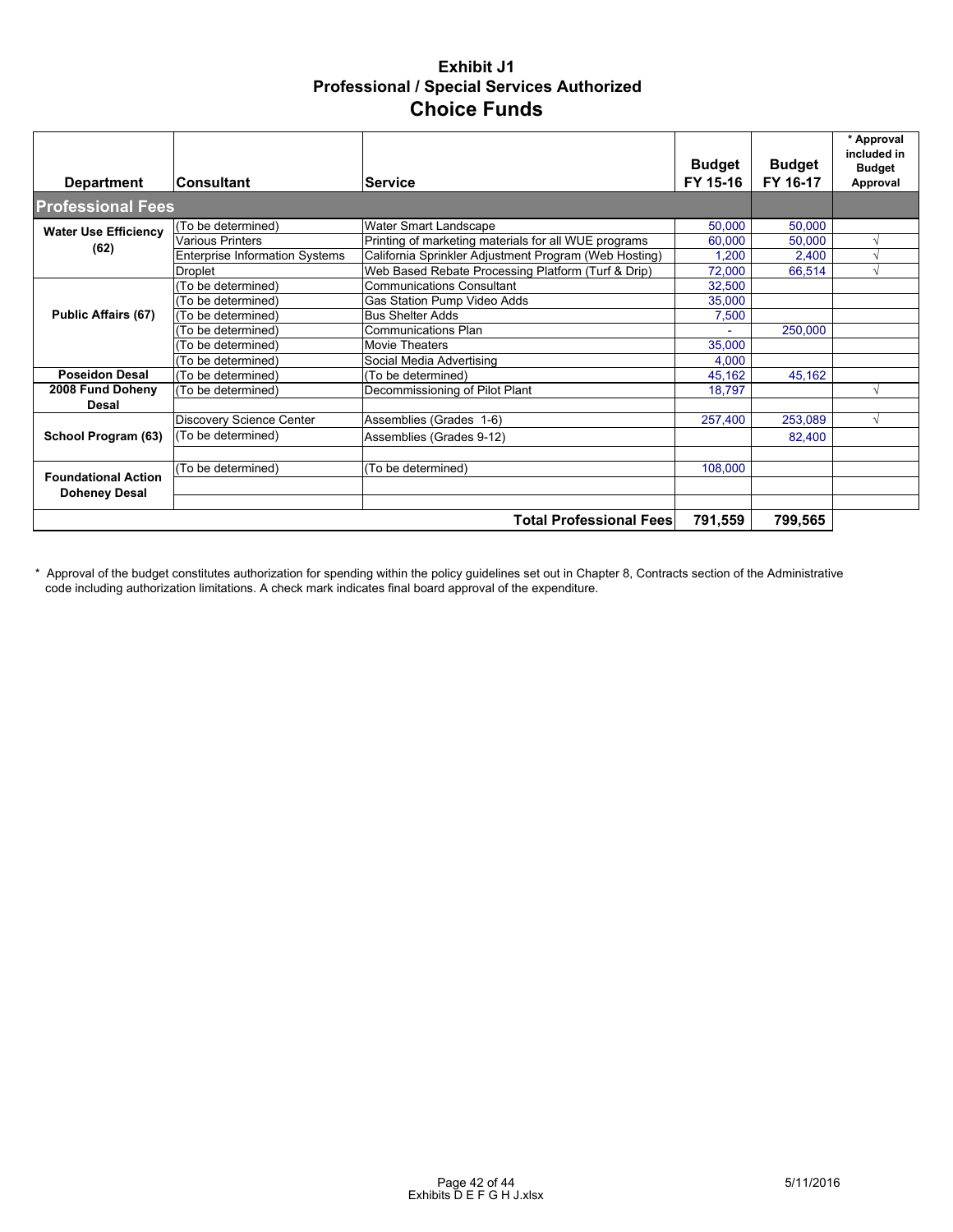|                                                                                                                                                                                                                                | Core & Choice                                                 | <b>Water Fund</b>                    | Water Use<br>Efficiency | <b>WEROC</b>                  | <b>AMP Proceeds</b><br>Administration<br>Agreement | $F_{\text{POL}}$ | Inter-Fund<br>Total with<br><b>Transfers</b>                               | Inter-Fund<br>Transfers <sup>2</sup><br>Less | Consolidated<br><b>Budget Total</b>                                         |
|--------------------------------------------------------------------------------------------------------------------------------------------------------------------------------------------------------------------------------|---------------------------------------------------------------|--------------------------------------|-------------------------|-------------------------------|----------------------------------------------------|------------------|----------------------------------------------------------------------------|----------------------------------------------|-----------------------------------------------------------------------------|
| Local Resource Program Incentives<br>Ground Water Customer Charge<br>Retail Meter Charge<br>Water Sales<br>Revenues:                                                                                                           | 6,687,322                                                     | 172,494,402<br>(15,450,587)<br>မာ မာ |                         |                               |                                                    |                  | (15,450,587)<br>172,494,402<br>6,687,322<br>$\n  an\n$                     |                                              | (15,450,587)<br>172,494,402<br>6,687,322<br>ക ക                             |
| Water Increment Charge<br>MWDOC's Contribution<br>Miscellaneous Income<br>Outside Fundings<br>Interest Revenue<br>Carryover Funds<br>Choice Revenue                                                                            | 3,000<br>117,675<br>1,615,957                                 | 2,900                                | 49,000<br>22,717,204    | $\odot$<br>141,807<br>141,807 | 17,558                                             | 4,823            | ε<br>120,575<br>190,807<br>22,881,392<br>3.000<br>1,615,957                | (190, 807)                                   | ε<br>120,575<br>3,000<br>22,881,392<br>1,615,957                            |
| <b>Total Revenues</b>                                                                                                                                                                                                          | 8,423,954                                                     | 157,046,715                          | 22,766,204              | 283,613                       | 17,558                                             | 4.823            | 188,542,867                                                                | (190, 807)                                   | 188,352,060                                                                 |
| less S & W Reimb. DSC or Recov from Grants<br>Engineering Expense<br><b>Employee Benefits</b><br>Professional Fees<br>Salaries & Wages<br>Water Purchases<br>Expenses:                                                         | 3,309,949<br>(23,500)<br>300,000<br>968,257<br>1,541,837      | 157,043,815                          | 22,766,204              | 3,000<br>55,489<br>159,880    | 2,098<br>460                                       |                  | (23,500)<br>157,043,815<br>300,000<br>1,024,207<br>3,471,927<br>24,311,041 | (49,000)                                     | (23, 500)<br>157,043,815<br>300,000<br>3,471,927<br>1,024,207<br>24,262,041 |
| MWDOC Contribution to Desalination<br>MWDOC Contribution to WEROC<br>Election Expense (annualized)<br>Membership / Sponsorship<br>Legal Expense - General<br>Director Compensation<br>Maintenance Expense<br>Insurance Expense | 355,000<br>103,961<br>220,588<br>141,807<br>137,670<br>96,000 |                                      |                         | 4,850<br>1,500<br>420         | 15,000                                             |                  | 370,000<br>142,520<br>97,500<br>104,381<br>220,588<br>141,807              | (141, 807)                                   | 370,000<br>142,520<br>97,500<br>104,381<br>220,588                          |
| RPOI Distribution to Member Agencies<br>Others:                                                                                                                                                                                |                                                               |                                      |                         |                               |                                                    | 4,823            | 4,823                                                                      |                                              | 4,823                                                                       |
| Health Insurance Coverage for Retirees<br><b>MWD Representation</b><br>Director Benefits                                                                                                                                       | 126,050<br>60,024<br>50,387                                   |                                      |                         |                               | $\mathbf{r} = \mathbf{r}$                          |                  | 126,050<br>60,024<br>50,387                                                |                                              | 126,050<br>60,024<br>50,387                                                 |
| Automotive & Toll Road Expenses<br>Conference Expense - Directors<br>Conference Expense - Staff<br><b>Business Expense</b><br><b>CDR Participation</b><br>Audit Expense                                                        | 23,000<br>14,775<br>9,800<br>39,740<br>19,450<br>6,800        |                                      |                         | 925<br>1,800                  |                                                    |                  | 15,700<br>21,250<br>9,800<br>39,740<br>23,000                              |                                              | 23,000<br>15,700<br>21,250<br>9,800<br>39,740<br>6,800                      |
| Miscellaneous Expense<br>Postage / Mail Delivery                                                                                                                                                                               | 116,670<br>11,285                                             |                                      |                         | 6,000                         |                                                    |                  | 6,800<br>122,670                                                           |                                              | $\begin{array}{c} 122,670 \\ 11,285 \\ 38,092 \end{array}$                  |
| Outside Printing, Subscription & Books<br>Rents & Leases<br>Office Supplies                                                                                                                                                    | 19,000<br>72,070                                              |                                      |                         | 1,000<br>19,092<br>200        |                                                    |                  | 11,285<br>38,092<br>72,270                                                 |                                              | 72,270<br>30,400                                                            |
| Software Support & Expense<br>Computer Maintenance                                                                                                                                                                             | 29,400<br>7,100<br>52,500                                     |                                      |                         | 6,750<br>4,207                |                                                    |                  | 30,400<br>11,307<br>59,250                                                 |                                              | 11,307<br>59,250                                                            |
| Telecommunications Expense<br>Computers and Equipment                                                                                                                                                                          | 21,150<br>15,650                                              |                                      |                         | 10,000                        |                                                    |                  | 21,150<br>25,650                                                           |                                              | 21,150<br>25,650                                                            |
| Travel & Accommodations - Directors<br>Travel & Accommodations - Staff<br>Temporary Help Expense<br><b>Tuition Reimbursement</b><br>Training Expense                                                                           | 18,000<br>5,000<br>56,510<br>27,600<br>ï                      |                                      |                         | 3,500                         |                                                    |                  | 18,000<br>5,000<br>60,010<br>27,600<br>ï                                   |                                              | 5,000<br>18,000<br>60,010<br>27,600                                         |
| WEROC Sinking Fund Expense (generator & radios)<br>MWDOC Building Expense<br>Capital Acquisition                                                                                                                               | 400,000<br>6,000                                              |                                      |                         | 5,000                         |                                                    |                  | 5,000<br>6,000<br>100,000                                                  |                                              | 400,000<br>5,000<br>6,000                                                   |
| <b>Total Expenses</b>                                                                                                                                                                                                          | 8,359,530                                                     | 157,043,815                          | 22,766,204              | 283,613                       | 17,558                                             | 4,823            | 188,475,543                                                                | (190, 807)                                   | 188,284,737                                                                 |
| EFFECT ON RESERVES / FUND BALANCE                                                                                                                                                                                              | 64,424<br>₩                                                   | 2,900 <sup>[3]</sup><br>₩            | ₩                       | H                             | H                                                  | ₩                | 67,324<br>₩                                                                | ↮                                            | 67,323<br>₩                                                                 |

BdatFY16-17.xlsx FY15-16 All Funds

BdatFY16-17:xlsx<br>FY15-16 All Funds

5/3/2016 11:47 AM